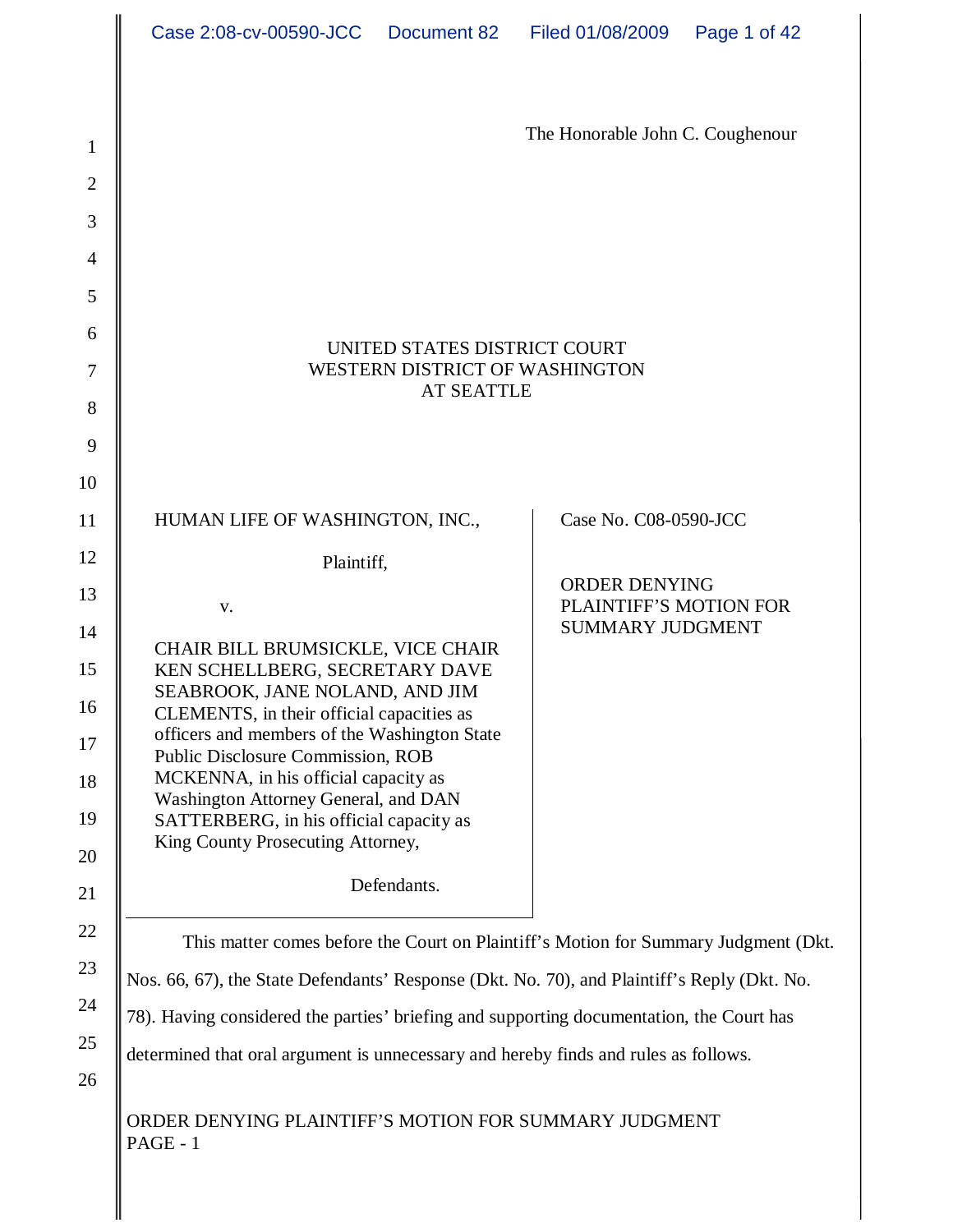#### **I. BACKGROUND**

. . . .

#### **A. Washington State Disclosure Requirements**

 In 1972, Washington voters passed Initiative Measure No. 276, which established the state's Public Disclosure Commission ("PDC") and laid the framework for Washington's campaign finance laws. Washington Revised Code § 42.17.010 states the public policy behind the statutory framework, including:

(1) That political campaign . . . contributions and expenditures be fully disclosed to the public and that secrecy is to be avoided.

(10) That the public's right to know of the financing of political campaigns . . . far outweighs any right that these matters remain secret and private.

*Id.* The policy declaration directs that the measure's provisions "be liberally construed to promote complete disclosure of all information respecting the financing of political campaigns . . . so as to assure continuing public confidence of fairness of elections . . . and so as to assure that the public interest will be fully protected." *Id.*

ORDER DENYING PLAINTIFF'S MOTION FOR SUMMARY JUDGMENT PAGE - 2 15 16 17 18 19 20 21 22 23 24 25 26 The state's current statutory framework contains special registration and disclosure requirements for "political committees." A "political committee" is defined as "any person (except a candidate or an individual dealing with his or her own funds or property) having the expectation of receiving contributions or making expenditures in support of, or opposition to, any candidate or any ballot proposition." WASH. REV. CODE § 42.17.020(39). This definition contains two alternative prongs: an organization can qualify based on an expectation of "receiving contributions" or an expectation of "making expenditures." *Evergreen Freedom Found. v. Wash. Educ. Ass'n (EFF)*, 49 P.3d 894, 902–03 (Wash. Ct. App. 2002). However, each of these prongs has been substantially narrowed through judicial construction. Washington state courts have held that an organization will only qualify as a "political committee" based on an expectation of *receiving* political *contributions* if its contributors have "actual or constructive knowledge" that their funds will be used for electoral political activity.

9

10

11

12

13

14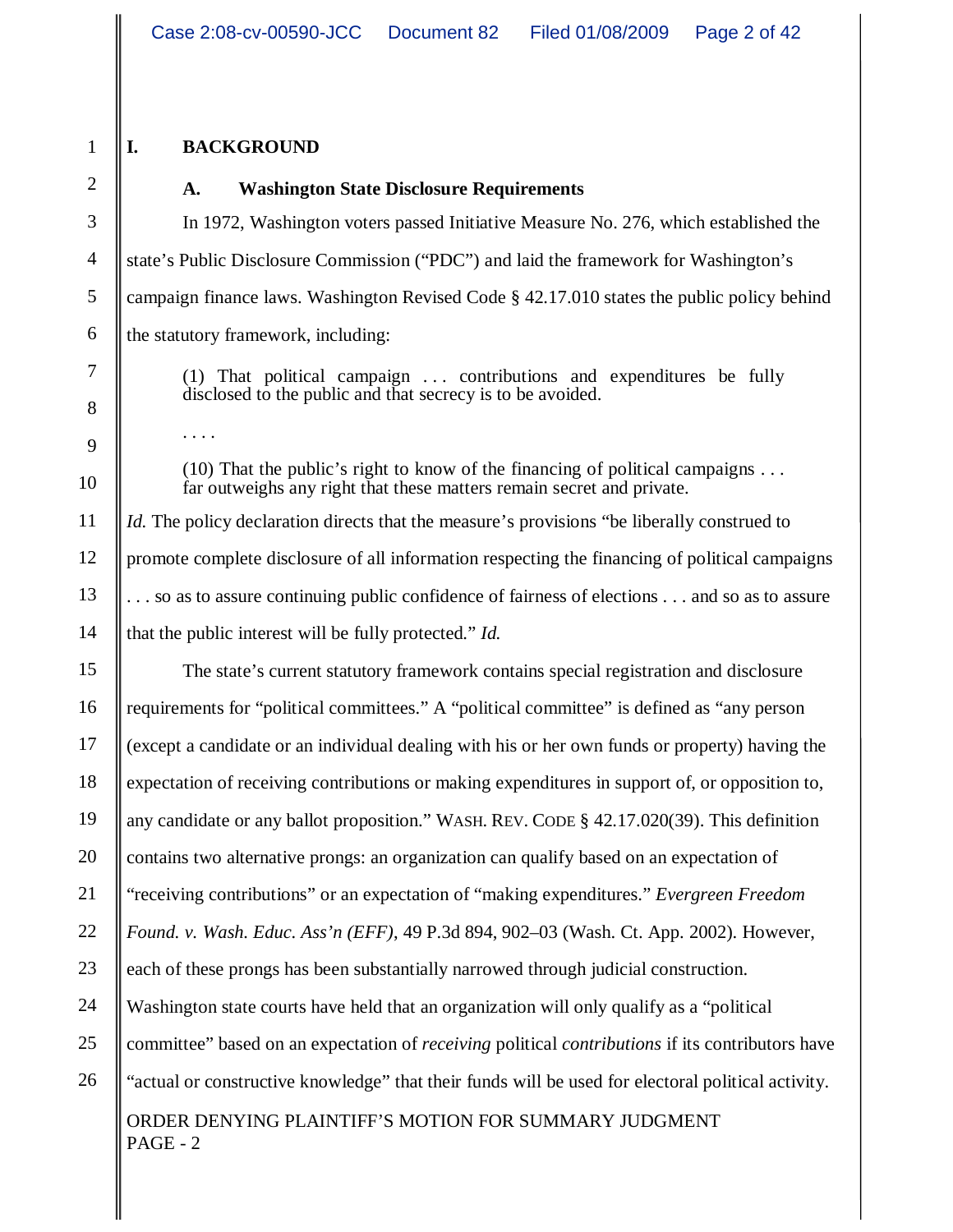See id. at 905.<sup>1</sup> To qualify as a "political committee" based on an expectation of *making* political *expenditures*, an organization must have as "its primary or one of its primary purposes" to support or oppose political campaigns. *See id.* at 903 (internal quotation omitted).

 If a group qualifies as a "political committee," it must appoint a treasurer and establish a bank account in the state, WASH. REV. CODE § 42.17.050, .060, and must file a "statement of organization" with the PDC disclosing the names of its officers and any related or affiliated committees or persons, the candidate or ballot proposition that the committee is supporting or opposing, and other information regarding the committee's structure, *id.* § 42.17.040. If the committee intends to raise and spend more than \$5,000 in a calendar year or if it intends to raise more than \$500 from any one contributor (*see* Rippie Decl. ¶ 43 (Dkt No. 47 at 22)), that committee must make regular reports disclosing, among other things, (1) its funds on hand; (2) the value of any contributions received and the names and addresses of the contributors; and (3) the amounts of any expenditures, the recipients of those expenditures, and the intended purpose. WASH. REV. CODE § 42.17.080, 42.17.090.

19 20 21 Groups that do not qualify as "political committees" must still disclose certain political expenditures. Washington Revised Code § 42.17.100 defines an "independent expenditure" as "any expenditure that is made in support of or in opposition to any candidate or ballot proposition" and is not already required to be disclosed under the rules governing political committees. *Id.* § 42.17.100(1). If any entity incurs more than one hundred dollars of "independent expenditures" in a single campaign or makes an independent expenditure whose value cannot reasonably be estimated, the entity must report the values and recipients of the

ORDER DENYING PLAINTIFF'S MOTION FOR SUMMARY JUDGMENT PAGE - 3

1

25

22

23

<sup>24</sup> 26  $\begin{array}{c}\n\hline\n\hline\n\hline\n\hline\n\hline\n\end{array}$ <sup>1</sup> For example, an organization becomes a "political committee" under this prong if it solicits contributions for a political purpose, if it segregates funds for political purposes, if its organizational documents indicate that it expects to receive political contributions and it has taken steps to implement that expectation, or if it self-identifies to the PDC as a "political committee." (Rippie Decl. ¶ 35 (Dkt. No. 47 at 18).)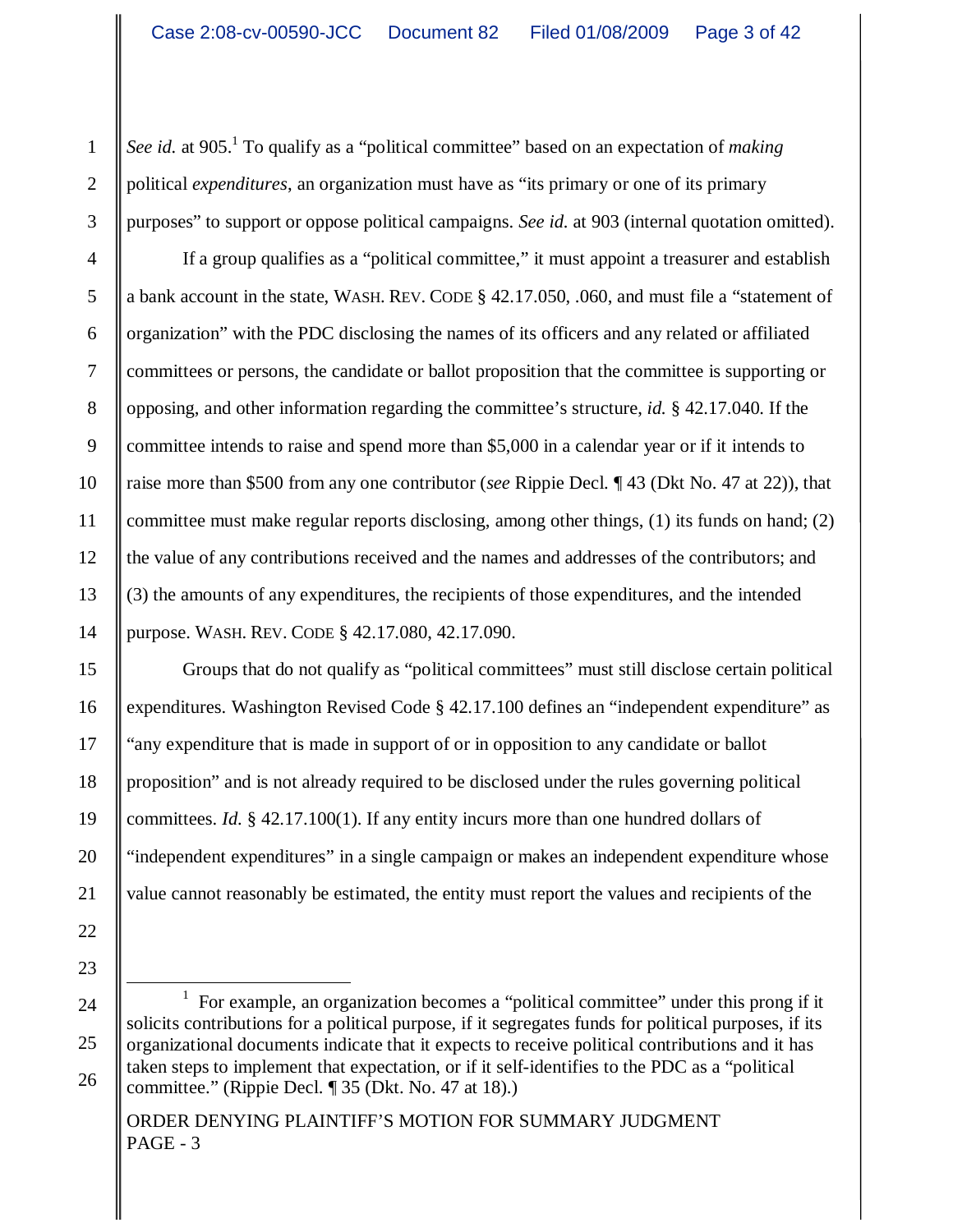expenditures to the PDC within five days and must thereafter report any additional independent expenditures for the remainder of the campaign in question. *See id.* § 42.17.100(2)–(4).

12 13 14 15 Washington's statutory framework also contains special requirements for "political advertising," defined to include "any advertising displays, newspaper ads, billboards, signs, brochures, articles, tabloids, flyers, letters, radio or television presentations, or other means of mass communication, used for the purpose of appealing, directly or indirectly, for votes or for financial or other support or opposition in any election campaign." *Id.* § 42.17.020(38). All radio and television political advertising must include its sponsor's name; all written political advertising must include its sponsor's name and address; and all political advertising that constitutes an independent expenditure must explain that it was not authorized by a candidate and, if sponsored by an organization, must identify the organization's top five contributors. *Id.* § 42.17.510; *see also* WASH. ADMIN. CODE § 390-18-010. If political advertising "supporting or opposing a candidate or ballot initiative" is presented to the public within twenty-one days of the election and costs more than one thousand dollars, its sponsor must report the expenditure to the PDC within twenty-four hours of the presentation. *Id.* § 42.17.103.

16 17 18 19 20 21 22 23 24 25 Finally, Washington Administrative Code § 390-16-206 explains when a "rating, evaluation, endorsement or recommendation for or against a candidate or ballot proposition" must be treated as a reportable expenditure. News media items, features, commentaries, editorials, letters to the editor, and replies thereto, are *not* considered expenditures and need not be reported as such. WASH. ADMIN. CODE § 390-16-206(1), 390-16-313(2)(b), 390-05-290; WASH. REV. CODE  $\S$  42.17.020(15)(b)(iv), (21)(c). In all other cases, if and only if an entity makes a "measurable expenditure of funds to communicate" a rating, evaluation, endorsement, or recommendation, the entity must report it as an expenditure according to the general reporting provisions of Washington Revised Code chapter 42.17 outlined above. WASH. ADMIN. CODE § 390-16-206(1).

26

1

2

3

4

5

6

7

8

9

10

11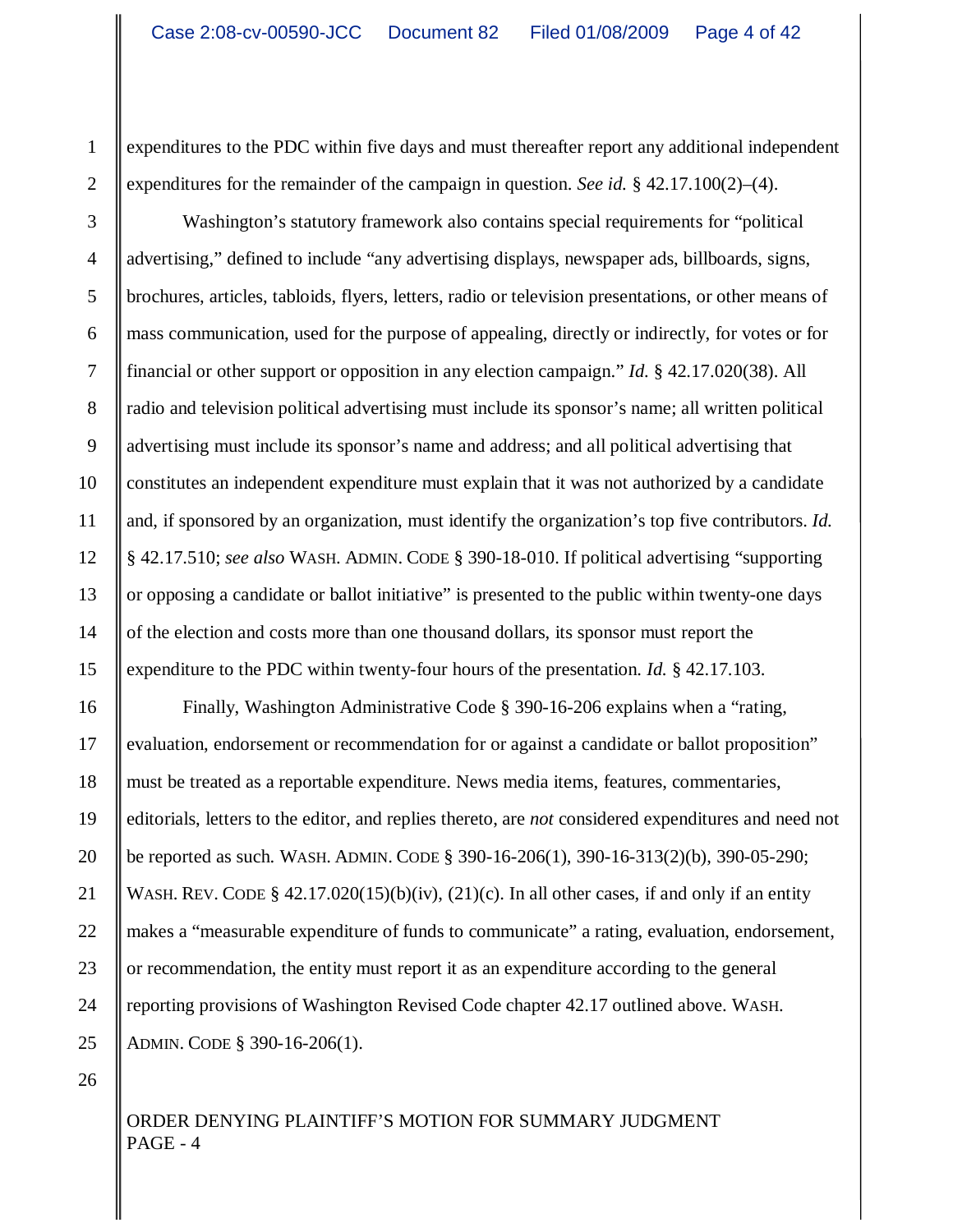#### **B. Human Life of Washington and Initiative I-1000**

 Human Life of Washington ("Plaintiff" or "HLW") is a nonprofit organization incorporated in Washington State. (Compl. ¶ 13 (Dkt. No. 1 at 4).) HLW's "mission is to reestablish throughout our culture, the recognition that all beings of human origin are persons endowed with intrinsic dignity and the inalienable right to life from conception to natural death." (*Id.*) In 1980, HLW created the Human Life Political Action Committee ("HLPAC"), "a political committee connected to Human Life" that would "participate directly in the endorsement of and assistance to, both financially and through campaign involvement, individual candidates running for office." (Krier Decl. Exh. A-1 (Dkt. No. 74 at 6).) HLPAC has, at various times, registered with the PDC as a "political committee," (Parker Decl.  $\P$  11 (Dkt. No. 53 at 9:4)), and has filed required disclosure reports with the PDC, (*id.* ¶ 7).

 In 1991, Washington voters considered Initiative 119, which would have amended the state constitution to legalize physician-assisted suicide. (Compl. ¶ 18 (Dkt. No. 1 at 5–6).) In that campaign, HLPAC appears to have made numerous direct expenditures to oppose the Initiative, and HLW itself also made contributions to several other political committees in opposition. (Parker Decl. ¶ 8 (Dkt. No. 53 at 4–5).) The Initiative was ultimately defeated.

 In 2008, Washington voters considered a similar ballot initiative, I-1000, which proposed to "permit terminally ill, competent, adult Washington residents medically predicted to die within six months, to request and self-administer lethal medication prescribed by a physician." (Compl. ¶ 20 (Dkt. No. 1 at 6–7).) HLPAC explicitly opposed I-1000. *See* Press Release, Human Life PAC, HL PAC Endorsements (July 2008), *available at*  http://humanlife.net/view\_reports.htm?rpid=31 (last visited Oct. 24, 2008). The initiative appeared on the November 4, 2008 ballot and was passed.

ORDER DENYING PLAINTIFF'S MOTION FOR SUMMARY JUDGMENT PAGE - 5 HLW brought this lawsuit in April 2008, before I-1000 had officially qualified for the ballot, against the five members of the PDC, Washington State's attorney general, and King County's prosecuting attorney. (Compl. 1 (Dkt. No. 1).) In the complaint, HLW alleged that it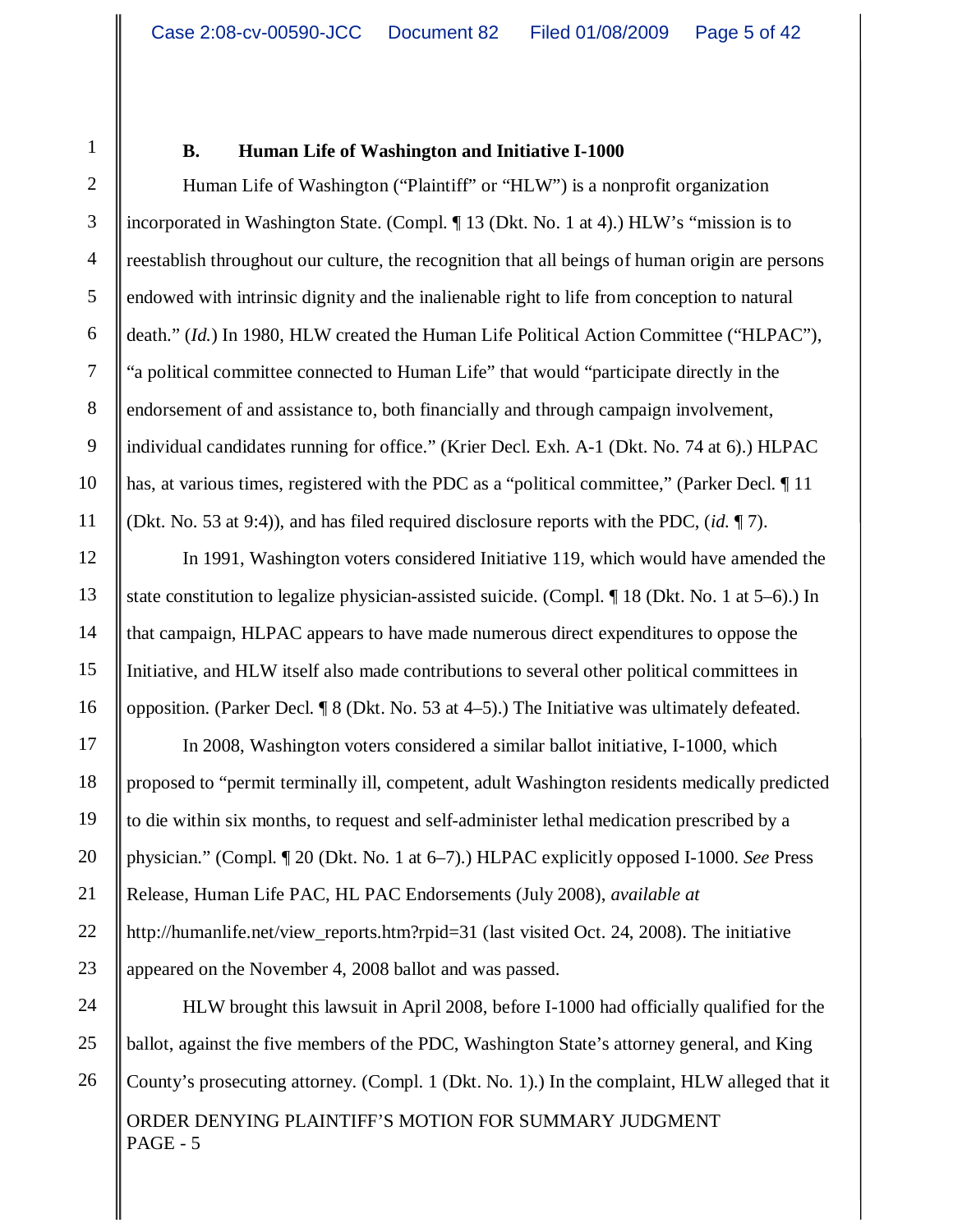ORDER DENYING PLAINTIFF'S MOTION FOR SUMMARY JUDGMENT  $PAGE - 6$ 1  $\overline{2}$ 3 7 25 26 wished to engage in "issue advocacy" concerning physician-assisted suicide. (*Id.* ¶ 1.) "Because Physician-assisted suicide is now especially in the public awareness and debate [in light of I-1000], people will be particularly receptive to arguments about the physician-assisted suicide issue, making 2008 an important time for HLW to advocate concerning prolife issues." (*Id.* ¶ 21.) Although the timing of HLW's advocacy was meant to coincide with the I-1000 campaign, it allegedly would not explicitly oppose the initiative. (*Id.* ¶¶ 27–29.) In the complaint, HLW proposed three specific avenues of advocacy that it intended to pursue. (*Id.* ¶¶ 22–25.) First, the complaint attached an "issue-advocacy fundraising letter" that HLW intended to post on its website and mail or e-mail to a list of potential donors. (*Id.* ¶ 22.) The letter provides: The assisted suicide issue just won't go away. But neither will we. We are here to argue the prolife side on your behalf. However, as this grisly issue heats up again in 2008, Human Life of Washington needs your help to pay for some radio ads to educate the public. (Fundraising Letter at 1 (Dkt. No. 1 at 22).) The letter explicitly references Initiative 119 before stating that "[n]ow, while their minds are focused on the issue, is the opportune time to educate [the people of Washington] on the dangers of assisted suicide—and on the value of every life." (*Id.*) The letter alleges several statistics and anecdotes about Oregon's use of physician-assisted suicide and then states that "The public needs to receive this sort of information as assisted suicide advocates once again offer biased, inaccurate, and rosy depictions of this grisly practice." (*Id.*) Finally, the letter requests that donors send funds to help support HLW's advocacy efforts. (*Id.*) Second, the complaint describes a "telephone fundraising script" that HLW intended to use to solicit donors over the phone. (Compl. ¶ 23 (Dkt. No. 1 at 7).) After introducing themselves as a representative from HLW, the caller would state: Right now we are trying to reach every pro-life household in Washington with an urgent update. As you've probably heard, former Governor Booth Gardner is trying to get an initiative on the ballot this fall that would legalize physicianassisted suicide in the State of Washington. We fear that many Washingtonians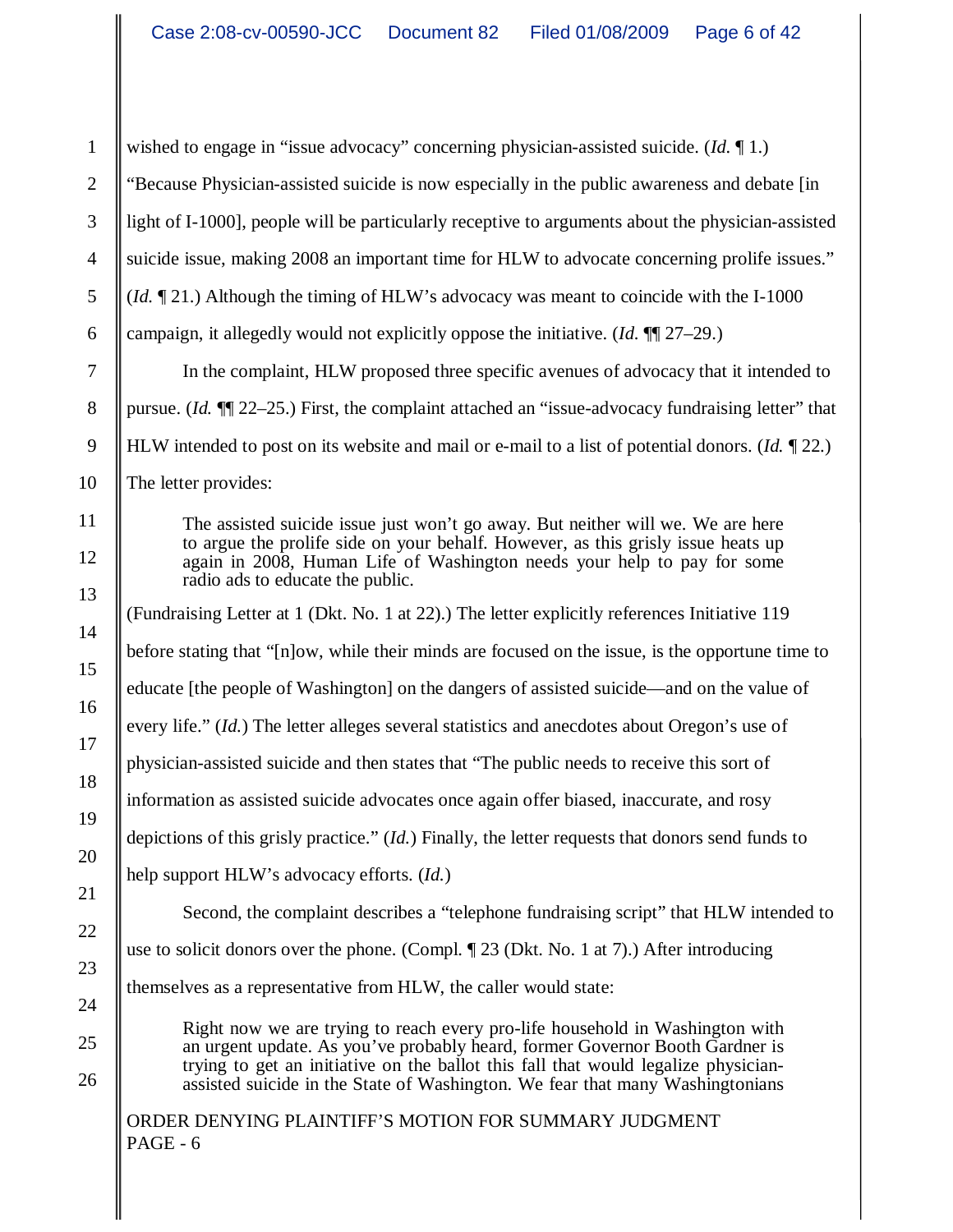|                | Case 2:08-cv-00590-JCC<br>Document 82<br>Filed 01/08/2009<br>Page 7 of 42                                                                                                                                           |  |  |  |
|----------------|---------------------------------------------------------------------------------------------------------------------------------------------------------------------------------------------------------------------|--|--|--|
|                |                                                                                                                                                                                                                     |  |  |  |
| $\mathbf{1}$   | do not know the grisly facts about physician-assisted suicide and its devastating<br>effect on the culture of life.                                                                                                 |  |  |  |
| $\overline{c}$ | We need your help at this critical time to get the truth out                                                                                                                                                        |  |  |  |
| 3              | $\cdot$ $\cdot$ $\cdot$                                                                                                                                                                                             |  |  |  |
| 4<br>5         | We must protect the most vulnerable citizens of our state and we must ensure<br>that patients can trust physicians. Physicians are to be care givers, not life<br>takers. That is why we're pleading for your help. |  |  |  |
| 6              | (Telephone Script (Dkt No. 1 at 24).)                                                                                                                                                                               |  |  |  |
| $\tau$         | Third, the complaint includes the scripts of four hypothetical radio ads that HLW                                                                                                                                   |  |  |  |
| 8              | intended to broadcast. (Compl. ¶ 24 (Dkt. No. 1 at 7).) One of the ads is entitled "Settled," and                                                                                                                   |  |  |  |
| 9              | is a dialogue between a male and a female speaker:                                                                                                                                                                  |  |  |  |
| 10             | Assisted suicide is back in the news!<br>M:                                                                                                                                                                         |  |  |  |
| 11             | F:<br>Didn't we settle that issue?<br>M:<br>We rejected a ballot measure.                                                                                                                                           |  |  |  |
| 12             | F:<br>Has anything changed?<br>M:<br>We know more about the dangers.                                                                                                                                                |  |  |  |
| 13             | F:<br>Such as?<br>M:<br>A new study said one doctor did 23 of the 28 assisted suicides at an                                                                                                                        |  |  |  |
| 14             | Oregon hospice.<br>Sounds like a Kevorkian!<br>F:                                                                                                                                                                   |  |  |  |
| 15             | M:<br>And it said one man seemed rushed into it then took hours to die<br>after the drugs. Wife left  couldn't take it  so depressed that <i>she</i><br>attempted suicide.                                          |  |  |  |
| 16<br>17       | All reasons not to reconsider the issue.<br>F:<br>Narrator:<br>Paid for by Human Life of Washington.                                                                                                                |  |  |  |
| 18             | (HLW Ads (Dkt. No. 1 at 25) (emphasis in original).) Another ad is entitled "Trust":                                                                                                                                |  |  |  |
| 19             | F:<br>Whatever happened to the Hippocratic Oath?<br>M:<br>You mean the part that says, "I will neither give a deadly drug to                                                                                        |  |  |  |
| 20<br>21       | anybody who asked for it, nor will I make a suggestion to this effect?"<br>F:<br>Exactly. It was a quantum leap in medicine when you knew that you                                                                  |  |  |  |
| 22             | could always trust your doctor. Before that, who knew whether he'd<br>been hired by a family member to hurry up the inheritance?                                                                                    |  |  |  |
| 23             | That trust is the foundation of medicine.<br>M:<br>F:<br>Assisted suicide removes it  turns doctors into killers. That's                                                                                            |  |  |  |
| 24             | dangerous.<br>Narrator:<br>Paid for by Human Life of Washington.                                                                                                                                                    |  |  |  |
| 25             | (Id.)                                                                                                                                                                                                               |  |  |  |
| 26             |                                                                                                                                                                                                                     |  |  |  |
|                | ORDER DENYING PLAINTIFF'S MOTION FOR SUMMARY JUDGMENT<br>PAGE - 7                                                                                                                                                   |  |  |  |
|                |                                                                                                                                                                                                                     |  |  |  |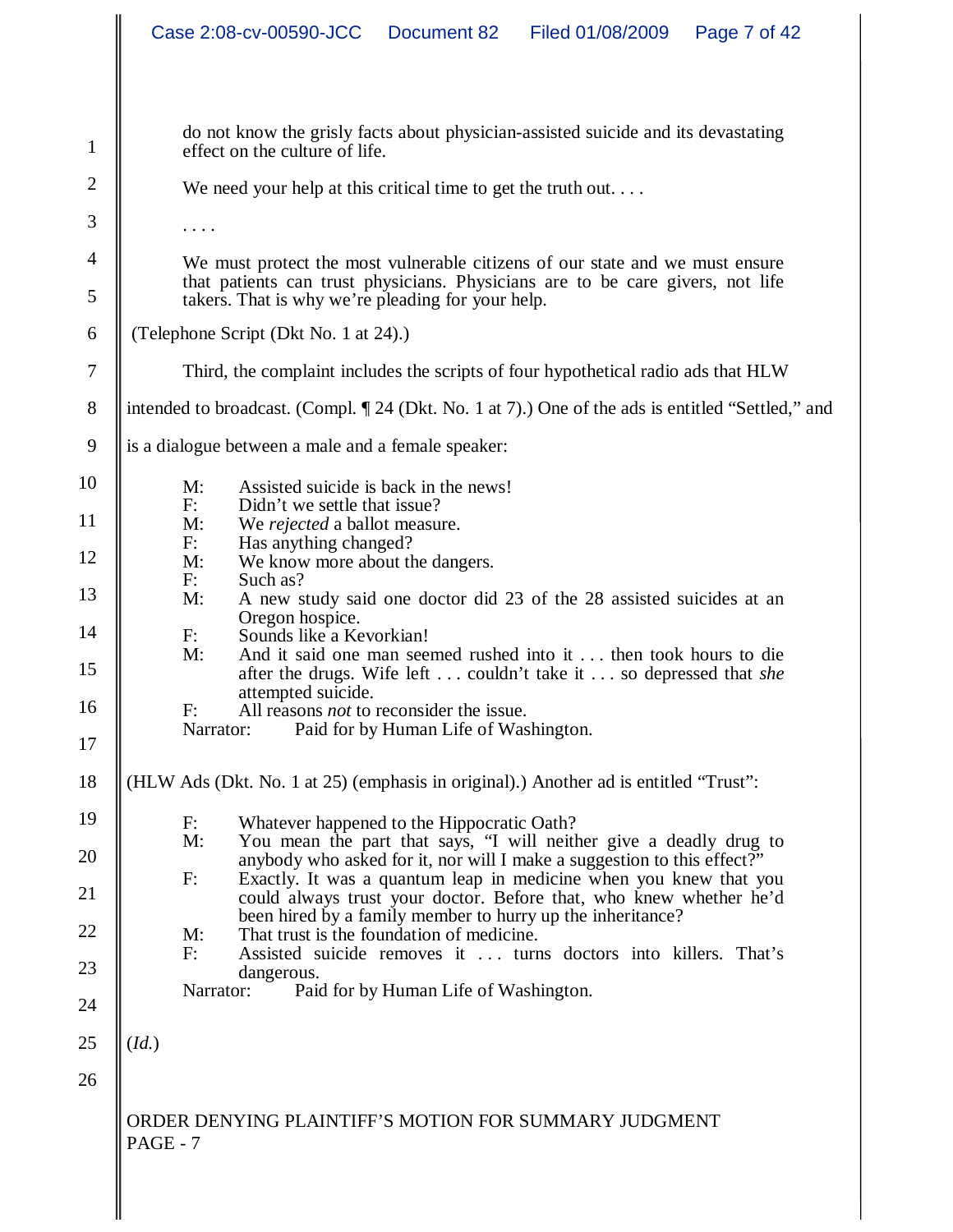The specific examples provided in the complaint were not intended to be exclusive; rather, HLW allegedly intended to do "these and substantially-similar fundraising and public communications in support of its Physician-assisted suicide issue advocacy in 2008." (Compl. ¶ 25 (Dkt. No. 1 at 7–8).) The complaint explained that the "substantially similar" fundraising and communications had not yet been created and would vary as the public debate on the issue evolved. (*Id.*)

7 8 9 10 11 12 13 14 15 16 17 18 HLW argues that it has a constitutional right to engage in this sort of "issue advocacy" without submitting to Washington State's disclosure requirements. (*Id.* ¶ 38.) HLW claims to reasonably fear that the PDC would consider HLW to be a "political committee" under Washington Revised Code § 42.17.020(39) if it undertook its proposed actions, or would consider the individual actions themselves to be "independent expenditures" under Washington Revised Code  $\S$  42.17.100, "political advertising" under  $\S$  42.17.020(38), or "rating[s], evaluation[s], endorsement[s], or recommendation[s] for or against . . . a ballot measure" under Washington Administrative Code § 390-16-206. (*Id.* ¶¶ 34–37.) Because any such determinations by the PDC would subject HLW to disclosure requirements under Washington State law and civil penalties for noncompliance, HLW claims that it is chilled from engaging in protected First Amendment activities as a result of the State's campaign finance laws. (*Id.* ¶ 38.)

19 20 21 22 23 24 25 On April 18, 2008, HLW moved for a preliminary injunction to prohibit enforcement of Washington State's reporting and disclosure requirements, both facially and as applied to Plaintiff and its proposed "issue advocacy." (Dkt. No. 8.) The Court held that HLW had standing to bring its claims (Prelim. Inj. Order at 3–5 (Dkt. No. 59)); however, it ultimately denied the motion, finding that Plaintiff had failed to establish a probable likelihood of success on the merits and that the interests of the State and the public outweighed the potential harm to HLW, (*id.* at 5–9).

26

1

2

3

4

5

6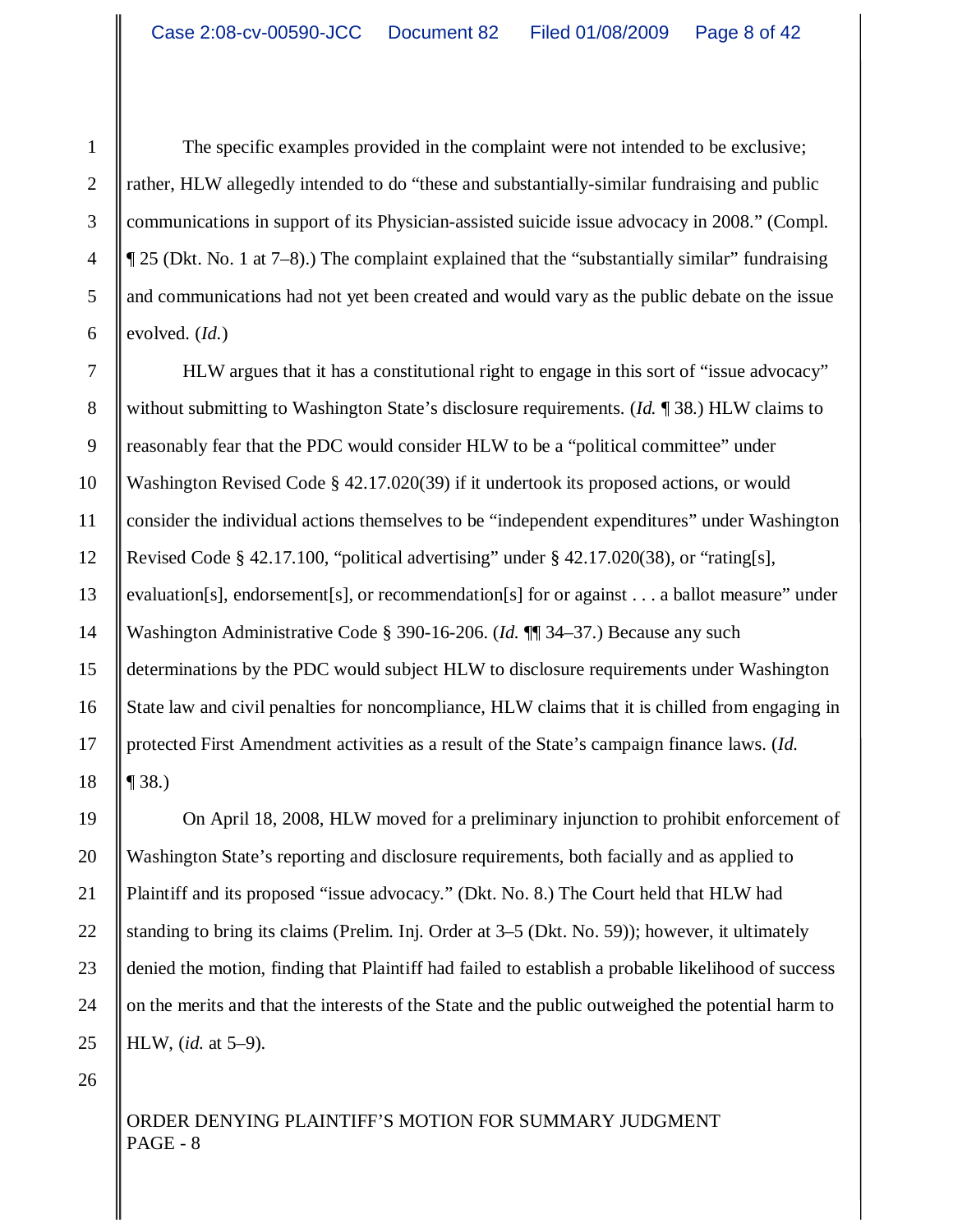HLW now moves for summary judgment, claiming that "[t]here are no material facts in dispute<sup>1</sup> and HLW is entitled to judgment as a matter of law." (Mot. 1 (Dkt. No. 67).)

# **II. DISCUSSION**

#### **A. Legal Standard**

 Under Federal Rule of Civil Procedure 56(c), the Court shall grant summary judgment "if the pleadings, the discovery and disclosure materials on file, and any affidavits show that there is no genuine issue as to any material fact and that the movant is entitled to judgment as a matter of law." FED. R. CIV. P. 56(c). "In determining whether summary judgment is appropriate, we view the facts in the light most favorable to the non-moving party and draw reasonable inferences in favor of that party." *Scheuring v. Traylor Bros., Inc.*, 476 F.3d 781, 784 (9th Cir. 2007).

 **B. Justiciability** 

# **1. Ripeness and Standing**

 Defendants first argue that "HLW has failed to state facts of sufficient specificity to demonstrate an actual controversy," (Response 12 (Dkt. No. 70)), as required under the constitutional doctrines of ripeness and standing. *See Thomas v. Anchorage Equal Rights Comm'n*, 220 F.3d 1134, 1139 (9th Cir. 2000) ("Whether the question is viewed as one of standing or ripeness, the Constitution mandates that prior to our exercise of jurisdiction there exist a constitutional 'case or controversy,' that the issues presented are definite and concrete,

ORDER DENYING PLAINTIFF'S MOTION FOR SUMMARY JUDGMENT PAGE - 9

1

 $\overline{2}$ 

<sup>23</sup> 24 25 26  $\frac{1}{1}$  $\mu$ <sup>1</sup> HLW's motion provides only cursory facts and instead sets forth its factual allegations in a separately-filed Statement of Material Undisputed Facts. (Dkt. No. 68). Defendants argue that the Statement of Material Undisputed Facts should be struck "[b]ecause this pleading is not among those authorized by Fed. R. Civ. P. 7 and Local Rule 7, and because this Court's July 15 Minute Order (Dkt. No. 65) did not allow any overlength briefs." (Response 2 (Dkt. No. 70).) The Court agrees, and hereby STRIKES Plaintiff's Statement of Material Undisputed Facts. However, because the facts contained in this document were, for the most part, all presented in Plaintiff's Verified Complaint, (Reply 1 (Dkt. No. 78) (noting that the Statement of Material Undisputed Facts merely "stat[es] in convenient form the facts from the *Verified Complaint*.")), the Court's summary judgment analysis is unaffected.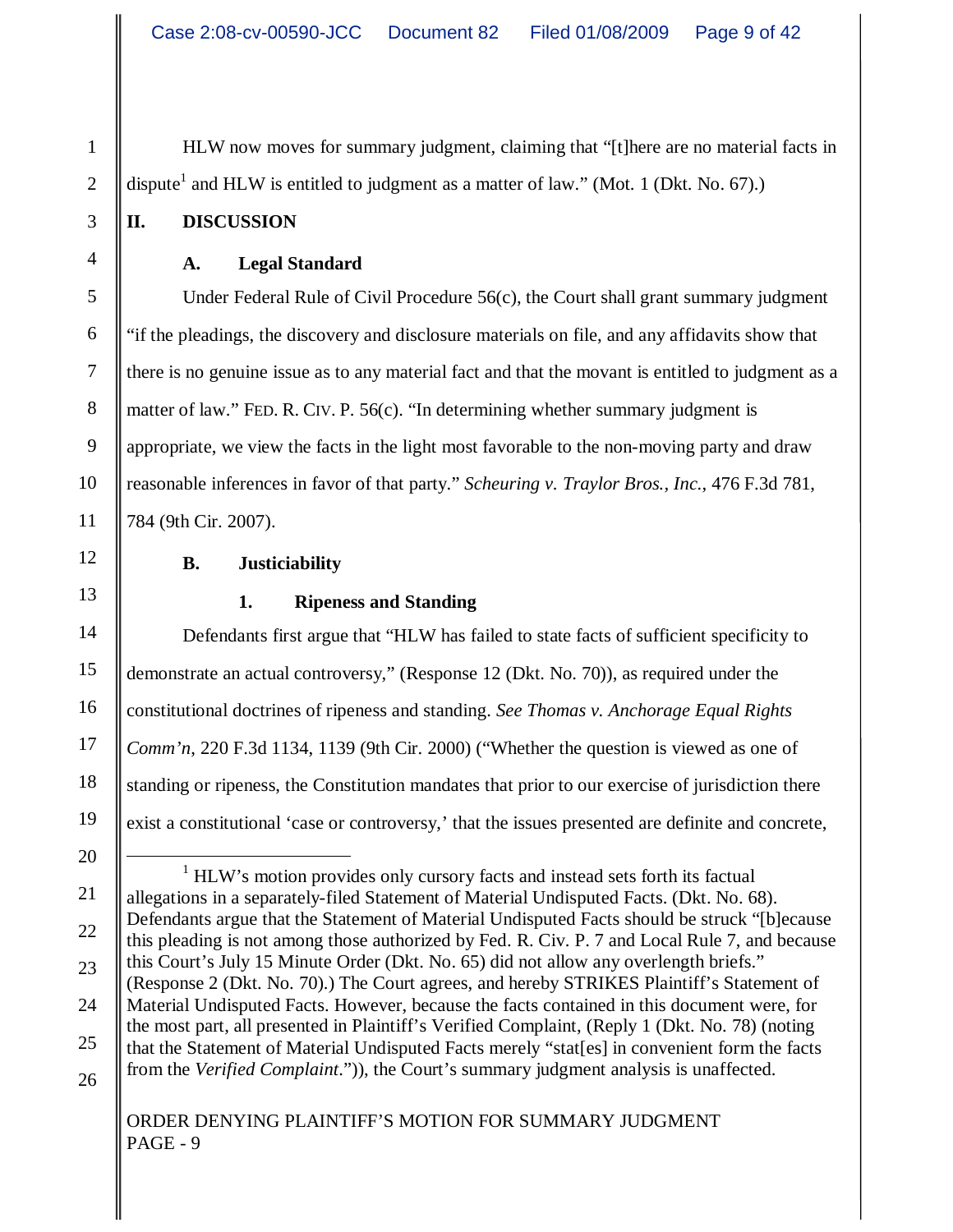1  $\mathfrak{D}$ 3 4 5 6 7 8 9 10 not hypothetical or abstract." (internal quotation omitted)). Defendants claim that HLW has not specified with sufficient certainty the advocacy actions that it intended to take. (Response 11– 12 (Dkt. No. 70).) They note that the Complaint, after describing specific fundraising and advertising scripts, states only that "HLW intends to do these *and substantially-similar* fundraising and public communications." (Compl. ¶ 25 (Dkt. No. 1 at 7–8) (emphasis added).) They point to deposition testimony by HLW's CEO that the organization was "not tied to those four specific [advertising] scripts." (Kennedy Dep.. 92:3–5 (Dkt. No. 71 at 31).) Finally, Defendants note that the text of HLW's proposed radio scripts were prepared "in discussion with attorneys" *(id.* at 101), suggesting that the language was concocted specifically for this legal challenge, (Response 12 (Dkt. No. 70).)

11 12 13 14 15 16 17 18 The Court rejected a similar justiciability argument when ruling on HLW's motion for preliminary injunction. (Prelim. Inj. Order 3–5 (Dkt. No. 59).) The Ninth Circuit has recognized that in First Amendment challenges, "the Supreme Court has dispensed with rigid standing requirements." *Cal. Pro-Life Council, Inc. v. Getman (CPLC I)*, 328 F.3d 1088, 1094 (9th Cir. 2003). In such a case, "self-censorship" will constitute a "constitutionally sufficient injury," *id.* at 1093, if Plaintiff has established "an actual and well-founded fear" that the challenged statute will be enforced against it, *id.* at 1095. A well-founded fear of prosecution exists whenever the "intended speech arguably falls within the statute's reach." *Id.*

ORDER DENYING PLAINTIFF'S MOTION FOR SUMMARY JUDGMENT PAGE - 10 19 20 21 22 23 24 25 26 As the Court has already recognized, HLW's proposed actions all "arguably" fall within the reach of the challenged Washington disclosure statutes. (Prelim. Inj. Order 4–5 (Dkt. No. 59).) HLW intended to run advertisements opposing physician-assisted suicide just as Washington voters were debating the legalization of that very conduct; as a result, HLW's actions were at least arguably made "in . . . opposition to" the I-1000 ballot initiative. If so, HLW arguably would have qualified as a "political committee" under state law, *see* WASH. REV. CODE § 42.17.020(39) (defining a "political committee" as "any person (except a candidate or an individual dealing with his or her own funds or property) having the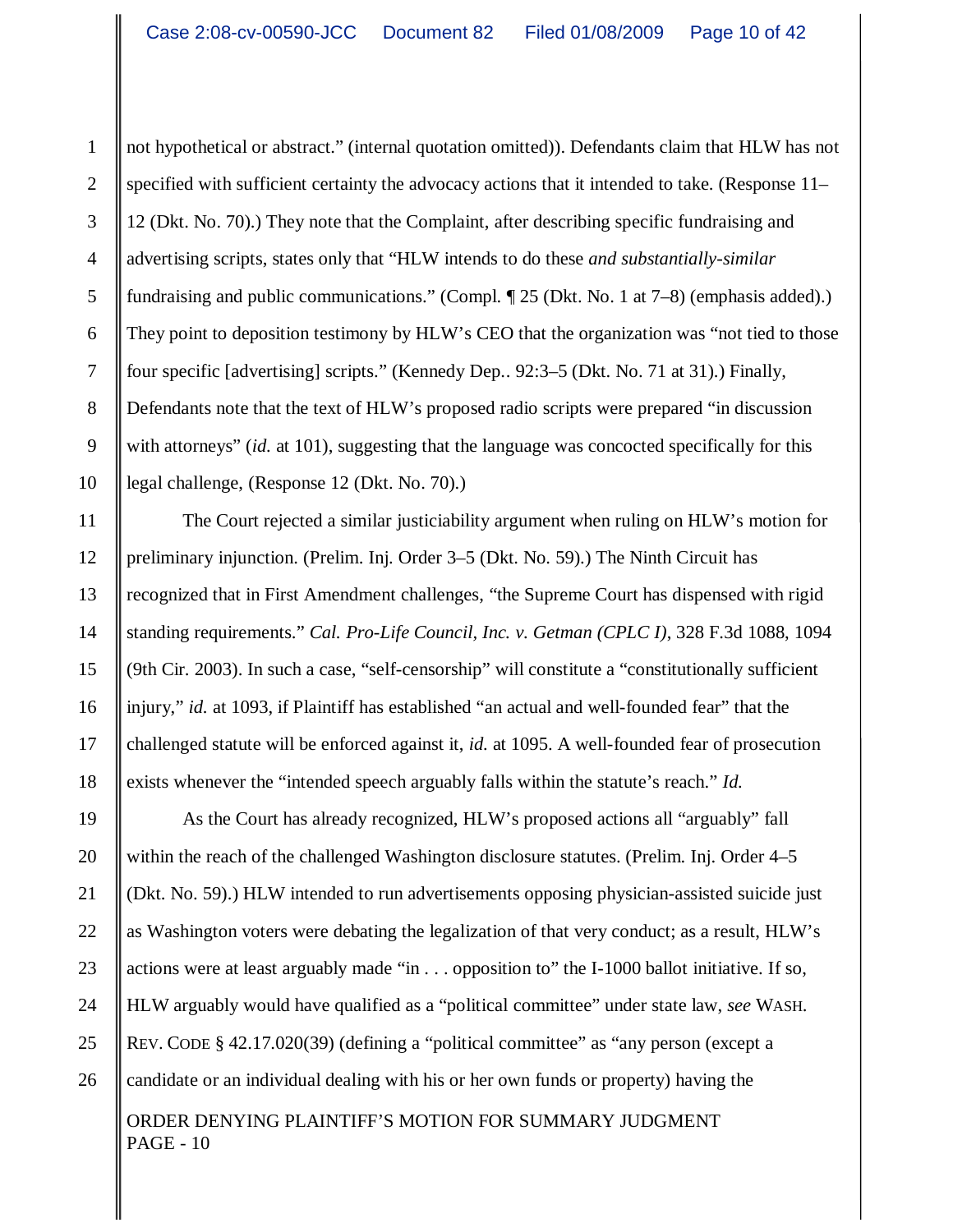1 2 3 4 5 6 7 8 9 10 11 12 13 14 expectation of receiving contributions or making expenditures in support of, or opposition to, any candidate or any ballot proposition"), and its intended advertising expenditures might have qualified as "independent expenditures," *see id.* § 42.17.100(1) ("[T]he term 'independent expenditure' means any expenditure that is made in support of or in opposition to any candidate or ballot proposition and is not otherwise required to be reported  $\dots$ ."), or as "political advertising," *see id.* § 42.17.020(38) ("'Political advertising' includes any advertising . . . used for the purpose of appealing, directly or indirectly, for votes or for financial or other support or opposition in any election campaign."). Finally, although more of a stretch, at least one of HLW's proposed advertisements could arguably be considered a "rating, evaluation, endorsement or recommendation" against I-1000 subject to Washington Administrative Code § 390-16-206. (*See, e.g.*, HLW "Settled" Ad (Dkt. No. 1 at 25) (noting that "[a]ssisted suicide is back in the news" after Washington voters previously "*rejected* a ballot measure" and providing several reasons "*not* to reconsider the issue" (emphasis in original)).)

ORDER DENYING PLAINTIFF'S MOTION FOR SUMMARY JUDGMENT 15 16 17 18 19 20 21 22 23 24 25 26 Plaintiff's proposed actions are sufficiently concrete to render the case justiciable. HLW produced (1) a written fundraising letter, (2) a telephone fundraising script, and (3) four broadcast radio scripts. (Compl. ¶ 22–24 (Dkt. No. 1 at 7).) That HLW intended to engage in "these *and* substantially-similar fundraising and public communications" (*id.* ¶ 25 (emphasis added)) did not render the specific proposed actions any less concrete. Similarly, the Court finds the case justiciable, even if HLW was "not tied to those four specific scripts." (Kennedy Dep.. 92:3–5 (Dkt. No. 71 at 31).) Plaintiff desired to engage in a broad debate with Washington voters, but self-censored itself out of fear of government regulation. (Compl. ¶ 19, 34–37 (Dkt. No. 1).) To establish standing, Plaintiff need not predict every last expressive position that it would have taken in the debate; that would set an impossibly high bar for Plaintiffs, given the fluid nature of political and philosophical discourse. (*See id.* ¶ 25 ("[I]t is in the nature of issue advocacy that the need to convey information and educate varies as

PAGE - 11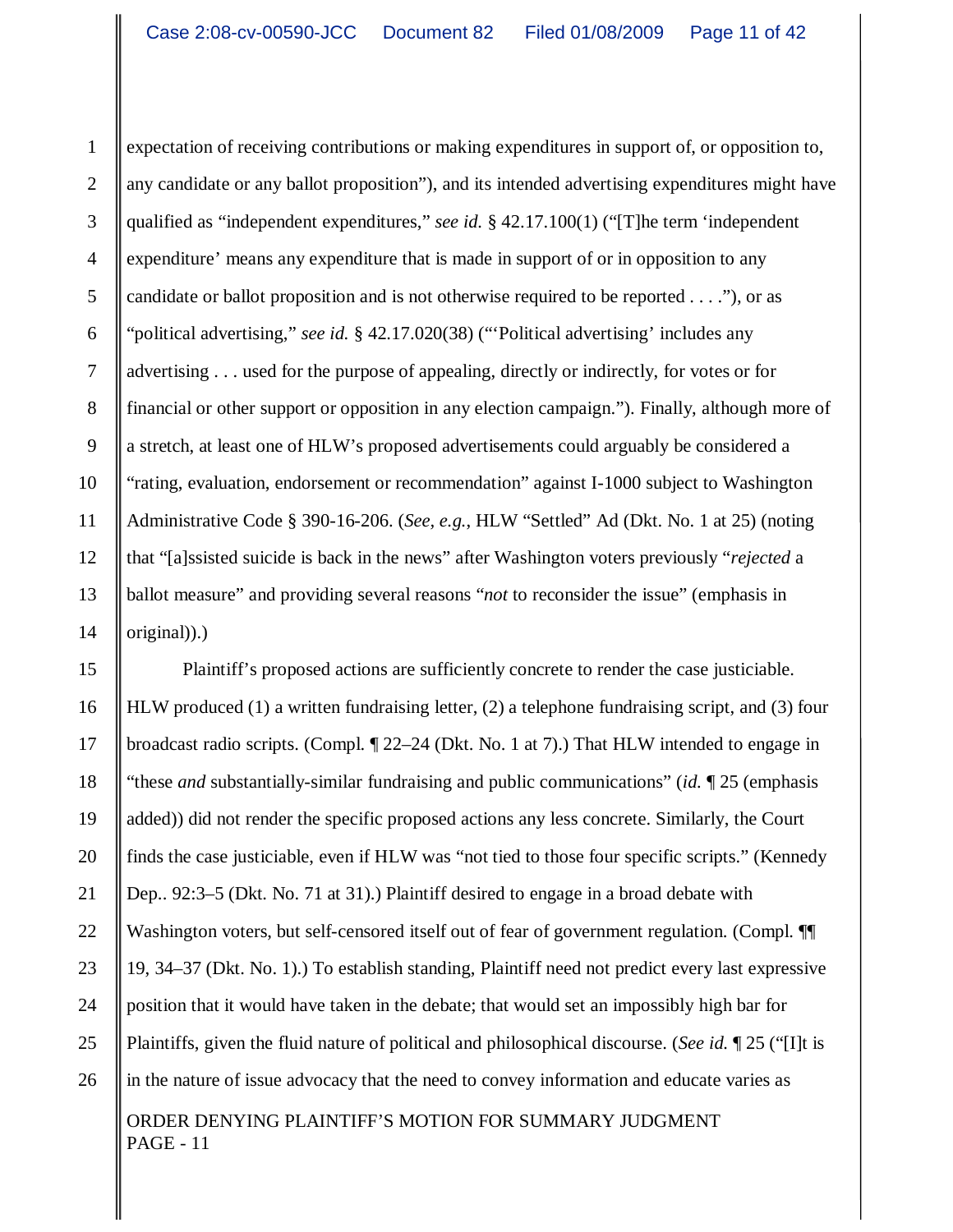1 2 3 4 5 6 7 8 public debate on an issues varies, so . . . it is impossible to predict [exactly] what future issueadvocacy might be required . . . .") (internal quotation omitted).) To raise a justiciable claim, Plaintiff need only provide a "concrete plan" of action that would implicate the government's regulatory scheme. *See CPLC I*, 328 F.3d at 1094. The Complaint maintained that all of HLW's issue advocacy would be "substantially similar" to the specifically proposed actions, and nothing in the record suggests that any of HLW's actions would have materially differed from the scripts it provided. (Compl. ¶ 25 (Dkt. No. 1).) Therefore, the Court finds that HLW's proposed actions constituted a sufficiently "concrete plan" to bless Plaintiff with standing.

9 10 11 12 13 14 15 16 Finally, the Court finds it unremarkable that HLW's advertising scripts were drafted in "discussion with attorneys." (Kennedy Dep. 101 (Dkt. No. 71 at 33).) This is a nuanced area of the law, where the state has a well established power to regulate speech, *see Buckley v. Valeo*, 424 U.S. 1, 13 (1976) (per curiam), and where the state's power sometimes turns on fine distinctions in the content of the regulated speech, *see, e.g.*, *FEC v. Furgatch*, 807 F.2d 857, 863–64 (9th Cir. 1987). Given the legal ramifications of HLW's proposed phrasing, Plaintiff's discussion with its attorneys in drafting the language of its ads does not raise any suggestion of bad faith.

17

### **2. Mootness**

ORDER DENYING PLAINTIFF'S MOTION FOR SUMMARY JUDGMENT PAGE - 12 18 19 20 21 22 23 24 25 26 Although the November 4, 2008, election has come and gone, HLW's claim is not moot. *See Ala. Right to Life Comm. v. Miles (ARTLC)*, 441 F.3d 773, 779–80 (9th Cir. 2006); *CPLC I*, 328 F.3d at 1095 n.4; *Porter v. Jones*, 319 F.3d 483, 490 (9th Cir. 2003). "[E]lection cases often fall within the 'capable of repetition, yet evading review' exception to the mootness doctrine . . . ." *ARTLC*, 441 F.3d at 779 (internal quotation omitted). That exception applies where "(1) the challenged action was too short in duration to be fully litigated prior to its cessation or expiration; and (2) there is a reasonable expectation that the same complaining party will be subjected to the same action again." *Porter*, 319 F.3d at 489–90. The Ninth Circuit has repeatedly noted that "the inherently brief duration of an election is almost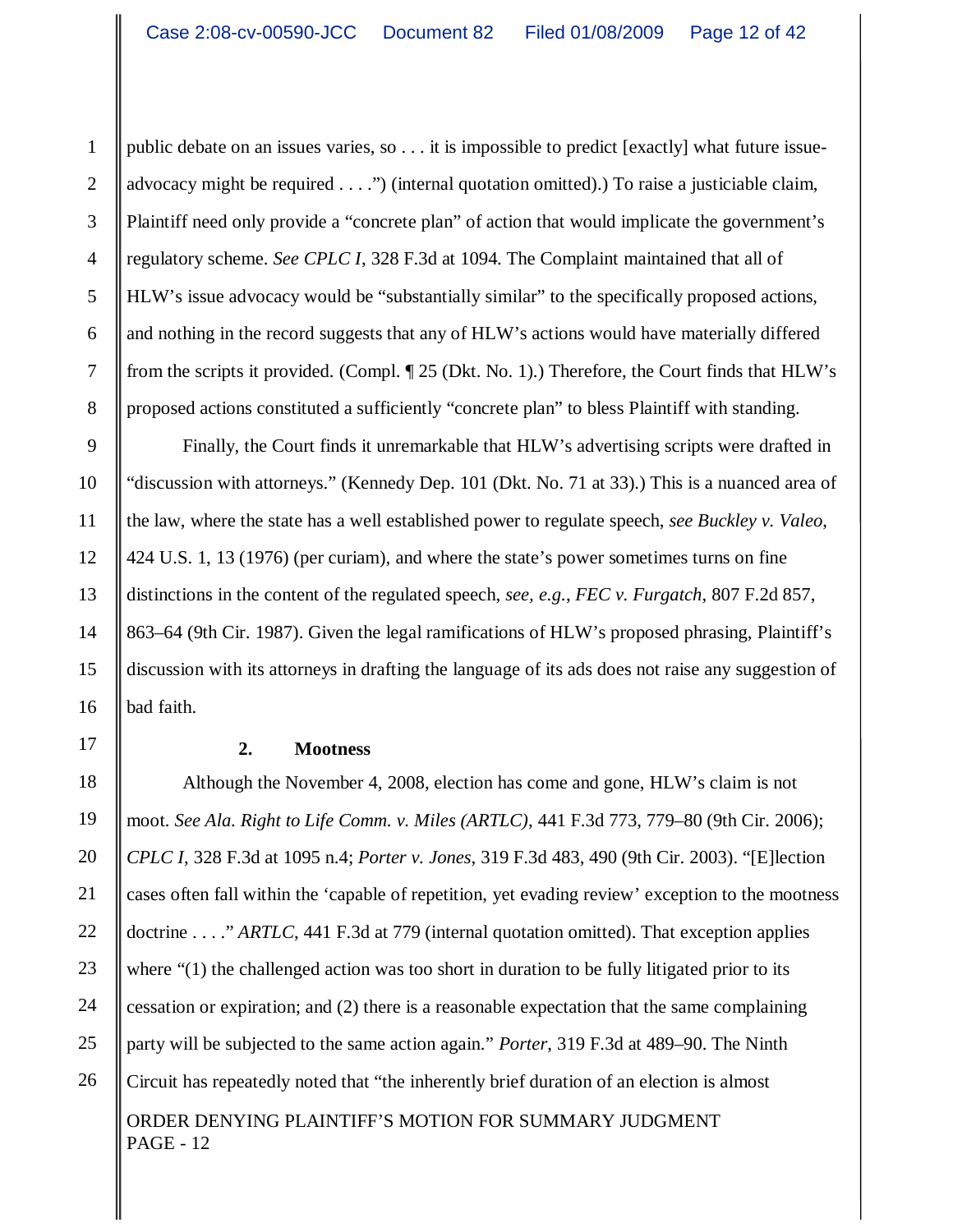1  $\mathfrak{D}$ 3 4 5 6 7 8 invariably too short to enable full litigation on the merits." *Id.* at 490; *CPLC I*, 328 F.3d at 1095 n.4 (*quoting Porter*, 319 F.3d at 490); *ARTLC*, 441 F.3d 779 (*quoting CPLC I*, 328 F.3d at 1095 n.4). Moreover, HLW has asserted its continuing intention to advocate for an "inalienable right to life from conception to natural death" "as it has in the past." (Compl. ¶¶ 1, 13 (Dkt. No. 1).) The Court finds a reasonable expectation that HLW may, at some point, again desire to advocate on the topic of a future Washington State ballot initiative in a manner arguably covered by the State's disclosure requirements. *See ARTLC*, 441 F.3d at 779–80. Therefore, the instant action is not moot.

 **C. Merits** 

9

10 11 12 13 14 15 Political speech is at the core of the First Amendment. A functioning democracy relies on passionate advocacy, and a robust "marketplace of ideas" requires free and open debate concerning issues of political concern. "Discussion of public issues and debate on the qualifications of candidates are integral to the operation of the system of government established by our Constitution," and hence is afforded "the broadest protection" under the First Amendment. *Buckley*, 424 U.S. at 14.

ORDER DENYING PLAINTIFF'S MOTION FOR SUMMARY JUDGMENT PAGE - 13 16 17 18 19 20 21 22 23 24 25 26 First Amendment protection, however, is not absolute. *Id.* at 25. The government may regulate protected speech, so long as the restrictions are justified, meaning that they survive judicial scrutiny under the applicable standard of review. "[T]he severity of the burden the election law imposes on the plaintiff's rights dictates the level of scrutiny applied by the court." *Ala. Independence Party v. Alaska*, 545 F.3d 1173, 1177 (9th Cir. 2008) (internal quotation omitted). "Severe" burdens on protected speech are reviewed under strict scrutiny they must be narrowly tailored to serve a compelling state interest. *Id.* Lesser burdens on protected speech have been reviewed under less rigorous scrutiny. *See, e.g.*, *McConnell v. FEC*, 540 U.S. 93, 136 (2003) (holding that contribution limits need only satisfy "the lesser demand of being 'closely drawn' to match a 'sufficiently important interest'" (internal quotations omitted)); *Buckley*, 424 U.S. at 64 (subjecting disclosure requirements to "exacting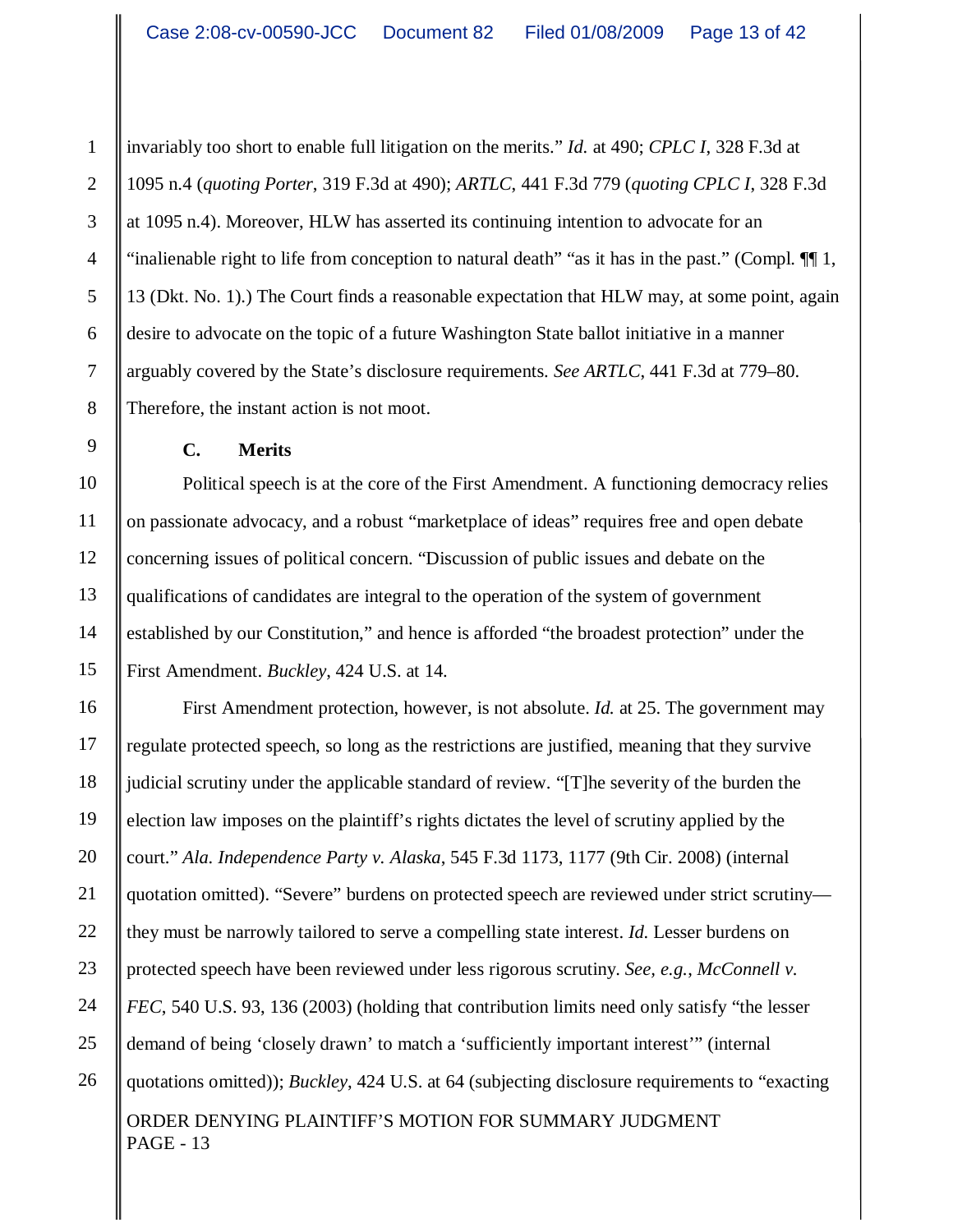1  $\mathfrak{D}$ 3 4 5 6 7 scrutiny," whereby there must exist a "relevant correlation" or "substantial relation" between the governmental interest and the burden imposed). Although courts have often treated these as distinct standards, they are somewhat fluid in practice. Each standard considers the *degree* of burden imposed on the speaker—the more significant the burden, the more compelling the state interest needed to justify that burden. *See, e.g.*, *ARTLC*, 441 F.3d at 791 (applying strict scrutiny to reporting and disclosure requirements, but upholding the provisions in part because the burdens were "not particularly onerous").

ORDER DENYING PLAINTIFF'S MOTION FOR SUMMARY JUDGMENT 8 9 10 11 12 13 14 15 16 17 18 19 20 21 22 23 24 25 26 Restrictions on speech must also not be unconstitutionally vague. Vagueness challenges can take either of two forms. First, a statute's phrasing might simply be "so indefinite [that it] fails to clearly mark the boundary between permissible and impermissible speech." *Buckley*, 424 U.S. at 41 (holding that the prohibition on certain expenditures "relative to" a candidate was vague in this manner). These sorts of vagueness challenges are generally limited to criminal statutes, *see id.* at 40–41; Richard H. Fallon, Jr., *Making Sense of Overbreadth*, 100 Yale L. J. 853, 903–04 (1991) ("Vagueness doctrine, in its most familiar form, holds that criminal prohibitions, at least, may not be enforced when they are so unclear that people of ordinary intelligence would need to guess at whether their conduct was or was not forbidden."), and may be resolved through narrowing constructions, *see, e.g.*, *Buckley*, 424 U.S. at 42 (reading "the phrase 'relative to' a candidate . . . to mean 'advocating the election or defeat of' a candidate"). The second type of vagueness challenge is often described as a subset of the related First Amendment overbreadth doctrine. *See* Fallon, *supra*, at 904; *Kolender v. Lawson*, 461 U.S. 352, 358 n.8 (1983) ("[W]e have traditionally viewed vagueness and overbreadth as logically related and similar doctrines."). Under this theory, a statute is deemed unconstitutional on its face if it "chills" a "substantial amount of legitimate speech." *Cal. Teachers Ass'n v. State Bd. of Educ.*, 271 F.3d 1141, 1152 (9th Cir. 2001) ("A statute's vagueness exceeds constitutional limits if its deterrent effect on legitimate expression is both real and substantial, and if the statute is not readily subject to a narrowing construction by the

PAGE - 14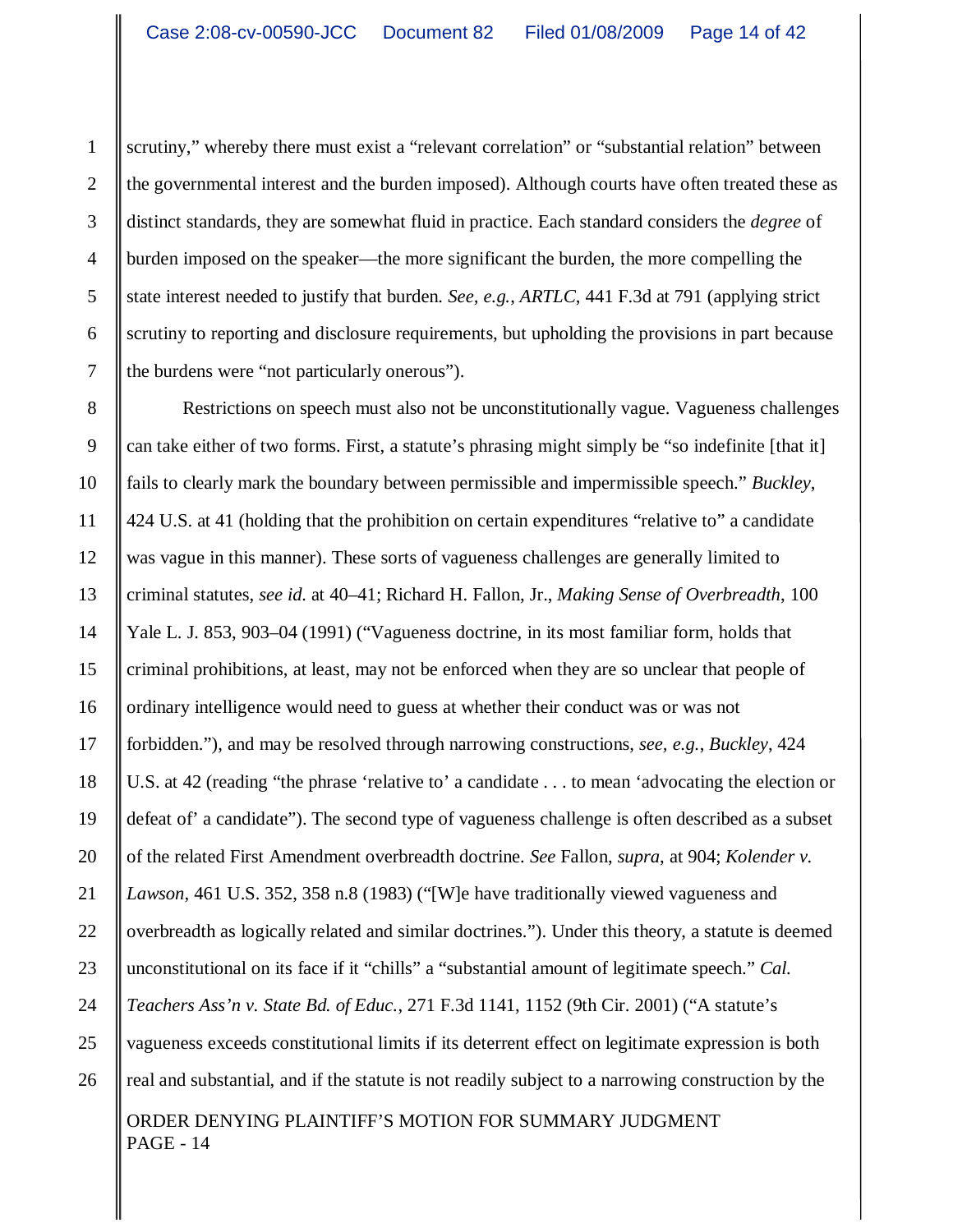state courts." (internal quotation omitted)); *see also Buckley*, 424 U.S. at 42–44 (further narrowing the definition of "advocating the election or defeat of" a candidate to include only *express* advocacy because the broader definition could substantially chill the general discussion of public issues).

HLW challenges Washington's reporting requirements for "political committees," disclosure requirements for "independent expenditures" and "political advertising," and its treatment of "ratings, evaluations, endorsements, and recommendations." The Court considers each of these four challenges in turn.

1

 $\mathfrak{D}$ 

3

4

5

6

7

8

9

### **1. Reporting Requirements for "Political Committees"**

10 11 12 13 14 15 16 17 18 19 20 HLW focuses its challenge primarily on Washington's requirements for "political committees," which it refers to as "PAC-style" reporting and disclosure. (Mot. 4 (Dkt. No. 67).)<sup>2</sup> Washington requires "political committees" to appoint a treasurer, establish a bank account in the state, and register with the PDC by filing a "statement of organization," which must be updated as material facts change. WASH. REV. CODE § 42.17.040, .050, .060. For many organizations—those that raise and spend less than \$5,000 per year and that do not accept more than \$500 from any single contributor—these are the only requirements that attach from "political committee" status. (Rippie Decl. ¶ 26 (Dkt. No. 47 at 14) (noting that such organizations qualify for "mini reporting").) All other, more active "political committees" must file regular reports with the PDC to disclose their contributions, expenditures, and funds on hand. WASH. REV. CODE § 42.17.080, .090.

To qualify as a "political committee," an organization must satisfy either of two prongs. First, an organization is a "political committee" if it has an "expectation of *receiving contributions* . . . in support of, or opposition to, any candidate or any ballot proposition." WASH. REV. CODE § 42.17.020(39). To qualify under this prong, the organization must have

21

22

23

24

 $\overline{\phantom{a}}$  2 <sup>2</sup> "PAC" stands for "political action committee."

ORDER DENYING PLAINTIFF'S MOTION FOR SUMMARY JUDGMENT PAGE - 15

25 26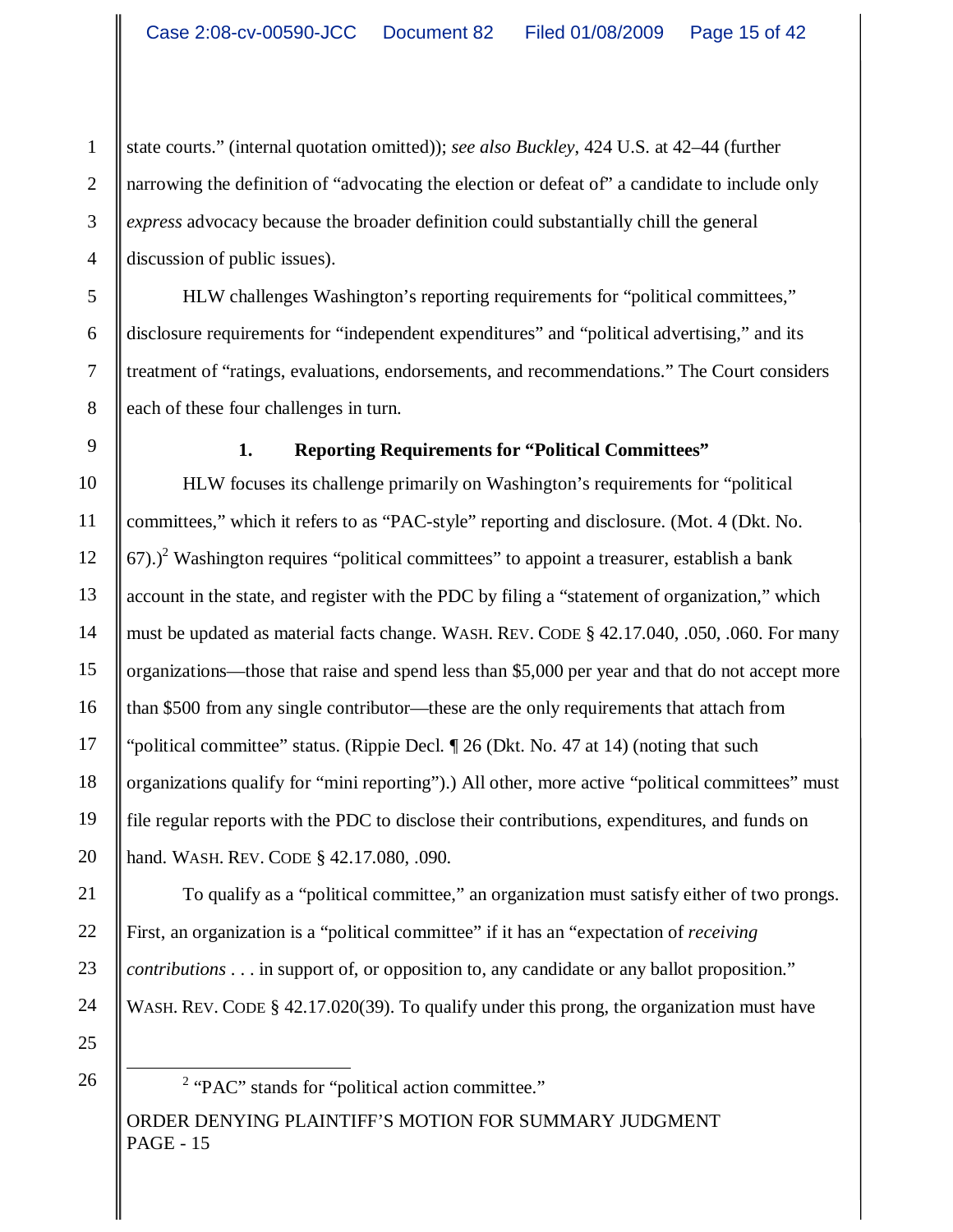taken some step to give its contributors "actual or constructive knowledge" that donated funds will be used for electoral political activity. *EFF*, 49 P.3d at 905. Second, an organization is a "political committee" if it has "an expectation of . . . *making expenditures* in support of, or opposition to, any candidate or any ballot proposition." WASH. REV. CODE § 42.17.020(39). To qualify under this second prong, the organization must have as "one of its primary purposes" to support or oppose political campaigns. *EFF*, 49 P.3d at 903.

HLW argues that Washington's PAC-style requirements do not survive strict scrutiny and that the state's definition of "political committee" is vague and overbroad.

#### **(a) "Strict Scrutiny" vs. "Exacting Scrutiny"**

As an initial matter, the parties disagree as to which standard the Court should employ in considering whether Washington's "political committee" requirements are justified. HLW argues that the imposition of PAC-style requirements must satisfy "strict scrutiny," i.e., it must be "narrowly tailored" to achieve a "compelling" government interest. *FEC v. Wis. Right to Life, Inc. (WRTL)*, 127 S. Ct. 2652, 2664 (2007). In contrast, Defendants argue that it need only meet "exacting scrutiny," which requires a "substantial relation . . . between the governmental interest and the information required to be disclosed." *ARTLC*, 441 F.3d at 787 (internal quotation omitted).

ORDER DENYING PLAINTIFF'S MOTION FOR SUMMARY JUDGMENT PAGE - 16 26 The Ninth Circuit has recognized that "the Supreme Court has been less than clear as to the proper level of scrutiny" for PAC-style requirements, *CPLC I*, 328 F.3d at 1101 n.16; *see also ARTLC*, 441 F.3d at 787 (noting again that the "degree of scrutiny . . . is somewhat unclear"); however, it has resolved that ambiguity in favor of strict scrutiny. In *CPLC I*, the Court held that California's PAC-style requirements on ballot-initiative political committees should be subjected to strict scrutiny and remanded to the district court to conduct the analysis in the first instance. 328 F.3d at 1101 n.16, 1104. Later, in *ARTLC*, another Ninth Circuit panel suggested that *McConnell* might have relaxed the degree of scrutiny since *CPLC I*, but the Court nonetheless "assume[d] without deciding that strict scrutiny applie[d]." 441 F.3d 787–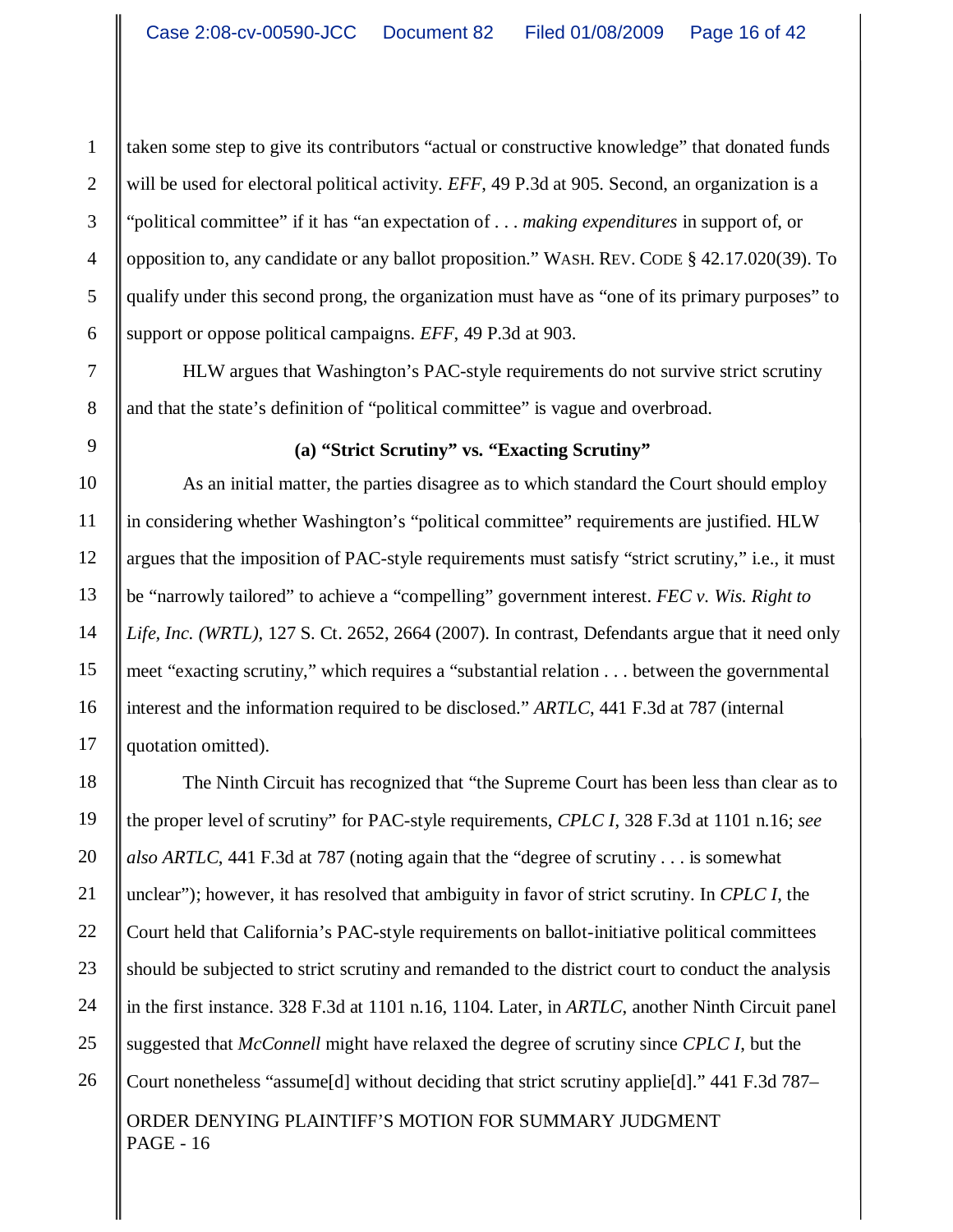1  $\mathfrak{D}$ 3 4 5 6 7 8 9 88. Finally, in *Cal. Pro-Life Council, Inc. v. Randolph (CPLC II)*, 507 F.3d 1172 (9th Cir. 2007), when the district court's application of strict scrutiny was back to the Ninth Circuit on appeal, the Court explicitly held that strict scrutiny should still apply. *Id.* at 1177–78. In a footnote, the Court noted that it was "bound by the 'law of the case' to apply strict scrutiny," *id.* at 1177 n.5, but the opinion's text also makes clear that *CPLC I* is still binding precedent. *Id.* at 1178 ("Because . . . the *McConnell* decision [did not] call [] into question the analysis [of the cases relied upon in *CPLC I*], we are not compelled to abandon the standard adopted in [*CPLC I*]."). As a result, the Court finds that it is bound by *CPLC I* and *CPLC II* to apply strict scrutiny to Washington's PAC-style requirements.

10

#### **(b) Strict Scrutiny Applied: Burdens and Interests**

ORDER DENYING PLAINTIFF'S MOTION FOR SUMMARY JUDGMENT PAGE - 17 11 12 13 14 15 16 17 18 19 20 21 22 23 24 25 26 Although *CPLC I* and *II* make clear that strict scrutiny should apply to PAC-style requirements, the cases do not explicitly demonstrate how to apply such scrutiny in practice. In *CPLC I*, the Court remanded to the district court to apply strict scrutiny after further development of the factual record. 328 F.3d at 1105, 1107. On remand, however, rather than develop a factual record to support its regulations, the State of California simply argued that it could impose its requirements on CPLC as a matter of law, pointing to federal campaign finance laws that required "all groups organized in corporate form, including non-profit corporations, to channel express campaign advocacy through PACs." *See CPLC II*, 507 F.3d at 1187. On appeal, the Ninth Circuit acknowledged that courts had upheld broad imposition of PAC-style requirements on corporate campaign speech, but noted that each of those cases applied to *candidate elections* and explained that "it is not at all certain that the Supreme Court would apply the same criteria to ballot measure advocacy." *Id.* at 1187–88. Because this was California's sole argument, the Court found that the state had "not satisfied its burden" of demonstrating that its PAC-style requirements were narrowly tailored to its compelling informational interest. *Id.* at 1187. The Court made clear that one cannot "ignore the distinction between candidate and ballot measure elections." *Id.* at 1187. However, in holding California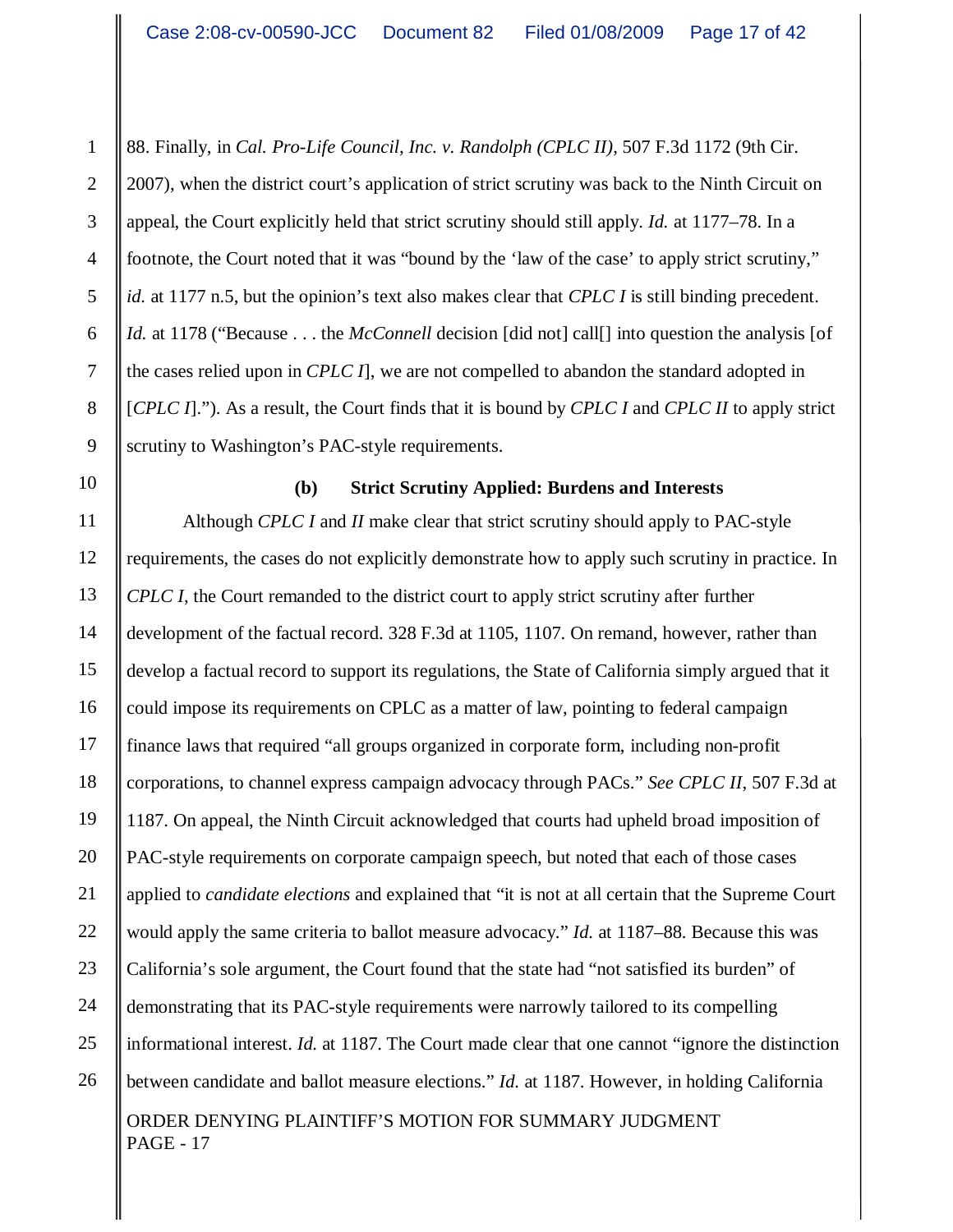to its failed burden, the Court never actually analyzed whether the state's compelling interest *could* have justified its PAC-style requirements in the ballot initiative context.

17 18 The Ninth Circuit did apply strict scrutiny to PAC-style requirements in *ARTLC*. 441 F.3d 773. Unlike *CPLC I* and *CPLC II*, that case did not involve ballot initiatives, but its analysis is informative nonetheless. In *ARTLC*, the Court reviewed reporting and disclosure requirements that applied to certain nonprofit, ideological corporations that wished to influence the outcome of an election. *Id.* at 779. The State of Alaska required these corporations to (1) register with the state's election commission and make regular reports, (2) report all expenditures and contributions, (3) notify contributors and potential contributors that contributions may be used to influence an election, and (4) disclose the source of their expenditures within the relevant communications. *Id.* at 789–91. In applying strict scrutiny, the Court "'look[ed] to the extent of the burden . . . place[d] on individual rights,'" *id.* at 791 (*quoting Buckley*, 424 U.S. at 68), and found that the burdens imposed under Alaska's statute were "not particularly onerous," *id.* In upholding Alaska's PAC-style requirements, the Court emphasized that they did not impose any limits on the organization's ability to solicit funds, nor did they require broad structural changes like the use of "segregated funds" for political activity. *Id.* at 791 (distinguishing Alaska's requirements from those struck down by the Supreme Court in *FEC v. Mass. Citizens for Life (MCFL)*, 479 U.S. 238 (1986)).

ORDER DENYING PLAINTIFF'S MOTION FOR SUMMARY JUDGMENT 19 20 21 22 23 24 25 26 *ARTLC* applied to candidate elections, so this Court is sensitive to not apply that holding directly to ballot measures, where the state has somewhat different interests. *See CPLC II*, 507 F.3d at 1188. That said, the *burden* of PAC-style requirements are the same regardless of whether the organization's advocacy relates to a candidate election or a ballot initiative. Therefore, this Court gives great weight to the Ninth Circuit's finding in *ARTLC* that PACstyle requirements are "not particularly onerous." 441 F.3d at 791. Washington's "political committee" requirements are similar to those upheld in *ARTLC* and contain neither of the more severe burdens on solicitation or segregation of funds that the courts flagged in that case. *See* 

PAGE - 18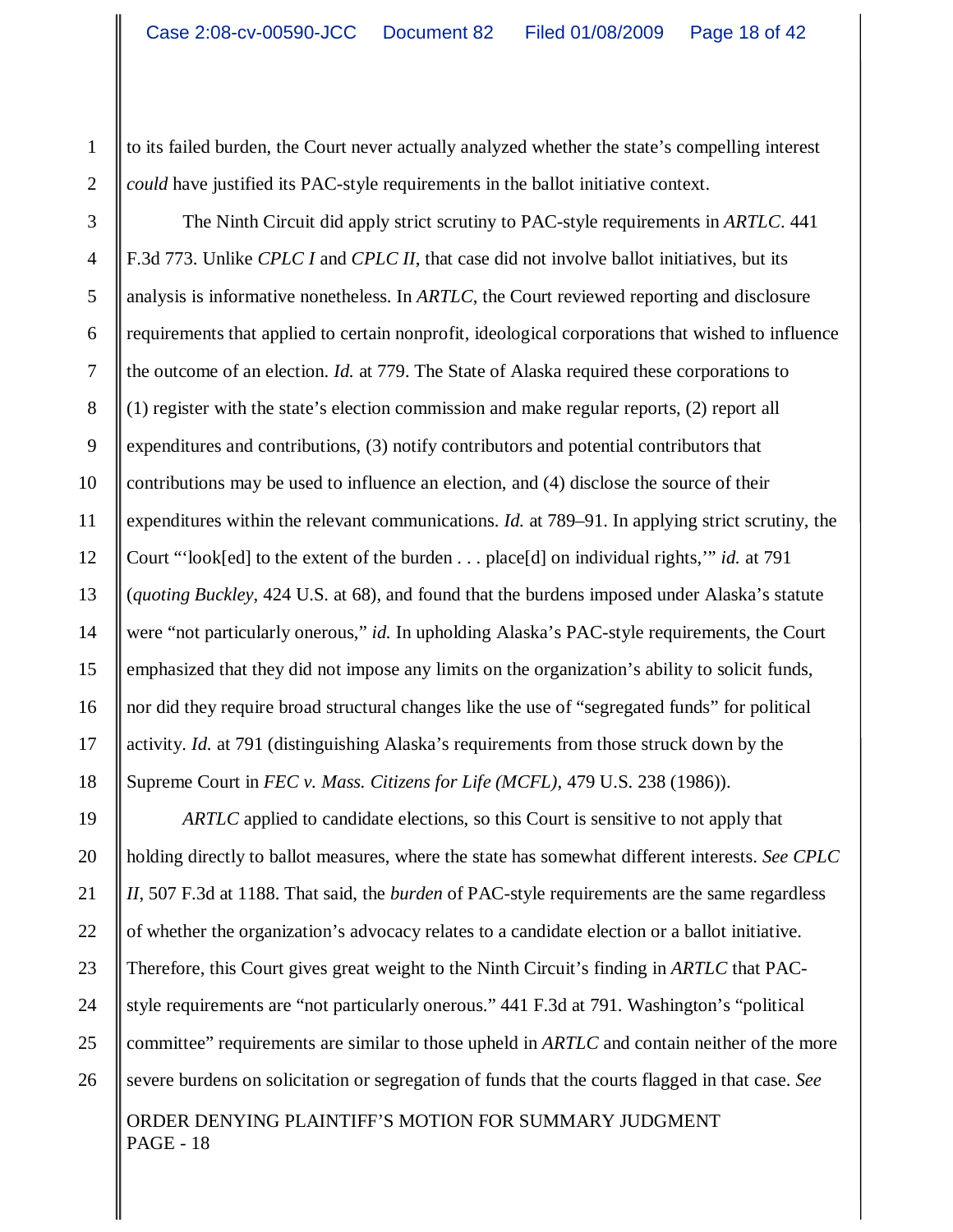*id.* The only notable difference between the Washington and Alaska provisions is that Washington also requires "political committees" to (1) designate a treasurer (i.e., someone at the committee who will be "responsible for . . . complying with the disclosure requirements" (Response 15 (Dkt. No. 70))) and (2) maintain an in-state bank account. Defendants convincingly argue that these minor burdens are necessary for enforcement and "nothing more than the basic administrative infrastructure necessary to implement the disclosure requirements." (*Id.* at 18.)

8 9 10 11 12 13 14 15 16 17 18 19 20 21 22 23 Washington has also significantly narrowed its reporting and disclosure requirements to focus only on the most active political committees. First, to qualify as a political committee under the "maker of expenditures" prong, the organization "must have as its primary or one of the primary purposes to affect, directly or indirectly, governmental decision making by supporting or opposing candidates or ballot propositions." *EFF*, 49 P.3d at 903. To qualify under the "receiver of contributions" prong, an organization must have taken some affirmative step to give its contributors "actual or constructive knowledge that the organization is setting aside funds to support or oppose a candidate or ballot proposition." *Id.* at 904–05.<sup>3</sup> Finally, many of the organizations that technically qualify as "political committees" are exempted from the regular reporting requirements and need only file the initial registration. (Rippie. Decl. ¶ 26 (Dkt. No. 47 at 14).) The full reporting requirements are limited to those committees that expect to raise or spend more than \$5000 or receive more than \$500 from a single contributor. (*Id.*) By imposing the more burdensome reporting requirements—which are still "not particularly onerous," *ARTLC*, 441 F.3d at 791—only on the most active political committees, the state avoids unduly burdening the smaller or less active organizations that might be more likely to self-censor their speech rather than comply with the state's requirements.

24

25

26

1

 $\mathfrak{D}$ 

3

4

5

6

7

 $\frac{1}{3}$  $3$  HLW argues that Washington must go further and limit PAC-status to organizations whose *single* major purpose is campaign advocacy (Mot. 10 (Dkt. No. 67)) or who have received contributions that are *explicitly earmarked* for political advocacy (*Id.* at 18.) The Court addresses, and rejects, these arguments in sections II.C.1(d) and II.C.1(e), respectively.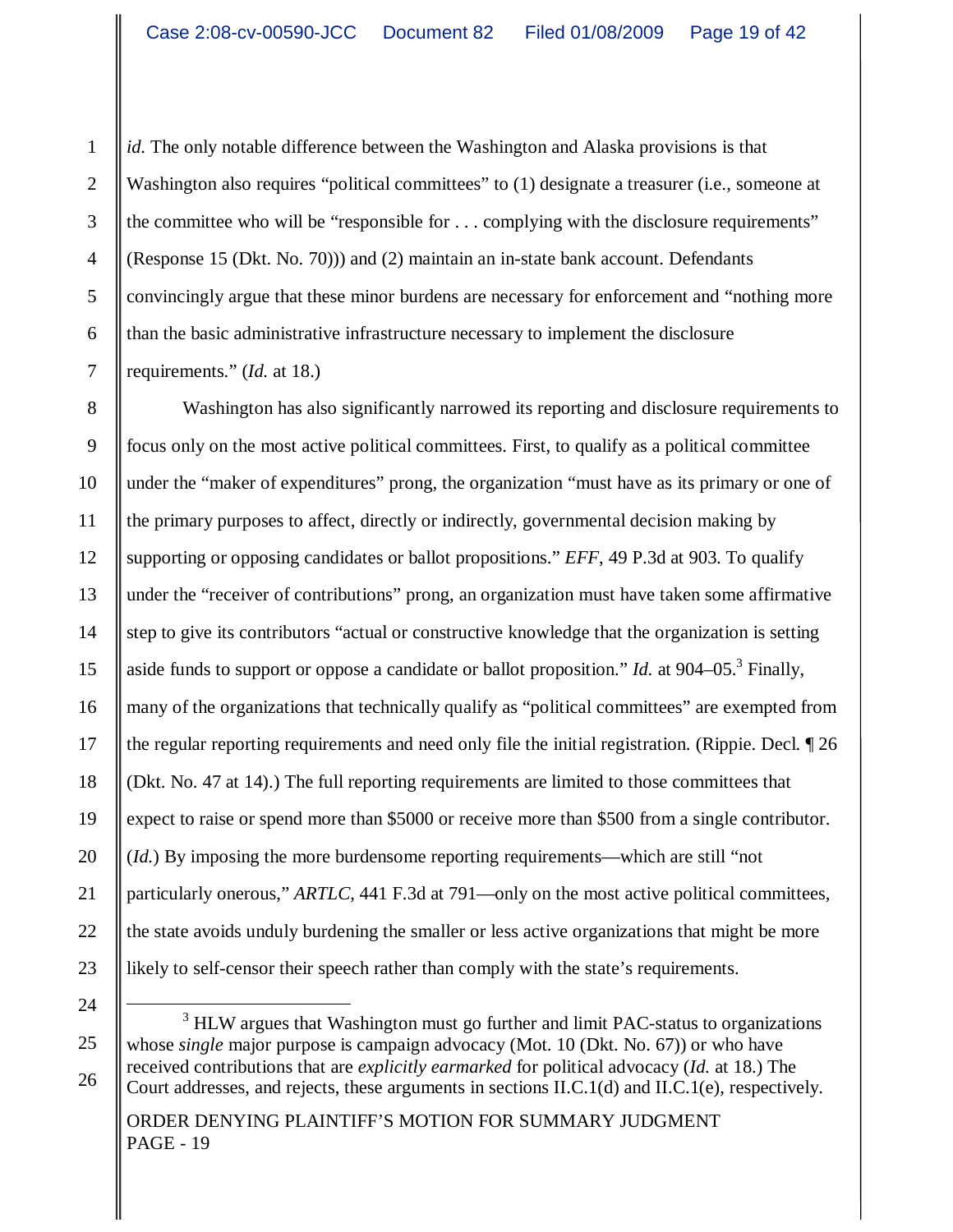1  $\overline{2}$ 3 4 5 6 7 8 9 10 11 12 13 14 15 16 17 18 Having determined that Washington's PAC-style requirements impose only relatively minor burdens and focus those burdens on the political committees most able and willing to comply, the Court must consider whether these burdens are justified by compelling state interests. In *Buckley*, the Supreme Court identified three compelling rationales for requiring disclosure of "campaign speech" in candidate elections. "First, disclosure provides the electorate with information as to where political campaign money comes from and how it is spent by the candidate, in order to aid voters in evaluating those who seek federal office." 424 U.S. at 66–67 (internal quotation omitted). "Second, disclosure requirements deter actual corruption and avoid the appearance of corruption by exposing large contributions and expenditures to the light of publicity." *Id.* at 67. "Third, and not least significant, recordkeeping, reporting, and disclosure requirements are an essential means of gathering the data necessary to detect violations of . . . contribution limitations . . . ." *Id.* at 67–68. In *ARTLC*, the Ninth Circuit cited these same three interests in upholding Alaska's PAC-style requirements. *See* 441 F.3d at 792 (holding that Alaska's minor registration and reporting burdens were narrowly tailored to the state's interest in "'providing the electorate with information, deterring actual corruption and avoiding any appearance thereof, and gathering the data necessary to enforce more substantive electioneering restrictions.'" (*quoting McConnell*, 540 U.S. at 196)).

19 20 21 22 23 In *CPLC I*, the Ninth Circuit noted that *Buckley*'s second and third rationales generally do not apply in ballot initiative elections, where there is little threat of corruption and typically no limit on contributions or expenditures. 328 F.3d at 1105 n.23 (9th Cir. 2003). However, the Court held that the first "informational" interest "appl[ies] just as forcefully, if not more so, for voter-decided ballot measures." *Id.* at 1105. The Court explained:

> "Even more than candidate elections, initiative campaigns have become a money game, where average citizens are subjected to advertising blitzes of distortion and half-truths and are left to figure out for themselves which interest groups pose the greatest threat to their self-interest." David S. Broder, *Democracy Derailed: Initiative Campaigns and the Power of Money* at 18

ORDER DENYING PLAINTIFF'S MOTION FOR SUMMARY JUDGMENT PAGE - 20

24 25

26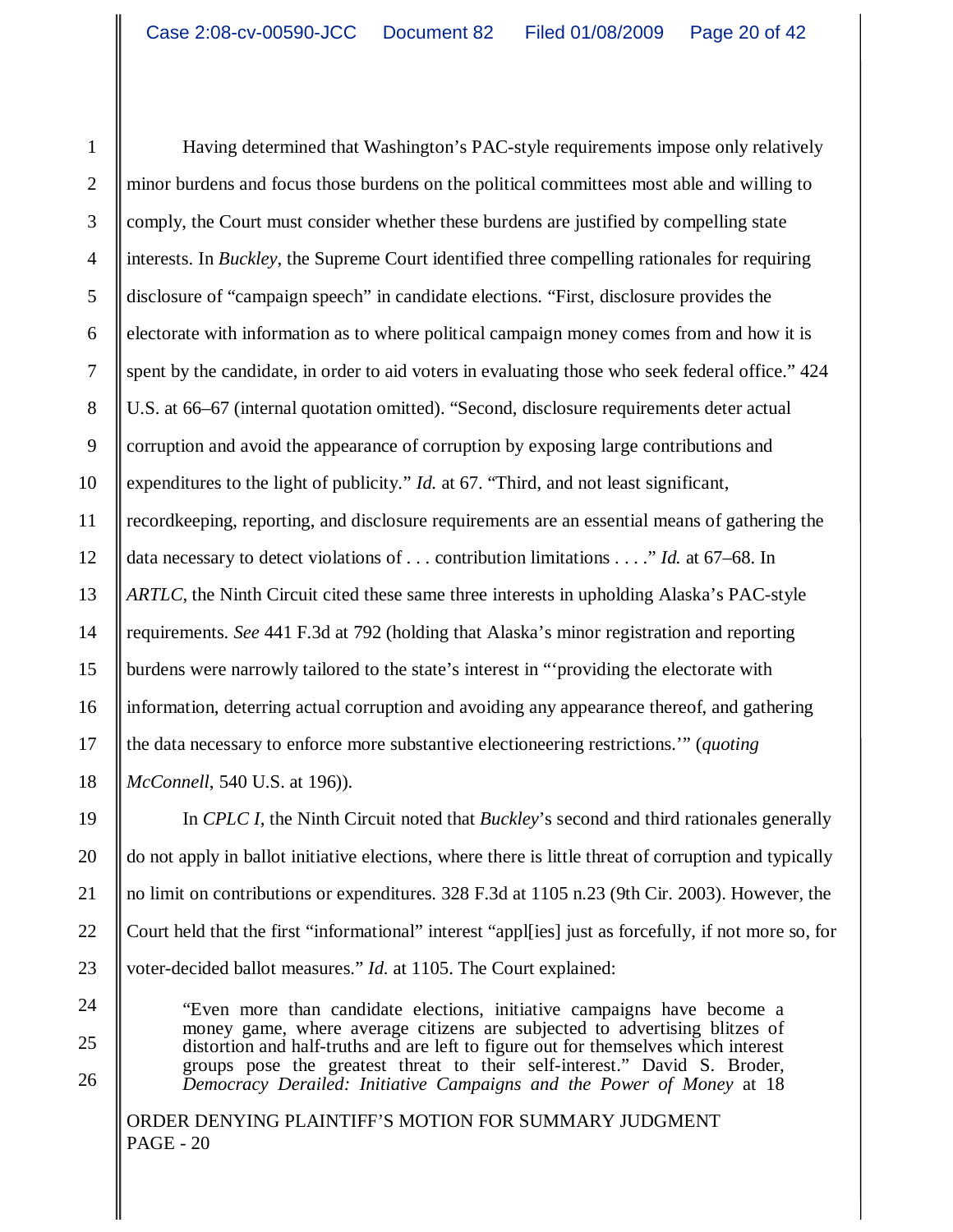(2000). Knowing which interested parties back or oppose a ballot measure is critical, especially when one considers that ballot measure language is typically confusing, and the long-term policy ramifications of the ballot measure are often unknown. At least by knowing who backs or opposes a given initiative, voters will have a pretty good idea of who stands to benefit from the legislation.

Voters act as legislators in the ballot-measure context, and interest groups and individuals advocating a measure's defeat or passage act as lobbyists; both groups aim at pressuring the public to pass or defeat legislation. [The voters], as lawmakers, have an interest in knowing who is lobbying for their vote, just as members of Congress may require lobbyists to disclose who is paying for the lobbyists' services and how much.

8 9 10 11 12 13 14 15 16 *Id.* at 1105–06. The state's interest in informing the electorate about "where political campaign money comes from and how it is spent," *Buckley*, 424 U.S. at 66 (internal quotation omitted), is only amplified in the ballot initiative context as more and more money is poured into ballot measures nationwide. *See CPLC II*, 328 F.3d at 1105; *cf.* Lisa Leff, *California Gay Marriage Ban a \$73 Million Race*, THE MERCURY NEWS, Nov. 3, 2008, *available at* http://www.mercurynews.com/news/ci\_10889066 (noting that California's Proposition 8 was "the costliest election this year outside the race for the White House"). The state therefore retains an extremely compelling interest in "following the money" in ballot initiative elections so that the electorate's decision may be an informed one.

ORDER DENYING PLAINTIFF'S MOTION FOR SUMMARY JUDGMENT 17 18 19 20 21 22 23 24 25 26 Defendants also raise a compelling interest in protecting the *contributors* of funds used to advocate in support of or in opposition to a ballot initiative. (Rippie Decl. ¶ 29 (Dkt. No. 47 at 16).) Those contributors are entitled to verify that their funds were actually used for their intended purpose. (*See id*. (describing a "high profile enforcement case . . . where the public's contributions to the ballot measure committee were unlawfully used by an officer for his personal expenses for activities unrelated to the campaign, and those facts had been concealed from the public by the treasurer and the committee").) In this respect, the requirements that Washington imposes on "political committees" serve the same goals as the registration and disclosure requirements that most states impose on charities. (*Id.*) The Supreme Court has "repeatedly recognized the legitimacy of government efforts to enable donors to make

PAGE - 21

1

 $\mathfrak{D}$ 

3

4

. . . .

5

6

7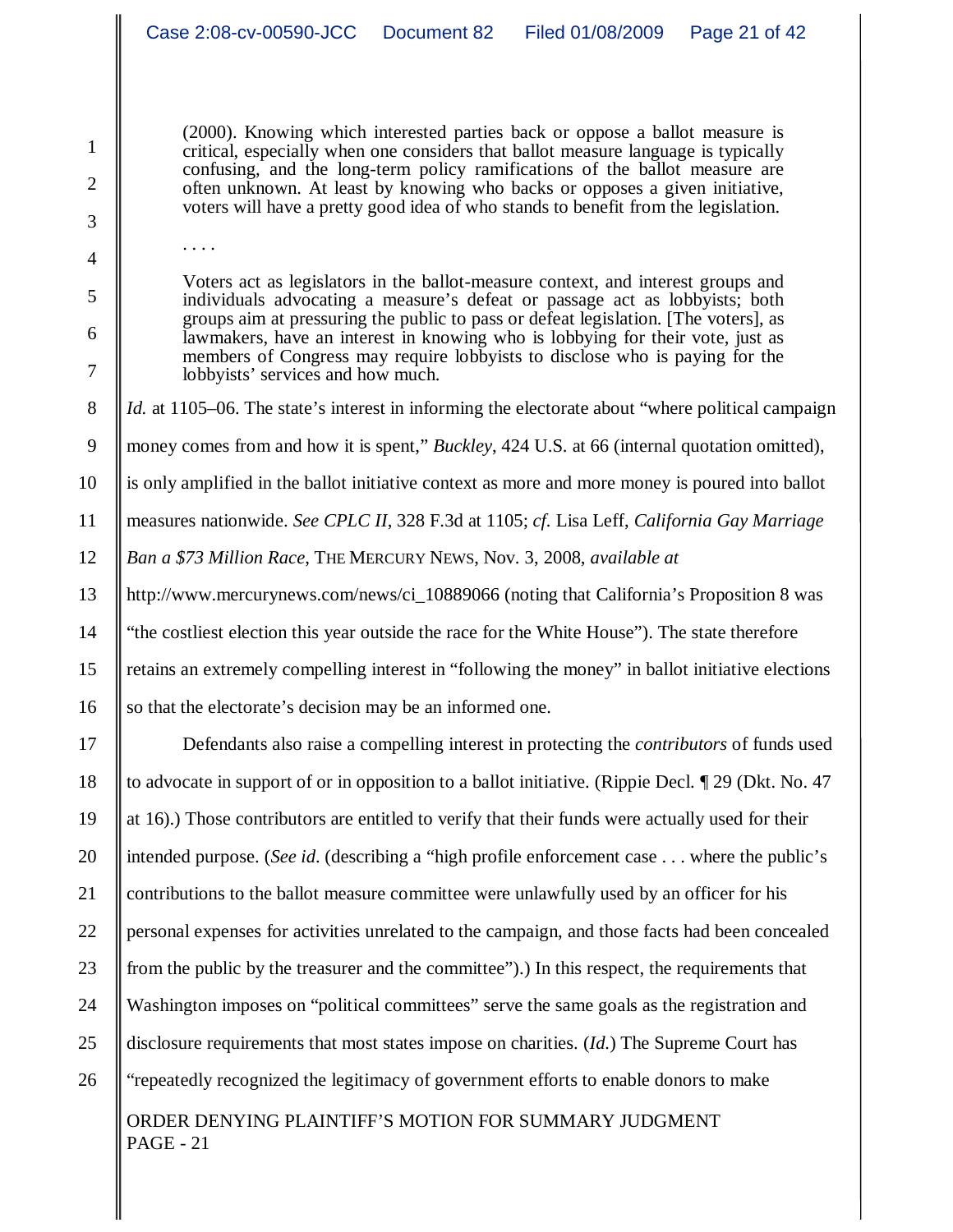1  $\mathfrak{D}$ 3 4 5 6 7 8 9 10 11 12 13 informed choices about their charitable contributions." *Illinois v. Telemarketing Assocs., Inc.*, 538 U.S. 600, 623 (2003). The Court has also suggested that reporting and disclosure provisions are among the "more benign and narrowly tailored options" available to address these concerns. *Riley v. Nat'l Fed'n of the Blind of N.C.*, 487 U.S. 781, 800 (1988); *see also Village of Schaumburg v. Citizens for a Better Env't*, 444 U.S. 620, 638 (1980) (suggesting that "disclosure of the finances of charitable organizations" could prevent fraud "by informing the public of the ways in which their contributions will be employed"). "In accord with [these cases], . . . in almost all of the states and many localities, charities and professional fundraisers must register and file regular reports on activities, particularly fundraising costs." *See Telemarketing Assocs.*, 528 U.S. at 623 (internal quotation omitted) (noting that "[t]hese reports are generally available to the public"). The state's interest in preventing fraudulent misuse of contributed funds appears just as compelling when applied to an organization like HLW as when applied to the charitable organizations discussed in *Telemarketing Associates*.

14 15 16 17 18 19 The Court holds that these two compelling interests—informing the public about the source of political expenditures and protecting contributors from fraudulent misuse of donations—more than justify the general imposition of PAC-style reporting and disclosure requirements on organizations engaged in ballot measure advocacy. However, the Court must still address several aspects of Washington's specific framework that HLW argues are vague or overbroad.

20

#### **(c) "in support of, or opposition to"**

ORDER DENYING PLAINTIFF'S MOTION FOR SUMMARY JUDGMENT PAGE - 22 21 22 23 24 25 26 Under Washington's statute, an organization becomes a "political committee" if it expects to receive contributions or make expenditures "in support of, or opposition to, any candidate or any ballot proposition." WASH. REV. CODE. § 42.17.020(39). HLW first argues that the "political committee" definition is unconstitutionally vague because the words "support" and "opposition" are so indefinite that they do not "give the person of ordinary intelligence a reasonable opportunity to know what is prohibited." *Grayned v. City of*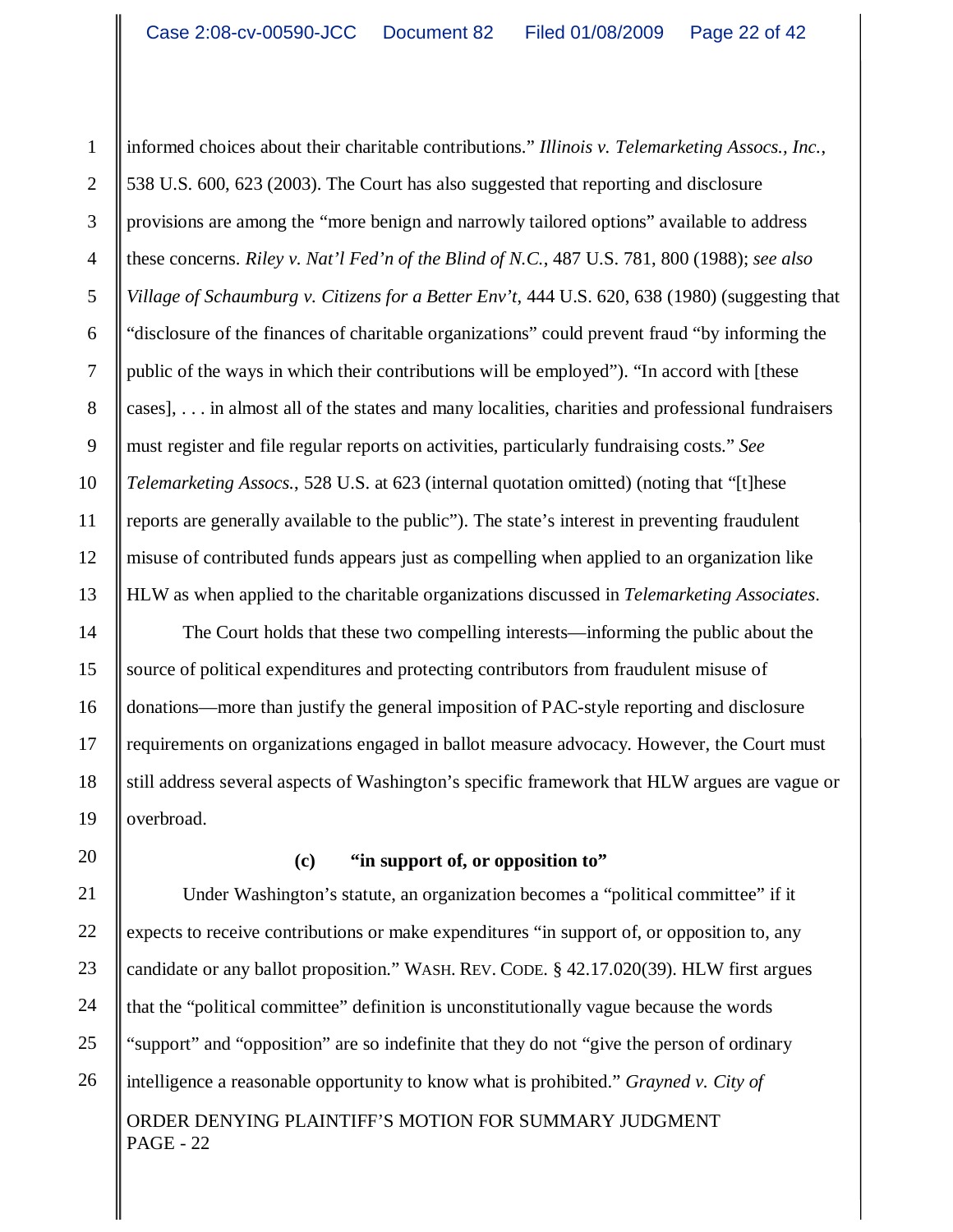*Rockford*, 408 U.S. 104, 108 (1972). HLW also argues that the provision is unconstitutionally broad because it could be read to include expenditures that do not "expressly" advocate for a ballot initiative, but instead merely advocate as to an underlying "issue." (Mot. 11–17 (Dkt. No. 67).)

5 6 7 8 9 12 16 18 19 20 As to the ambiguity of the words themselves, there are several features of Washington's framework that partially alleviate any vagueness concerns. First, in addressing this sort of vagueness argument, "[c]lose examination of the specificity of the statutory limitation is required where . . . the legislation imposes *criminal* penalties." *Buckley*, 424 U.S. at 40–41 (emphasis added). HLW concedes that, unlike the federal statute at issue in *Buckley*, Washington's PAC-style requirements do *not* carry criminal penalties. (Mot. 12 n.2 (Dkt. No. 67).) Second, Washington provides various ways to obtain advice or guidance from the PDC: one can call a toll-free phone number, request an informal advisory opinion, request a formal declaratory order, WASH. ADMIN. CODE § 390-12-250, request an interpretative statement, WASH. REV. CODE § 34.05.230(1), or petition for formal rulemaking, WASH. ADMIN. CODE § 390-12-255. (Rippie Decl. ¶ 21–22 (Dkt. No. 47 at 11–12).) In *Buckley*, the Court suggested that the wide availability of advisory opinions would alleviate many vagueness problems; however, it did not apply in that case "because the vast majority of individuals and groups subject to [the] criminal sanctions . . . do not have a right to obtain an advisory opinion from the [FEC]." 424 U.S. at 40 n.47. In contrast, Washington's framework appears to provide ample opportunity to obtain a pre-enforcement interpretation from the PDC.

21 22 Furthermore, HLW's vagueness argument would fail even without these considerations because the Supreme Court has explicitly held that the words "support" and "oppose" are not unconstitutionally vague. In *McConnell*, the Court considered certain limitations on contributions and expenditures for "public communications" that "'refer[] to a clearly identified candidate for Federal office' and 'promote[],' 'support[],' 'attack[],' or 'oppose[]' a

ORDER DENYING PLAINTIFF'S MOTION FOR SUMMARY JUDGMENT PAGE - 23

1

 $\mathfrak{D}$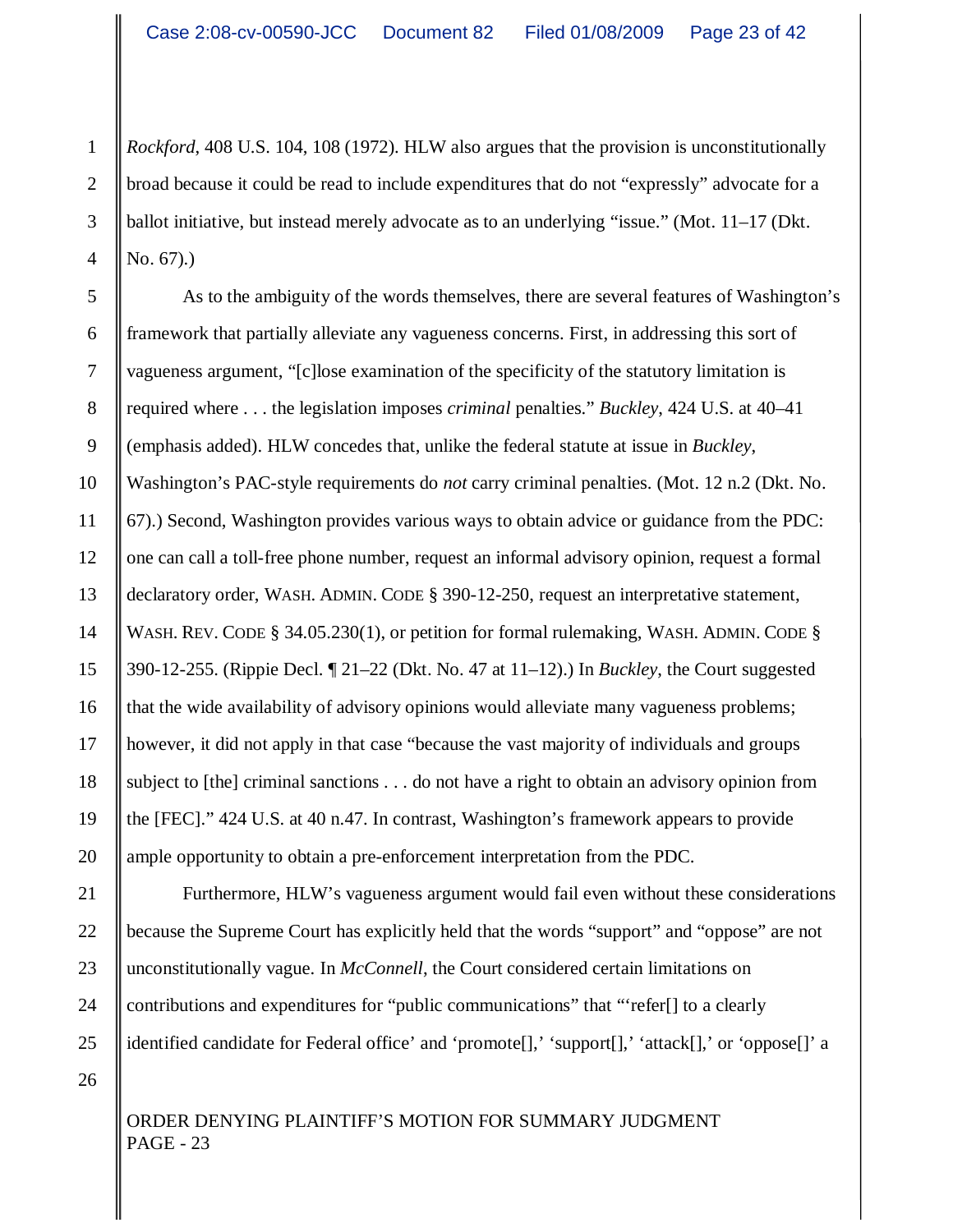candidate for that office." 540 U.S. at 162. The Court rejected an argument that these limitations were unconstitutionally vague, holding:

> The words "promote," "oppose," "attack," and "support" clearly set forth the confines within which potential party speakers must act in order to avoid triggering the provision. These words "provide explicit standards for those who apply them" and "give the person of ordinary intelligence a reasonable opportunity to know what is prohibited."

6 7 8 9 10 11 12 *Id.* at 170 n.64 (*quoting Grayned*, 408 U.S. at 108–09); *see also id.* at 184–85 (rejecting the same vagueness argument for a provision that did not involve party speakers). In light of *McConnell*, this Court holds that the mere use of the terms "support" and "opposition" does not render Washington's definition of "political committee" unconstitutionally vague. *See United States v. Williams*, 128 S. Ct. 1830, 1845 (2008) ("[P]erfect clarity and precise guidance have never been required even of regulations that restrict expressive activity." (internal quotation omitted)).

13 14 15 16 17 18 19 HLW's overbreadth argument, however, raises a closer question and requires more extensive analysis. Essentially, Plaintiff argues that "issue advocacy"—political speech that does not expressly advocate the election or defeat of a candidate or ballot initiative—can never be regulated under the First Amendment. (Mot. 14 (Dkt. No. 67).) Under this theory, Washington's definition of "political committee" is unconstitutional because it could be read to include expenditures for communications that do not *expressly* support or oppose the ballot initiative in question.

ORDER DENYING PLAINTIFF'S MOTION FOR SUMMARY JUDGMENT 20 21 22 23 24 25 26 The distinction between "express advocacy" and "issue advocacy" was first established in *Buckley*. In that case, the Court considered the constitutionality of the Federal Election Campaign Act of 1971 (FECA). *Buckley*, 424 U.S. at 6. In particular, the Court examined provisions that (1) limited individual *contributions* to \$1000 for any single candidate per election; (2) limited individual or group *expenditures* "relative to a clearly identified candidate" to \$1000 per year; and (3) required *disclosure* and reporting of contributions and expenditures above certain threshold levels. *Id.* at 7. The Court upheld the contribution limits,

PAGE - 24

1

 $\mathcal{L}$ 

3

4

5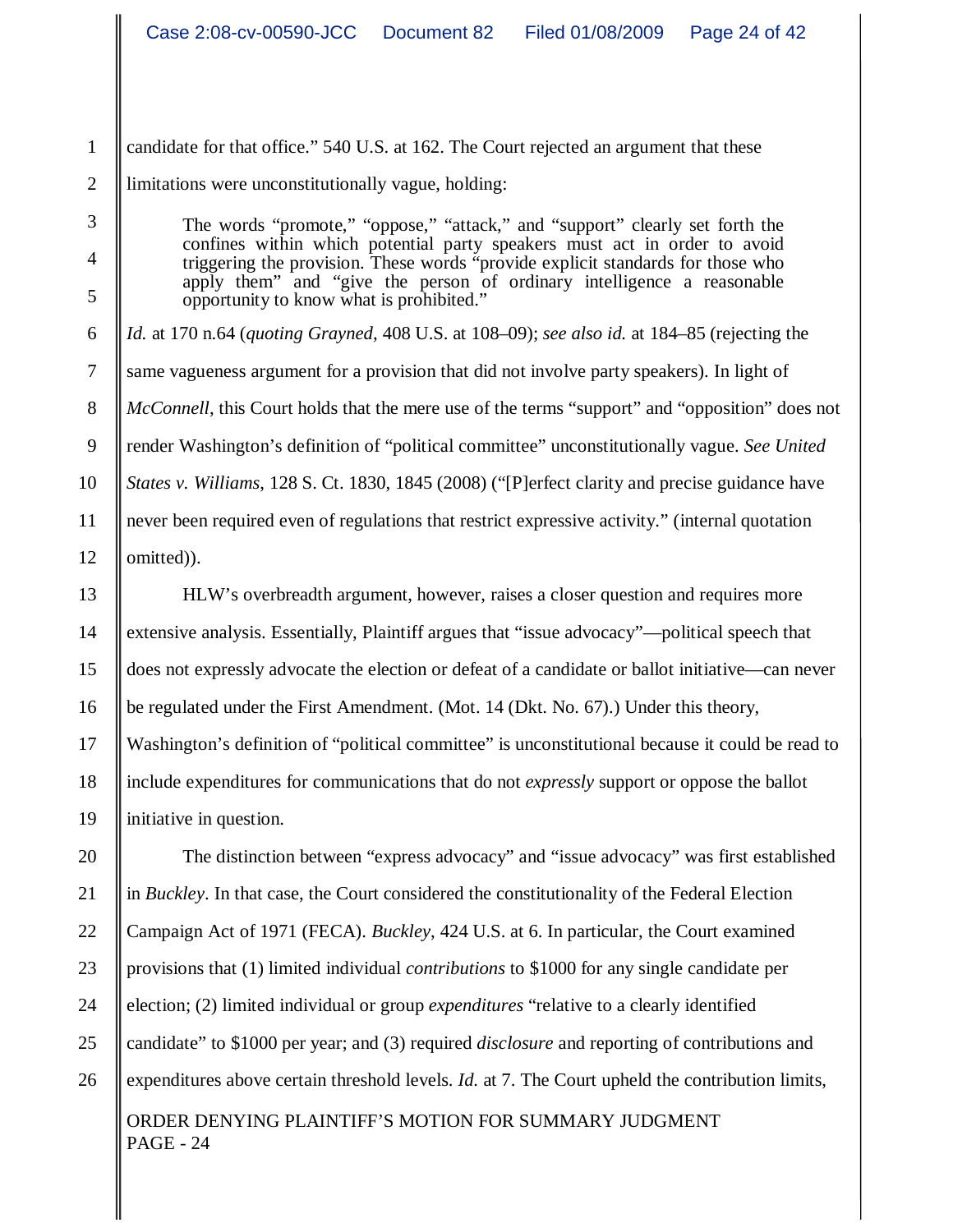1 2 3 4 5 6 7 8 9 10 11 12 13 14 15 16 17 18 19 20 21 22 23 finding they had only a "limited effect upon First Amendment freedoms" and that these effects were justified by "weighty interests." 424 U.S. at 29. The expenditure ceiling, however, "impose[d] significantly more severe restrictions on protected freedoms," operating as an outright prohibition of speech subject to criminal penalties. *Id.* at 19–20, 23. The Court initially interpreted the indefinite phrase "relative to a candidate" to mean "advocating the election or defeat of a candidate," *id.* at 42 (internal quotation marks omitted); however, this narrowed definition still raised First Amendment concerns. "Candidates, especially incumbents, are intimately tied to public issues involving legislative proposals and governmental actions." *Id.* The only way to determine whether public discussion of these issues advocated for or against the candidate would be to measure either the subjective intent of the speaker or the predicted effect on the listener. *Id.* at 43. Because neither intent nor effect can be measured with any certainty, the expenditure limits could chill speech on a huge range of issues. *Id.* Therefore, to avoid vagueness and overbreadth concerns, the Court further narrowed the definition of "expenditure" to cover only "communications that in *express terms* advocate the election or defeat of a clearly defined candidate." *Id.* at 44 (emphasis added). So narrowed, the Court found the expenditure limits utterly ineffective, since groups and individuals could still advocate for or against a candidate so long as they "eschew[ed] expenditures that [did so] in express terms." *Id.* at 45 ("The exacting interpretation of the statutory language necessary to avoid unconstitutional vagueness thus undermines the limitation's effectiveness . . . ."). Because the expenditure ceiling did not effectively further the state's interest, it did not survive strict scrutiny. *Id.* at 50. Finally, in order to avoid similar overbreadth concerns, the Court applied this same narrow definition of "expenditure" to the FECA's disclosure requirements, which it upheld. *Id.* at 80.

ORDER DENYING PLAINTIFF'S MOTION FOR SUMMARY JUDGMENT PAGE - 25 24 25 26 Since *Buckley*, the distinction between "express advocacy" and "issue advocacy" has proved problematic. In *McConnell*, the Supreme Court considered a challenge to the Bipartisan Campaign Reform Act of 2002 (BCRA), which was passed in part to address the proliferation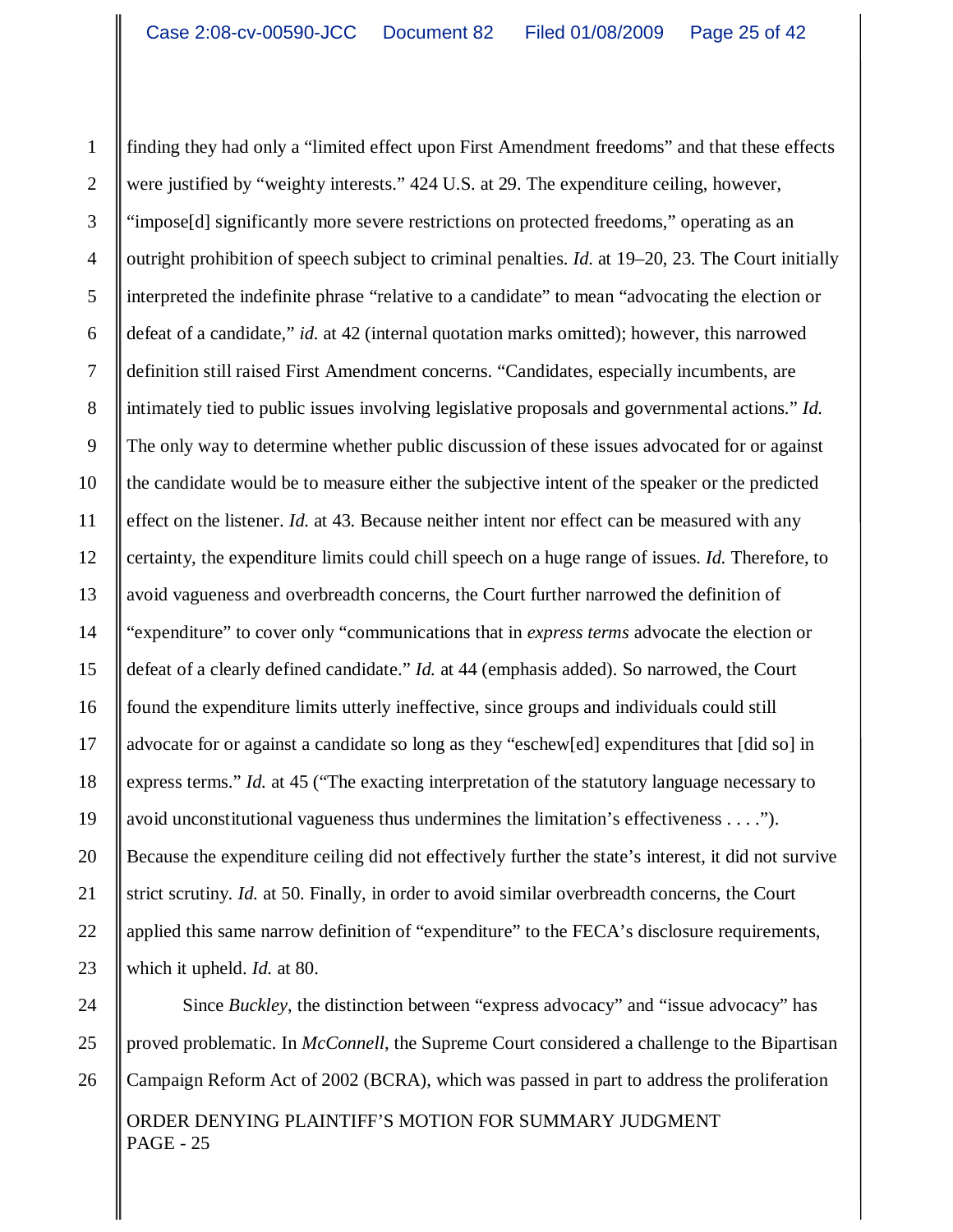1 2 3 4 5 6 7 8 9 10 11 12 13 14 15 16 17 18 19 of "campaign advertising masquerading as issue ads." 540 U.S. at 132 (internal quotation omitted). To address this problem, the BCRA defined an "electioneering communication" as any "broadcast, cable, or satellite communication" that "refers to a clearly identified candidate;" is made within a certain period of time before an election, primary, or convention; and, for regional candidates, is "targeted to the relevant electorate." *Id.* at 189–90. The statute required disclosure of "electioneering communications" and also prohibited corporations and labor unions from financing such communications through their treasury funds. *Id.* at 190. The challengers noted that this definition went far beyond the "express advocacy" approved in *Buckley* and argued that the BCRA's provisions therefore constituted impermissible regulation of issue advocacy. *Id.* The Court rejected the notion that "*Buckley* drew a constitutionally mandated line between express advocacy and so-called issue advocacy," instead characterizing the *Buckley* holding as a matter of statutory, rather than constitutional, interpretation. *Id.* at 190. The Court upheld the disclosure requirements, noting that they "do not prevent anyone from speaking" and serve "an important function in informing the public about various candidates' supporters *before* election day." *Id.* at 201 (emphasis in original) (internal quotation omitted). The Court also upheld the prohibition for corporations and unions, holding that the justifications for restricting such speech extended at least to all speech that was the "functional equivalent of express advocacy," which included for the "vast majority" of issue ads. *Id.* at 206.

ORDER DENYING PLAINTIFF'S MOTION FOR SUMMARY JUDGMENT PAGE - 26 20 21 22 23 24 25 26 Four years later, however, the Supreme Court considered an as-applied challenge to the same BCRA prohibition on corporate and union speech that it had facially upheld in *McConnell*. *WRTL*, 127 S. Ct. at 2659. In the Court's primary opinion, Chief Justice Roberts, joined by Justice Alito, noted that *McConnell* had only explicitly upheld the prohibition for communications that were the "functional equivalent of express advocacy." *Id.* Whereas the Court in *McConnell* appeared to take a broad view of this term, *see McConnell*, 540 U.S. at 126 ("While the distinction between 'issue' and express advocacy seemed neat in theory, the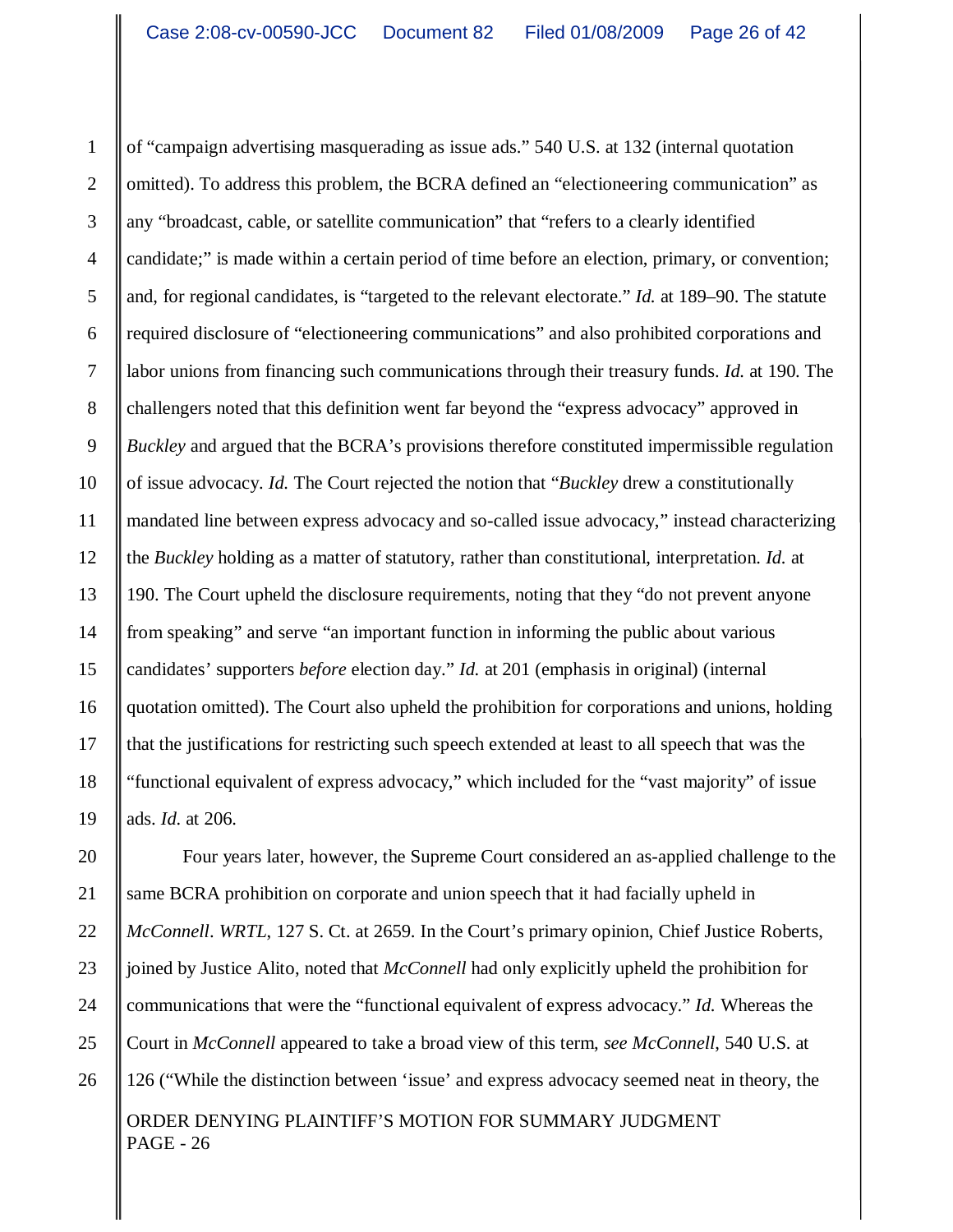1 2 3 4 5 6 7 8 9 two categories of advertisements proved *functionally identical* in important respects." (emphasis added)); *id.* at 206 (finding that the "vast majority" of issue ads had an "electioneering purpose" and hence were the functional equivalent of express advocacy), the Chief Justice read the term far more narrowly. Expressing the same overbreadth concerns that had troubled the Court in *Buckley*, he held that "an ad is the functional equivalent of express advocacy only if the ad is susceptible of no reasonable interpretation other than as an appeal to vote for or against a specific candidate." *WRTL*, 127 S. Ct. at 2667. He found that the interests that justified the regulation of campaign speech did not, in that case, justify the regulation of all genuine issue advertising. *Id.* at 2673.

10 11 12 13 14 15 16 17 18 Although *WRTL* suggests a renewed concern for the chilling effect of campaign finance laws on the discussion of public issues, the breadth of its holding remains unclear. *McConnell* limited the definition of "electioneering communication" to the "functional equivalent of express advocacy" only as far as it applied to the *prohibition* on corporate and union speech, 540 U.S. at 206, and apparently not as it applied to the BCRA's *disclosure* requirements, *see id.* at 201 (stating, without reservation, that the BCRA's "disclosure requirements are constitutional"). Because *WRTL*'s as-applied challenge was limited to the BCRA's corporate speech prohibition, it is unclear whether the opinion's logic extends to lesser burdens on nonexpress advocacy.

19 20 21 22 23 24 25 26 More importantly, nothing in *Buckley*, *McConnell*, or *WRTL* suggests that "issue advocacy" is *fundamentally* entitled to greater First Amendment protection than express political advocacy. Indeed, in *Buckley*, the Court repeatedly emphasized that that the protection of campaign speech was at the core of the First Amendment and it merited the same protection as any speech regarding issues of public concern. 424 U.S. at 15 ("[I]t can hardly be doubted that the [First Amendment] guarantee has its fullest and most urgent application precisely to the conduct of campaigns for public office." (internal quotation omitted)); *id.* at 48 ("Advocacy of the election or defeat of candidates . . . is no less entitled to protection under the First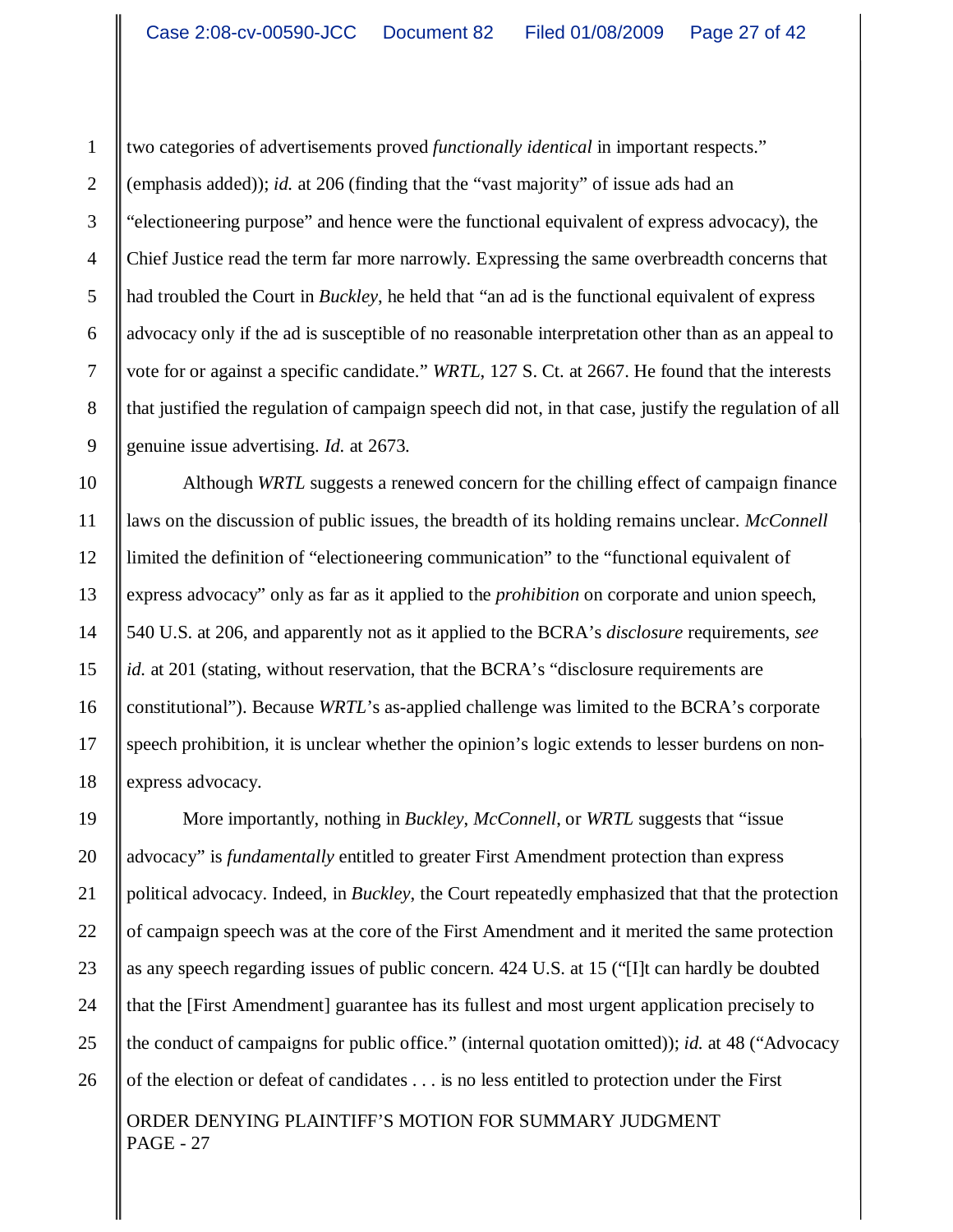1 Amendment than the discussion of political policy . . . ."). The Supreme Court has protected "issue advocacy" from the federal campaign finance laws not because that speech is sacred, but simply because the rationales proffered for those laws have not justified imposing broad burdens on public discourse. *See WRTL*, 127 S. Ct. at 2673 (finding the BCRA's prohibition on corporate speech unconstitutional as applied because "appellants identify no interest sufficiently compelling to justify burdening WRTL's speech").

7 8 9 10 11 12 13 14 15 16 17 18 19 20 21 *Buckley*, *McConnell*, and *WRTL* each dealt with federal campaign finance laws that were limited to the election of *candidates*, but *ballot initiative* elections present strikingly different considerations. Indeed, the entire concept of "issue advocacy" takes on a different meaning in ballot measure elections. In candidate elections, "campaign speech" and "issue advocacy" are often difficult to distinguish in practice, but they are at least distinct in theory. *McConnell*, 540 U.S. at 126. In that context, campaign speech is intended to influence the listener to vote for or against a candidate, whereas issue advocacy is intended simply to influence the voter's opinion on an issue of public concern. The problem, of course, is that the speaker's "intent" is impossible to determine, so pure issue advocacy on any number of issues might be mistaken for campaign speech. *Buckley*, 424 U.S. at 42. Any speaker stating a position on an issue that happens to coincide with a candidate's position could be deemed to be "supporting" the candidate; similarly, any disagreement with a candidate's position could be misinterpreted as "opposition" to the candidate. Therefore, broad regulation of campaign speech in a candidate election could potentially chill vast amounts of issue advocacy on a wide range of public issues—indeed, *any* issue on which *any* candidate has taken a position.

ORDER DENYING PLAINTIFF'S MOTION FOR SUMMARY JUDGMENT PAGE - 28 22 23 24 25 26 In the ballot initiative context, however, there is little, if any, meaningful distinction between issue and express advocacy. Ballot initiatives present a single *issue* for public referendum. *See First Nat'l Bank of Boston v. Bellotti*, 435 U.S. 765, 790 (1978) ("Referenda are held on *issues* . . . ." (emphasis added)). "Campaign speech," in this context, is speech intended to influence the voter's opinion as to the merits of this single issue—in other words, it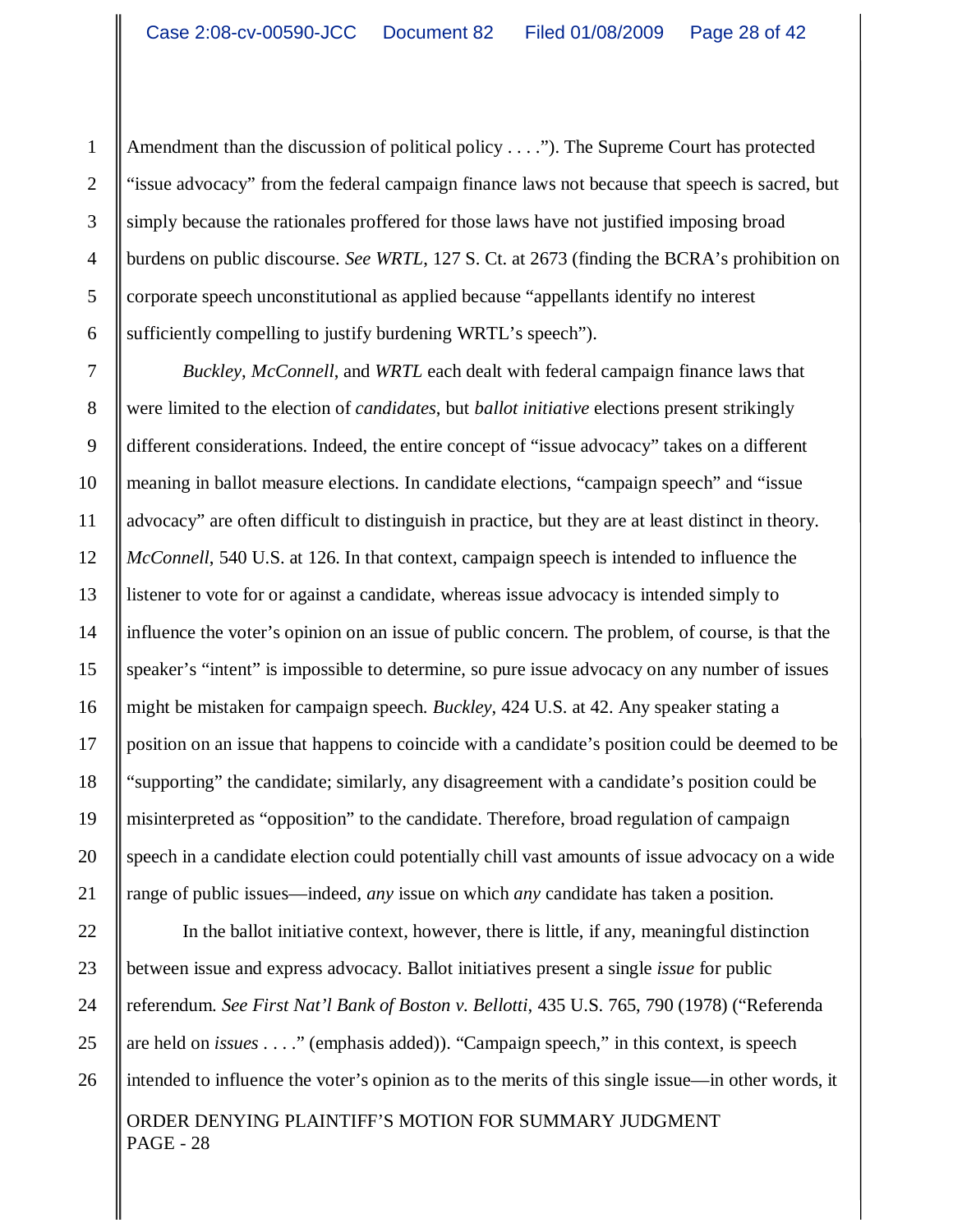1  $\mathfrak{D}$ 3 4 5 6 7 8 9 10 11 12 13 14 is "issue advocacy," plain and simple. When an issue is presented to the public for referendum in this manner, the legitimate state interest in determining and reporting "where [the] money comes from," *Buckley*, 424 U.S. at 66 (internal quotation omitted), extends to all public debate on that issue. For example, I-1000 asks voters to decide *a single, specific issue*—namely, whether Washington should allow physician-assisted suicide. In the lead up to the election, voters are entitled to know who is lobbying to influence their opinion on that issue, and whether the speaker has a vested interest in the outcome of ballot initiative.<sup>4</sup> Similarly, when HLW telephones pro-life households with "an urgent update" informing them of I-1000 and "pleading for [their] help" "at this critical time to get the truth out" about physician-assisted suicide, contributors have an interest in ensuring that HLW actually spends the donated funds on the intended advocacy, whether that advocacy "expressly" mentions I-1000 or not. In short, from the perspective of the state's compelling interests, there is simply no difference between speech that advocates for or against physician-assisted suicide and speech that advocates for or against I-1000.

15 16 17 18 19 Regulation of ballot initiative campaign speech, defined broadly, will therefore necessarily impose a burden on "issue advocacy"; however, it is a much more targeted and limited burden than that which troubled the Court in *Buckley* and *WRTL*. Broad, ambiguous regulation of campaign speech in a candidate election risks burdening issue advocacy that is only peripherally related to the election. Moreover, it threatens to burden debate on a *broad* 

<sup>20</sup>

<sup>21</sup> 22 23 24 25 26  $\overline{\phantom{a}}$ <sup>4</sup> Ballot initiatives also often concern proposed public works projects, where some private parties are almost certain to have a financial stake in the outcome. For example, consider any of the several ballot initiatives concerning the construction of a citywide monorail in Seattle—several parties (construction firms, owners of homes on the proposed line, etc.) have a financial interest in the outcome of such an election. The voters' compelling interest in "knowing who is lobbying for their vote," *CPLC I*, 328 F.3d at 1106, clearly justifies regulating an organization that publicly advocates passing the initiative, but it likewise justifies regulating an organization advocating for the "general" idea that Seattle should have a citywide monorail. The latter issue is fundamental to the ultimate question being put before the voters and implicates the same governmental interest in tracking and disclosing the sources of public expenditures.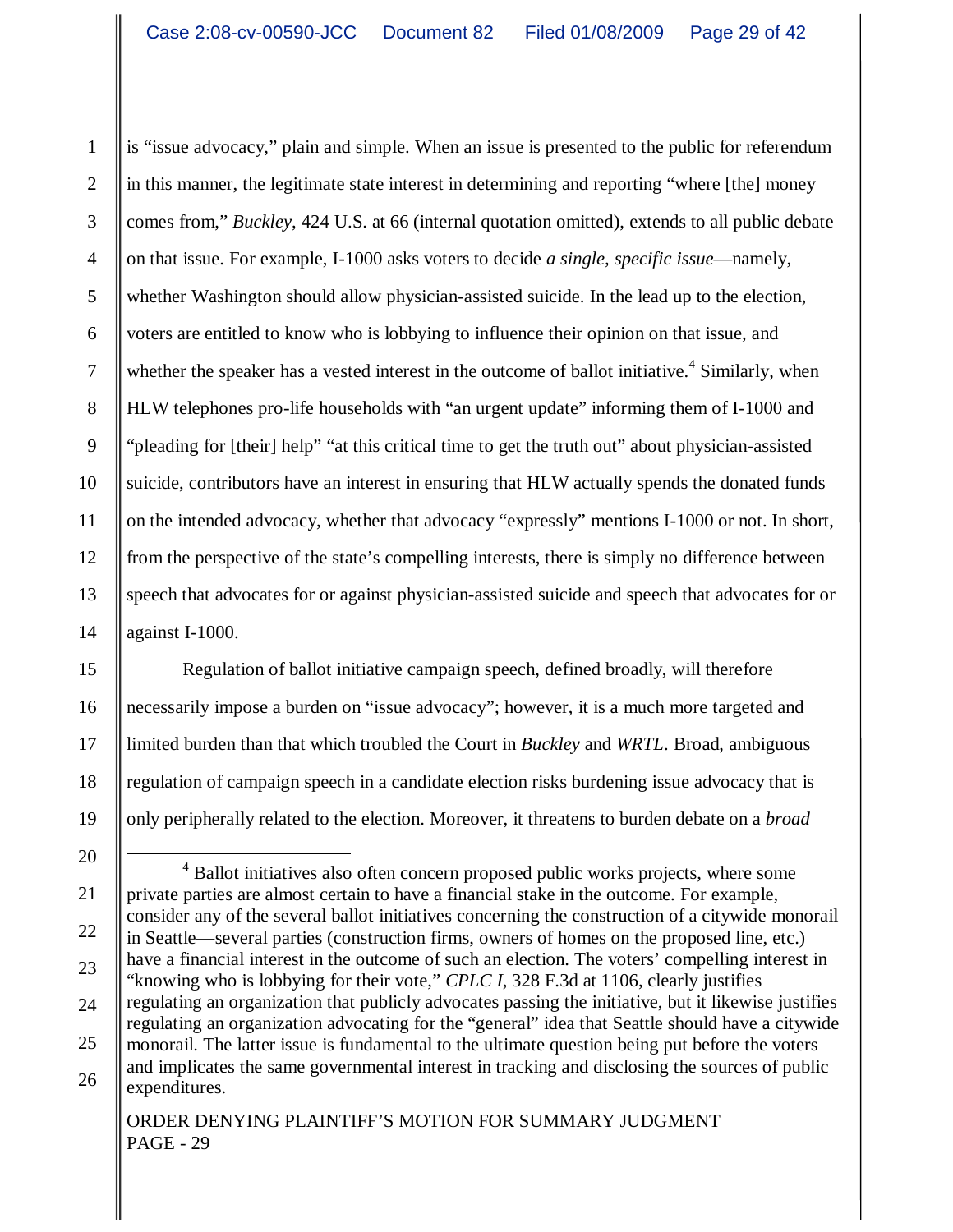*range* of issues—indeed, any issue that is arguably "pertinent" to the election. *See WRTL*, 127 S. Ct. at 2669. In contrast, regulating campaign speech in a ballot measure election will burden issue advocacy only as to the *single* issue put before the public, and only because such campaign speech and issue advocacy are, both in practice and in theory, one and the same. In that scenario, the disclosure of issue advocacy is not an unfortunate byproduct of the campaign disclosure laws; it is its central and intended purpose.

7 8 9 10 11 12 13 Accordingly, the Court rejects HLW's contention that there is a bright-line rule prohibiting the regulation of "issue advocacy" and holds that the state's compelling interests in informing the electorate and protecting contributors justify requiring "political committees" to report on and disclose all expenditures made "in support of, or opposition to . . . a ballot proposition." This holds even when "expenditure" is defined to include some advocacy as to the "issue" underlying the proposition, as long as such regulations are limited to the specific issue on which the public's vote is being sought.

# 14

1

2

3

4

5

6

#### **(d) "one of its primary purposes"**

15 16 17 18 19 20 21 22 HLW also argues that the state's definition of "political committee" is overbroad because the "maker of expenditures" prong applies to any organization that has as "its 'primary *or one of the primary purposes* to affect, directly or indirectly, governmental decision making by supporting or opposing candidates or ballot propositions.'" *EFF*, 49 P.3d at 903 (emphasis added) (*quoting State v. Dan Evans Campaign Comm.*, 509 P.2d 75, 79 (Wash. 1976)). HLW claims that the State can only impose "PAC-style" reporting and disclosure requirements on organizations whose *single* "major purpose" is the election or defeat of candidates or ballot initiatives.

ORDER DENYING PLAINTIFF'S MOTION FOR SUMMARY JUDGMENT PAGE - 30 23 24 25 26 In *Buckley*, the Supreme Court considered the FECA's disclosure requirements as they applied to both "political committees" (who had to "register with the [FEC] and to keep detailed records of both contributions and expenditures") and individuals (who had to disclose contributions or expenditures of over \$100 per year, excluding contributions to a candidate or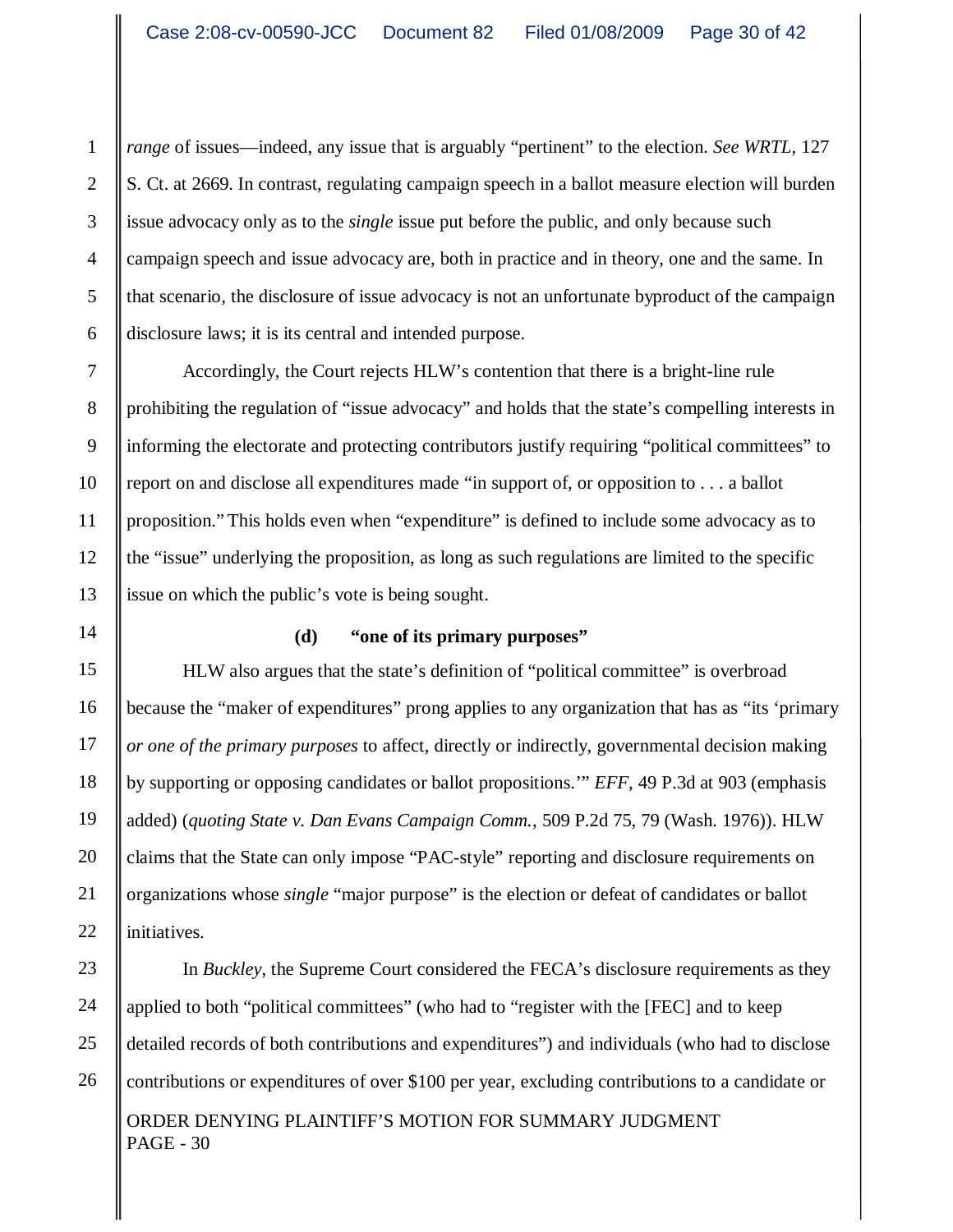1 2 3 4 5 6 7 8 9 10 11 12 13 political committee). 424 U.S. at 63–64. The Court raised the same overbreadth concerns that had led it to strike down the FECA's expenditure ceilings, noting that the requirements for "political committees" "could raise similar vagueness problems" because the term "could be interpreted to reach groups engaged purely in issue advocacy." *Id.* at 79. However, the Court noted that several lower courts had construed the FECA "to apply only to committees soliciting contributions or making expenditures the major purpose of which is the nomination or election of candidates." *United States v. Nat'l Comm. for Impeachment*, 469 F.2d 1135, 1141 (2d Cir. 1972). The Supreme Court adopted this narrowing construction, noting that "[t]o fulfill the purposes of the Act they need only encompass organizations that are under the control of a candidate or the major purpose of which is the nomination or election of a candidate." *Buckley*, 424 U.S. at 79. The Court found that the definition, so narrowed, no longer raised overbreadth concerns; however, it never suggested that this was the *only* legitimate narrowing construction that it could have adopted.

ORDER DENYING PLAINTIFF'S MOTION FOR SUMMARY JUDGMENT PAGE - 31 14 15 16 17 18 19 20 21 22 23 24 25 26 Subsequent Supreme Court opinions make clear that there is no "bright line" requirement that PAC-style requirements only be imposed on organizations whose single "major purpose" is campaign advocacy. One line of cases involved a provision in the FECA that prohibited *any* corporation "from using treasury funds to make an expenditure 'in connection with' any federal election . . . ." *MCFL*, 479 U.S. at 241. To make political expenditures under the statute, a corporation needed to "administer[] a segregated political fund," "appoint a treasurer for its segregated fund, keep records for all contributions, file a statement of organization containing information about the fund, and update that statement periodically," *Austin v. Mich. Chamber of Commerce*, 494 U.S. 652, 657 (1990)—in other words, the FECA essentially imposed "PAC-style" requirements on *all* corporations, regardless of their major purposes. In *MCFL*, the Supreme Court considered an as-applied challenge to this provision by a small, nonprofit, ideological corporation, 479 U.S. at 241–42, and noted that the corporation faced "more extensive requirements and more stringent restrictions than it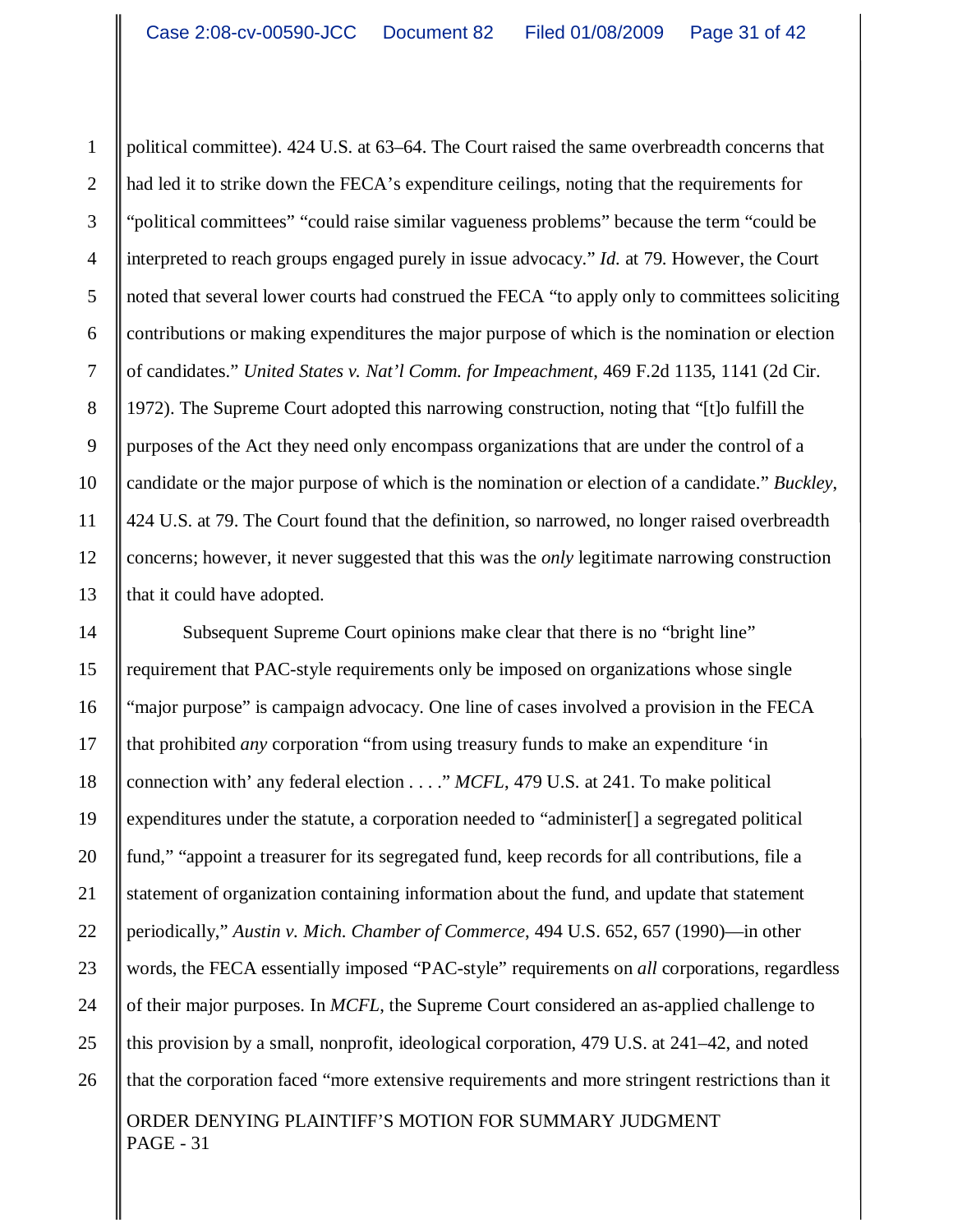1  $\mathfrak{D}$ 3 4 5 6 7 8 9 10 11 12 13 14 would be if it were not incorporated." *Id.* at 254. The Court suggested that there generally were compelling state interests in regulating the campaign speech of corporations, who received artificial, state-created advantages and whose ability to amass large sums of wealth might lead to an unfair advantage in the political marketplace. *Id.* at 257. However, the Court found that those interests did not apply in this narrow case because MCFL (1) "was formed for the express purpose of promoting political ideas and cannot engage in business activities," (2) "ha[d] no shareholders or other persons affiliated so as to have a claim on its assets or earnings," and (3) "was not established by a business corporation or a labor union, and . . . [had a] policy not to accept contributions from such entities." *Id.* at 264 (noting that these "three features [are] essential to our holding"). Later, in *Austin*, the Court reiterated that the *MCFL* exception was narrow and applied only to corporations that "share<sup>[]</sup> these crucial features." 494 U.S. at 662. *Austin* makes perfectly clear that PAC-style requirements (extremely similar to those at issue in this case) may be imposed on non-*MCFL*-like corporations who partake in campaign activity even if it is not their single "major purpose." *See id.*<sup>5</sup>

15 16 17 18 19 20 21 The Ninth Circuit has upheld the imposition of PAC-style requirements without regard to a corporation's "major purpose," even when that corporation fits within *MCFL*'s narrow exception. In *ARTLC*, the Court considered an Alaska campaign law that required *MCFL*-type corporations to register and file regular reports with the state's election commission. 441 F.3d at 789–91. The Court upheld these PAC-style requirements, noting that they were "not particularly onerous" and justified by the standard interests in disclosure that the Supreme Court recognized in *Buckley* and *McConnell*. *Id.* at 791–92.6

- 22
- 23
- 24

25

26

 $rac{1}{5}$ <sup>5</sup> HLW does not claim to fit within the exception set forth in *MCFL*. HLW appears to satisfy the first two elements of the test (*see* Compl. ¶ 13 (Dkt. No. 1) ("HLW is a nonstock, ideological . . . corporation . . . .")); however, the record does not indicate whether HLW "accepts contributions from" "business corporation[s] or labor union[s]," *see MCFL*, 479 U.S. at 264.

<sup>6</sup> HLW suggests that *ARTLC* was incorrectly decided. (*See* Mot. 9 (Dkt. No. 67) (arguing that *ARTLC* "ignores *MCFL*'s lengthy discussion of the organizational and conduct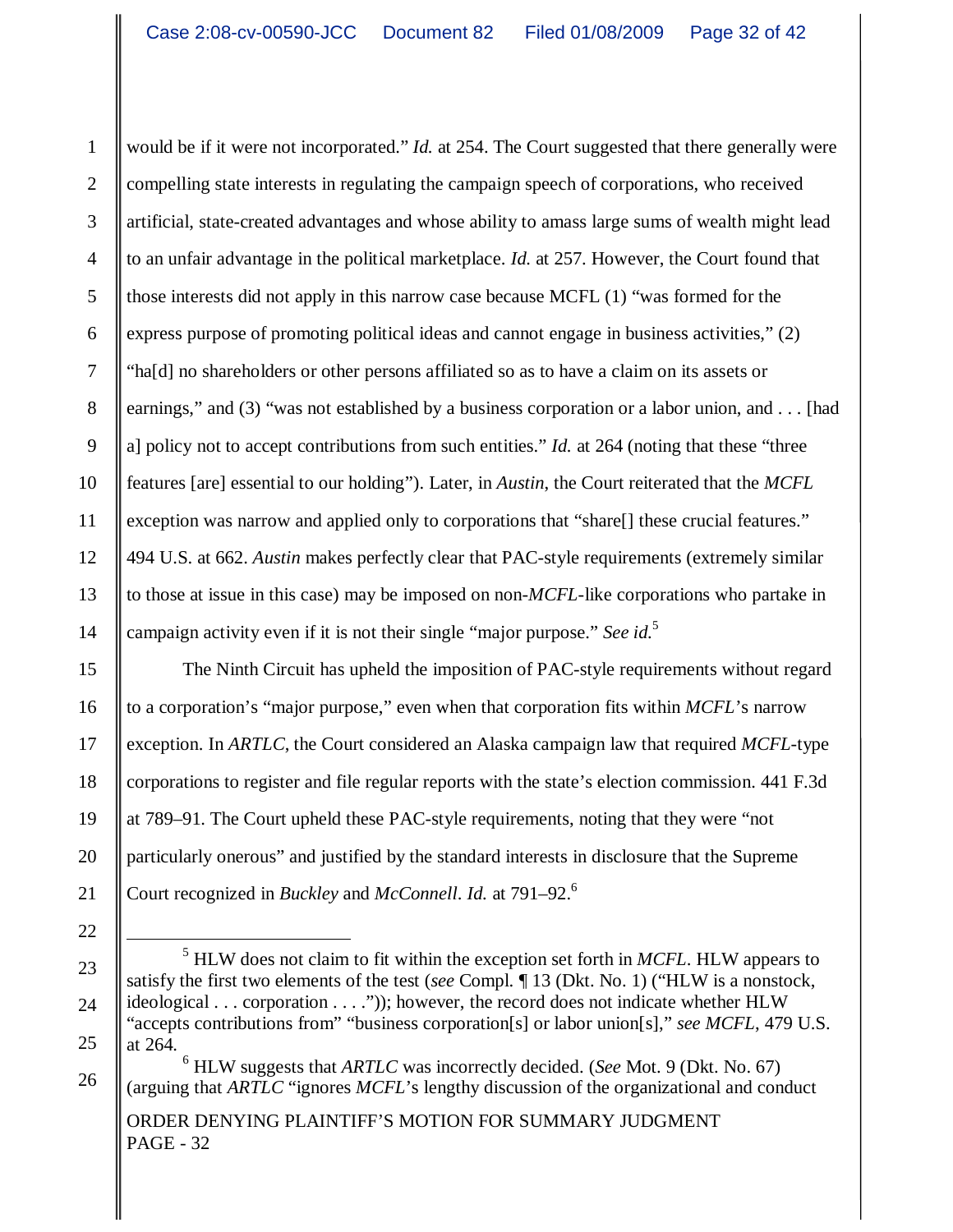HLW claims, somewhat disingenuously, that the Ninth Circuit held in *CPLC II* that "PAC status may not be imposed on 'multi-purpose organizations.'" (Mot. 7 (Dkt. No. 67).) In fact, the Court in that case explicitly *rejected* CPLC's argument that "because its major purpose is not campaign advocacy, it was improper for California to 'treat [CPLC] like a PAC.'" 507 F.3d at 1180 n.11. The Court cited *ARTLC* for the proposition that "*irrespective of the major purpose of an organization*, disclosure requirements may be imposed" and found "CPLC's argument to the contrary . . . unpersuasive." *Id.* (emphasis added).

8 9 10 11 12 13 14 15 16 17 HLW's only support comes from a nonbinding case from the Fourth Circuit. *N.C. Right to Life, Inc. v. Leake (NCRTL)*, 525 F.3d 274 (4th Cir. 2008). That case involved North Carolina's campaign finance law, which defined a "political committee" to cover any organization that has "*a* major purpose to support or oppose" a candidate for election. *Id.* at 286 (emphasis added). The majority held that *Buckley* had created a hard-and-fast rule: "an entity must have '*the* major purpose' of supporting or opposing a candidate to be designated a political committee." *Id.* at 288 (emphasis in original). It found the state statute overbroad, because it would regulate too much "protected speech unrelated to elections." *Id.* at 289. The majority also found the statute unconstitutionally vague, because it did not expressly define when a "purpose" became a "major purpose." *Id.* at 290.

18 19 20 21 22 23 24 This Court respectfully disagrees with the Fourth Circuit's analysis. Nothing in *Buckley* or *MCFL* suggests a bright-line requirement that PAC-style requirements be reserved for organizations whose single "major purpose" is election-related; indeed, *Austin* specifically upheld similar requirements on a multi-purpose corporation. 494 U.S. at 662. The phrase "*a* major purpose" is no more vague than "*the* major purpose." *See NCRTL*, 525 F.3d at 328 (Michael, J., dissenting). Moreover, the Washington statute in this case creates only civil penalties, and parties can request prior interpretations from the PDC (Rippie Decl. ¶ 21–22

25

 $\overline{a}$ 

26

1

2

3

4

5

6

7

burdens of PAC status").) The Court disagrees, but notes that it would, of course, be bound to follow *ARTLC* even if it disagreed with the Ninth Circuit's analysis.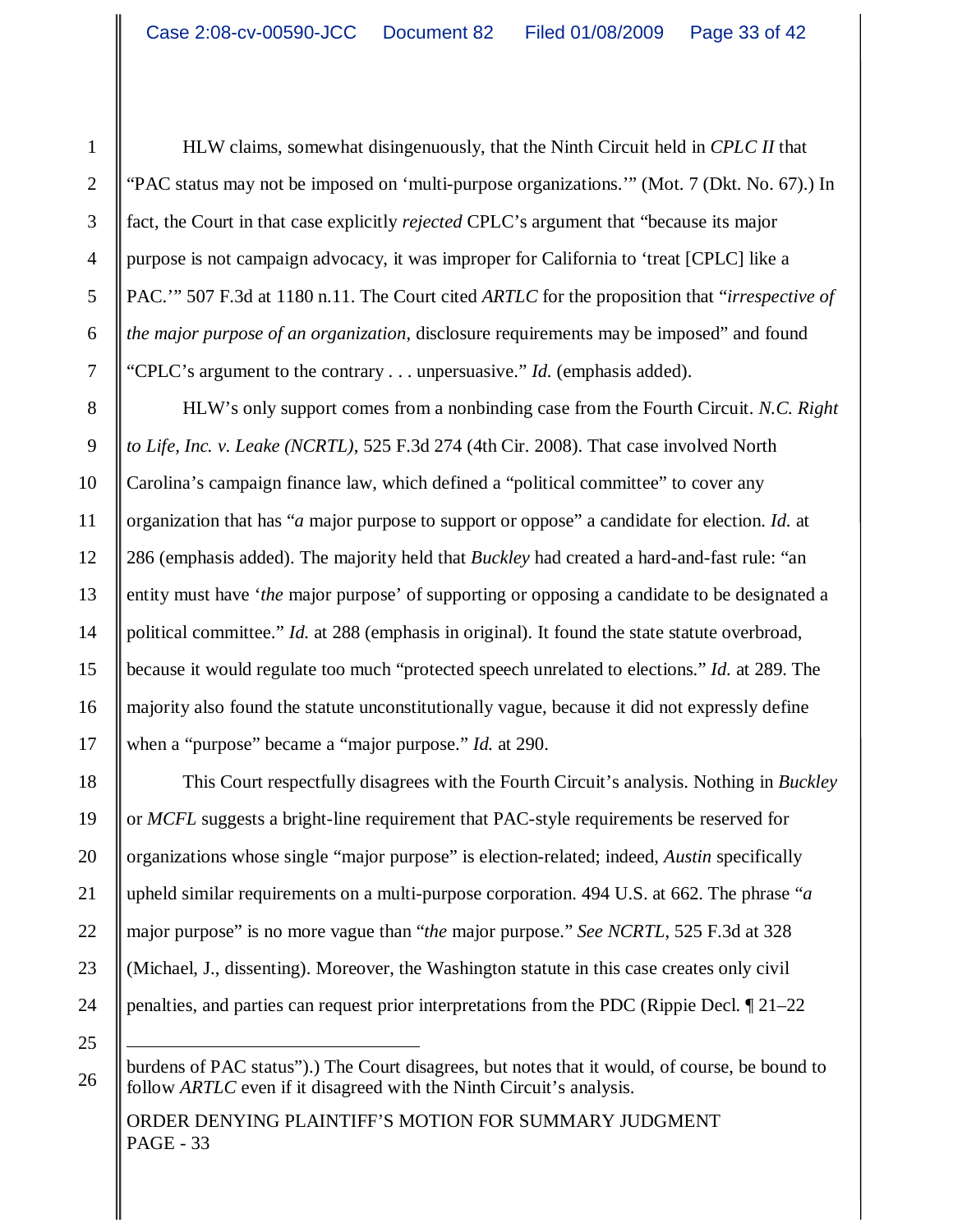(Dkt. No. 47 at  $11-12$ ), so there is little fear that any remaining ambiguity in the test will chill protected speech.

3 4 5 6 7 8 9 10 11 12 13 Finally, there are compelling state justifications for extending PAC-style reporting to multi-purpose organizations. First, *Buckley*'s "*the* major purpose" test "encourages advocacy groups to circumvent the law by *not* creating political action committees and instead to hide their electoral advocacy from view by pulling it into the fold of their larger organizational structure." *NCRTL*, 525 F.3d at 332 (Michael, J., dissenting) (emphasis in original). Second, basing "political committee" status on an organization's single "major purpose" discriminates against small organizations, because advocacy that would constitute a small organization's major purpose might only be considered one of several primary purposes at a larger entity. By considering the *absolute* amount of campaign activity as opposed to the *relative* amount of such activity, the state can fairly treat like political expenditures alike, regardless of their source.

14 15 16 17 18 19 Therefore, the Court holds that Washington's definition of "political committee" is not rendered overbroad simply by including organizations that make supporting or opposing an election "one of [their] primary purposes." The state has a compelling interest in regulating all such organizations rather than simply those whose *single* major purpose is campaign activity. There are advantages and disadvantages to both approaches, and neither is constitutionally required.

20

21

22

23

24

25

26

1

2

#### **(e) "actual or constructive knowledge"**

HLW also challenges the "political committee" definition based on its "receiver of contributions" prong, which it likewise claims is overbroad. (Mot. 18 (Dkt. No. 67).) In *Buckley*, the Supreme Court interpreted the FECA's definition of "contribution" to only include funds that were "earmarked for political purposes." 424 U.S. at 23 n.24. HLW argues that this limiting construction is constitutionally required, and that Washington's definition is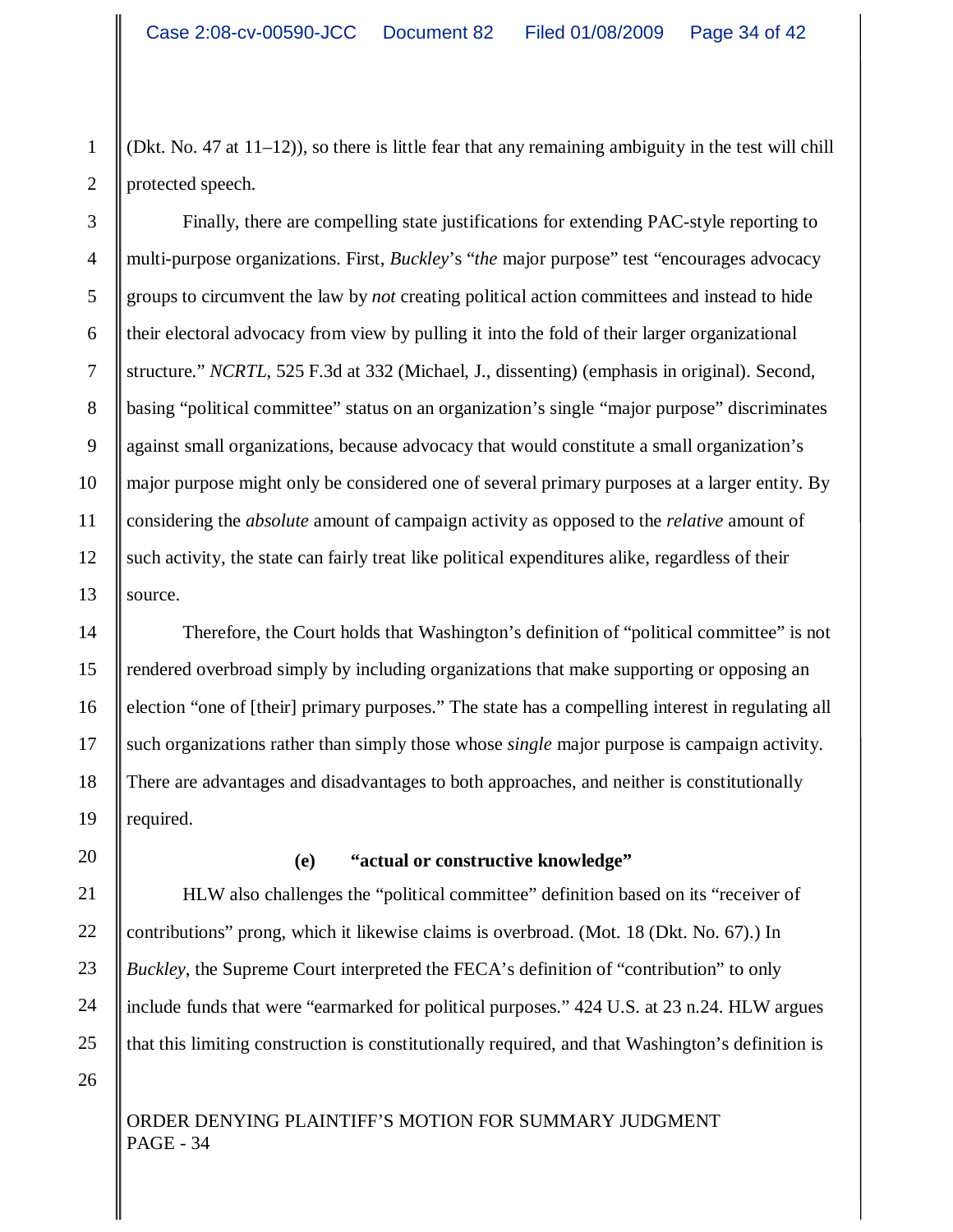overbroad because it applies whenever a contributor *knows or reasonably should know* that the funds will be used for political purposes. *EFF*, 49 P.3d at 905.

1

2

3

4

5

6

7

8

9

10

11

12 Nothing suggests that states may only regulate contributions that are expressly made for political purposes. In *Buckley*, the Supreme Court considered regulations that applied to various transfers of funds made "for the purpose of influencing" a federal election or primary. 424 U.S. at 23. The statute did not define this phrase, so the Court relied on its "general understanding of what constitutes a political contribution," which included all funds provided directly or indirectly to a candidate, political party, or campaign committee, and all funds transferred to another person or organization "earmarked for political purposes." *Id.* at 23 n.24. Viewed in this light, the Court held that the FECA's definition of "contribution" was not unconstitutionally vague, *see id.* at 23 n.24, 78; however, it never suggested that states could *only* regulate "earmarked" political contributions.

13 14 15 16 17 18 19 20 21 22 23 24 In fact, the Ninth Circuit has already rejected HLW's argument. In *CPLC II*, the Court considered California's definition of "contribution," which included any payment made when "the donor *knows or has reason to know* that" the payment will be used to make other political contributions or expenditures. 507 F.3d at 1181 (emphasis in original). CPLC argued that the state could only regulate contributions "expressly made for political purposes," but the Court disagreed. *Id.* at 1183 (internal quotation omitted). The state explained why *Buckley*'s narrow definition was insufficient to further its compelling informational interests: "By simply discouraging donors from earmarking their donations . . . , any multi-purpose group could escape classification as a [political committee] and thereby avoid the duty to disclose its contributors . . . ." *Id.* at 1183 (internal quotation omitted). The Court held that California's definition of contribution was narrowly tailored to support its compelling government interest. *Id.* at 1184.

ORDER DENYING PLAINTIFF'S MOTION FOR SUMMARY JUDGMENT PAGE - 35 25 26 Likewise, Washington's "receiver of contributions" test does not render its PAC-style requirements overbroad. The state's compelling interest in informing the electorate about the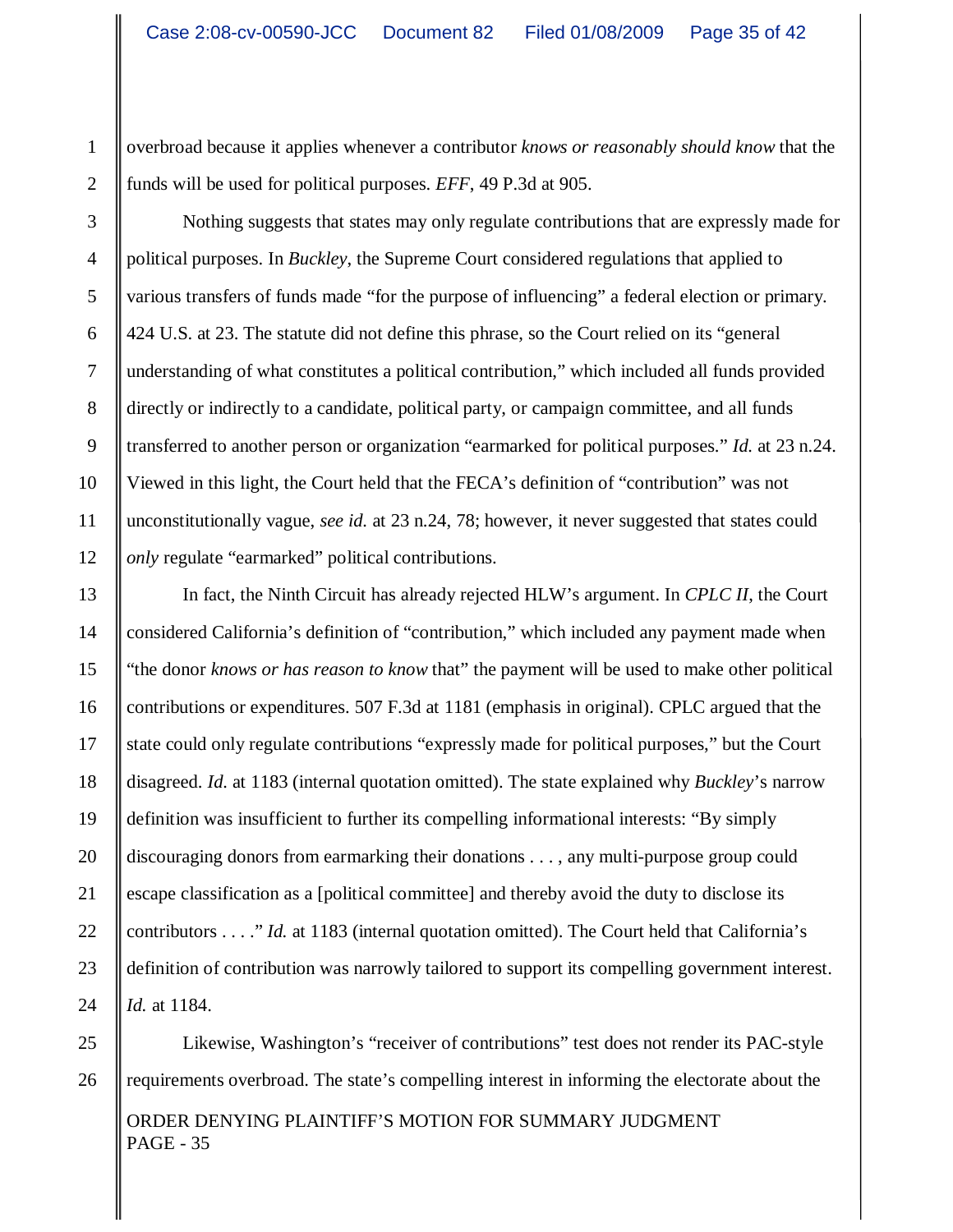1 2 3 4 5 6 7 8 9 10 11 12 13 14 15 source of political advocacy easily extends to contributions made with the *knowledge* that the contributed funds will be used for political ends. Moreover, a contributor is only deemed to have "constructive knowledge" of an organization's political intentions if that organization has taken some explicit action to make those intentions clear, such as (1) soliciting contributions for political advocacy, (2) segregating funds for political purposes, (3) registering as a "political committee" with the PDC, or (4) indicating in the organization's bylaws that it intends to receive political contributions. (Rippie Decl. ¶ 35 (Dkt. No. 47 at 18).) As a result, Washington's treatment of "contributions" is far less vague than that in the FECA, which turned on the hard-to-discern "purpose" of the contribution. *See Buckley*, 424 U.S. at 23 n.24. Therefore, by limiting its regulations to contributions made with "actual or constructive knowledge that the organization is setting aside funds to support or oppose a candidate or ballot proposition," *EFF*, 49 P.3d at 904, the state has narrowly tailored its PAC-style requirements while avoiding the ambiguities that the Court was concerned with in *Buckley*. *See CPLC II*, 507 F.3d at 1183 ("The fact that California has more explicitly defined 'contribution' does not weaken its legislation.").

# 16

### **(f) "expectation"**

17 18 19 20 21 22 23 24 25 Finally, HLW notes that Washington defines "political committees" based on an "expectation" of receiving contributions or making expenditures, and it argues that the term "expectation" is unconstitutionally vague. (Mot. 17 (Dkt. No. 67) ("Is it a hope?—promise? understanding?—agreement?—contract?").) The Court agrees that the term is ambiguous and that, without guidance from the state courts, it might be difficult for a person of normal intelligence to know at what point an organization "expected" to receive contributions or make expenditures. However, as has already been made clear, the state courts and agencies have significantly narrowed each of the definition's prongs and, in the process, have stripped the definition of ambiguity.

26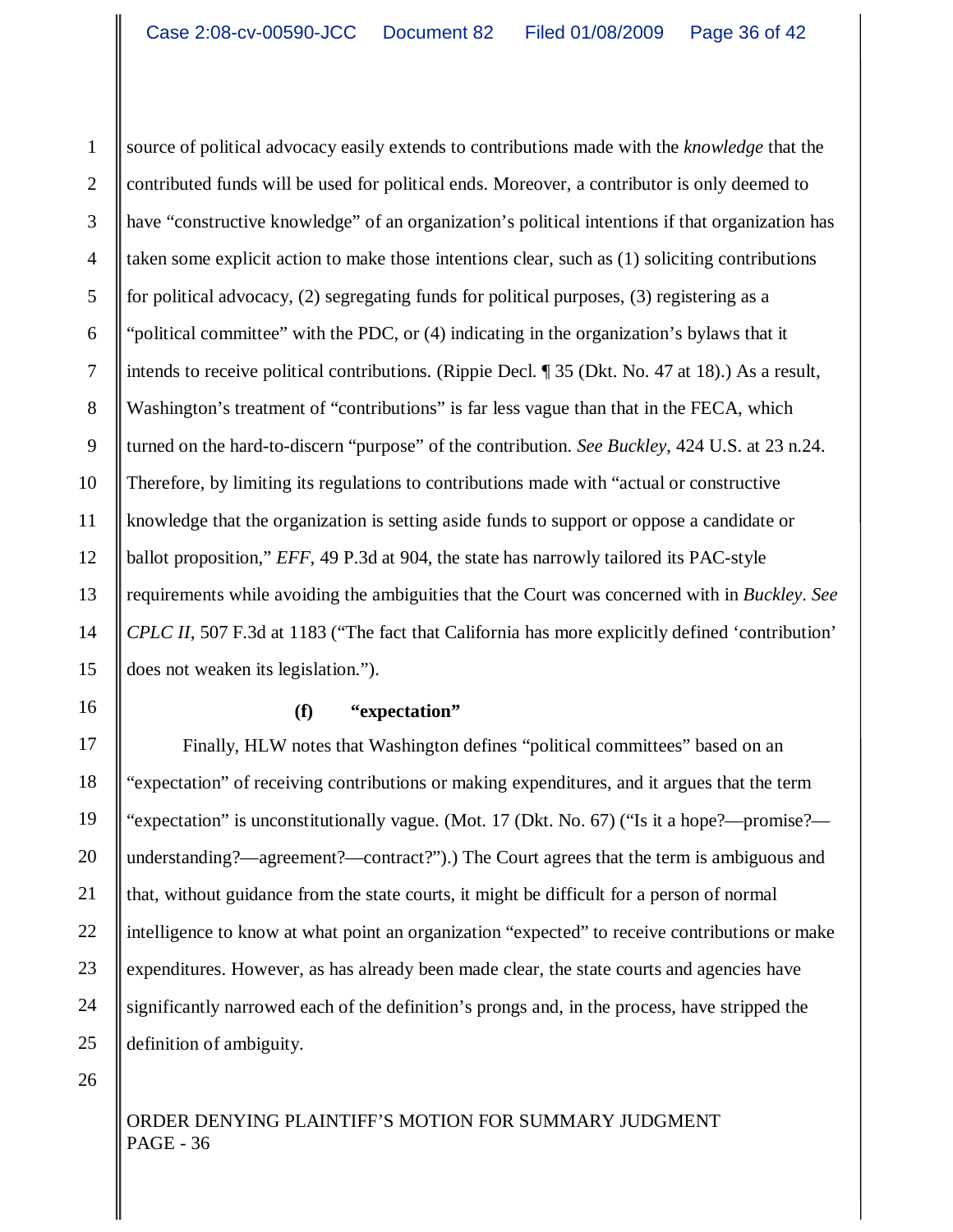As described above, to qualify as a "receiver of contributions," an organization must have taken an affirmative step to give potential contributors "actual or constructive knowledge that the organization is setting aside funds to support or oppose a candidate or ballot proposition." *EFF*, 49 P.3d at 904. After any of the specific triggering actions takes place, the organization can "expect" to receive political contributions because its potential contributors will "know or should know" that their contributions will be used for political activity. (Rippie Decl. ¶ 35 (Dkt. No. 47 at 18–19).)

8 9 10 11 12 13 The definition of "political committee" has been similarly narrowed under the "maker of expenditures" prong by requiring that the organization "have as its primary or one of the primary purposes" to support or oppose ballot propositions. *EFF*, 49 P.3d at 903 (internal quotation omitted). Once the organization has made electoral political activity "one of its primary purposes," there is no doubt that it will "expect" to make expenditures in support of that purpose.

14 15 16 17 These narrowing interpretations of the definition's two prongs impose "political committee" status only after concrete, discernible criteria have been met. In so narrowing the definition, the state courts and agencies have eliminated any ambiguity initially presented by the term "expectation."

18

1

2

3

4

5

6

7

#### **(g) Narrow Tailoring**

ORDER DENYING PLAINTIFF'S MOTION FOR SUMMARY JUDGMENT PAGE - 37 19 20 21 22 23 24 25 26 In sum, the Court finds that Washington's PAC-style disclosure and reporting requirements are narrowly tailored to serve the state's compelling interests. Washington's "political committee" requirements are "not particularly onerous." *ARTLC*, 441 F.3d at 791. When Washington voters are asked to vote on an issue of public concern, they are entitled to know who is lobbying to influence their opinion on that issue. Similarly, when Washington residents contribute funds to an organization claiming to support or oppose a ballot initiative, those contributors are entitled to verify that their funds were used for their intended purpose. *See Riley*, 487 U.S. at 800 (explaining that compelling disclosure of contributions and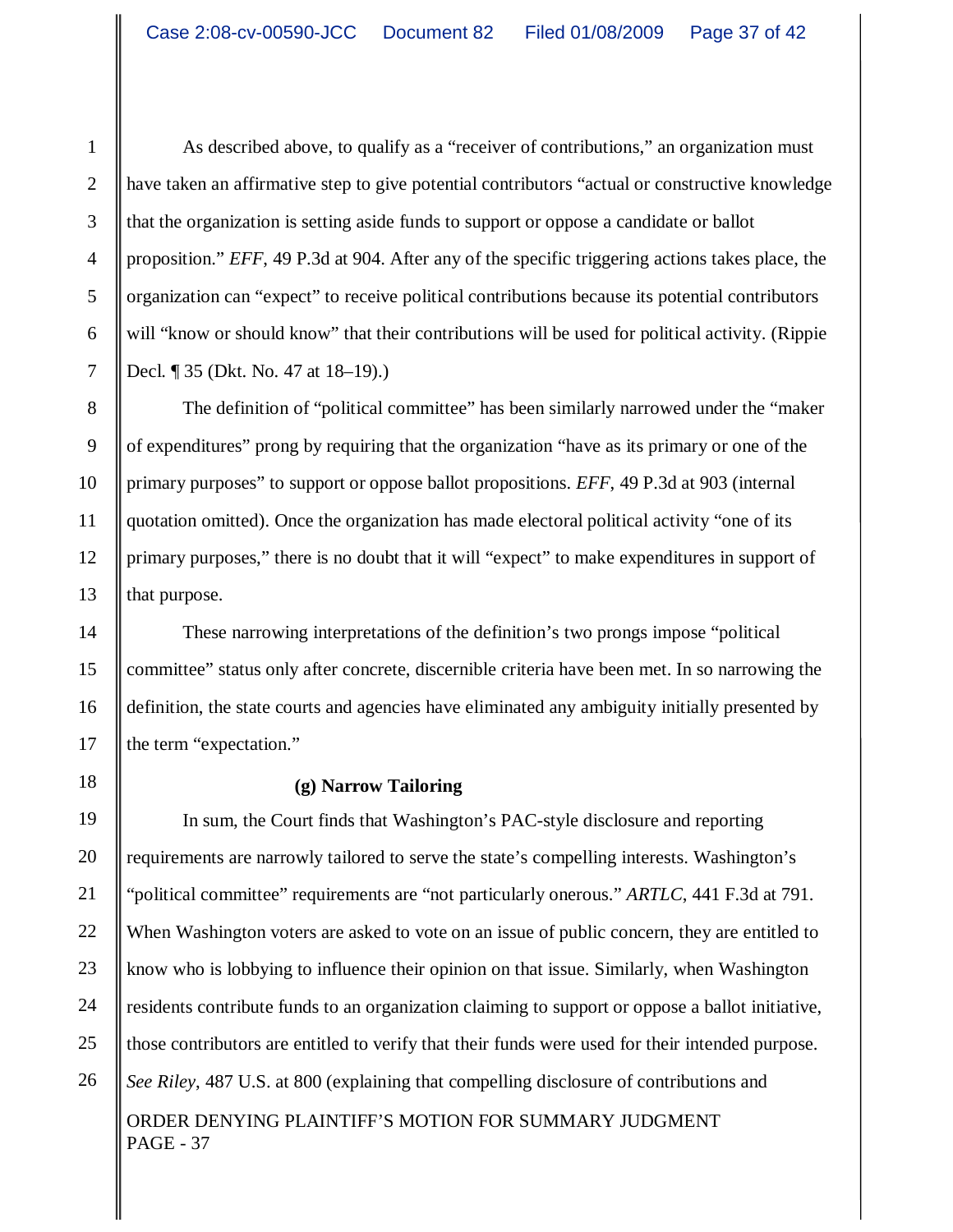1  $\mathfrak{D}$ 3 4 5 6 7 8 9 expenditures is one of the "more benign and narrowly tailored" means to ensure that organizations are appropriately using the public's contributions). The State is justified in extending these disclosure and reporting requirements to organizations that make campaign advocacy "their primary or one of their primary purposes" and to organizations that give their contributors "actual or constructive knowledge" that the donated funds will be used for electoral political activity. Finally, by reserving its reporting requirements for the most active political committees (*see* Rippie Decl. ¶ 26 (Dkt. No. 47 at 14)), the state has narrowly tailored the provisions to avoids unduly chilling the speech of smaller or more reticent political advocates.

10 11 12 13 14 15 Democracy depends on "uninhibited, robust, and wide-open" speech, which cannot occur "when organizations hide themselves from the scrutiny of the voting public." *McConnell*, 540 U.S. at 197 (internal quotation omitted). The requirements that Washington imposes on "political committees" enforce the disclosure necessary to maintain a wellfunctioning political process, and no more. Therefore, the PAC-style requirements survive strict scrutiny.

16

#### **2. Disclosure Requirements for "Independent Expenditures"**

ORDER DENYING PLAINTIFF'S MOTION FOR SUMMARY JUDGMENT PAGE - 38 17 18 19 20 21 22 23 24 25 26 Any entity, regardless of whether it qualifies as a "political committee" under Washington law, must disclose its "independent expenditures" to the PDC if the value of such expenditures totals more than one hundred dollars or cannot reasonably be estimated. WASH. REV. CODE  $\S 42.17.100(2)$ –(4). An "independent expenditure" is defined as "any expenditure" that is made in support of or in opposition to any candidate or ballot proposition" and is not already required to be disclosed under the rules governing political committees. *Id.* § 42.17.100(1). HLW challenges these disclosure requirements for the same reasons it challenges the PAC-style reporting requirements: it argues that "support" and "opposition" are unconstitutionally vague and that the definition as a whole is overbroad because it is not limited to "express advocacy" as applied in *Buckley*. (Mot. 19–21 (Dkt. No. 67).)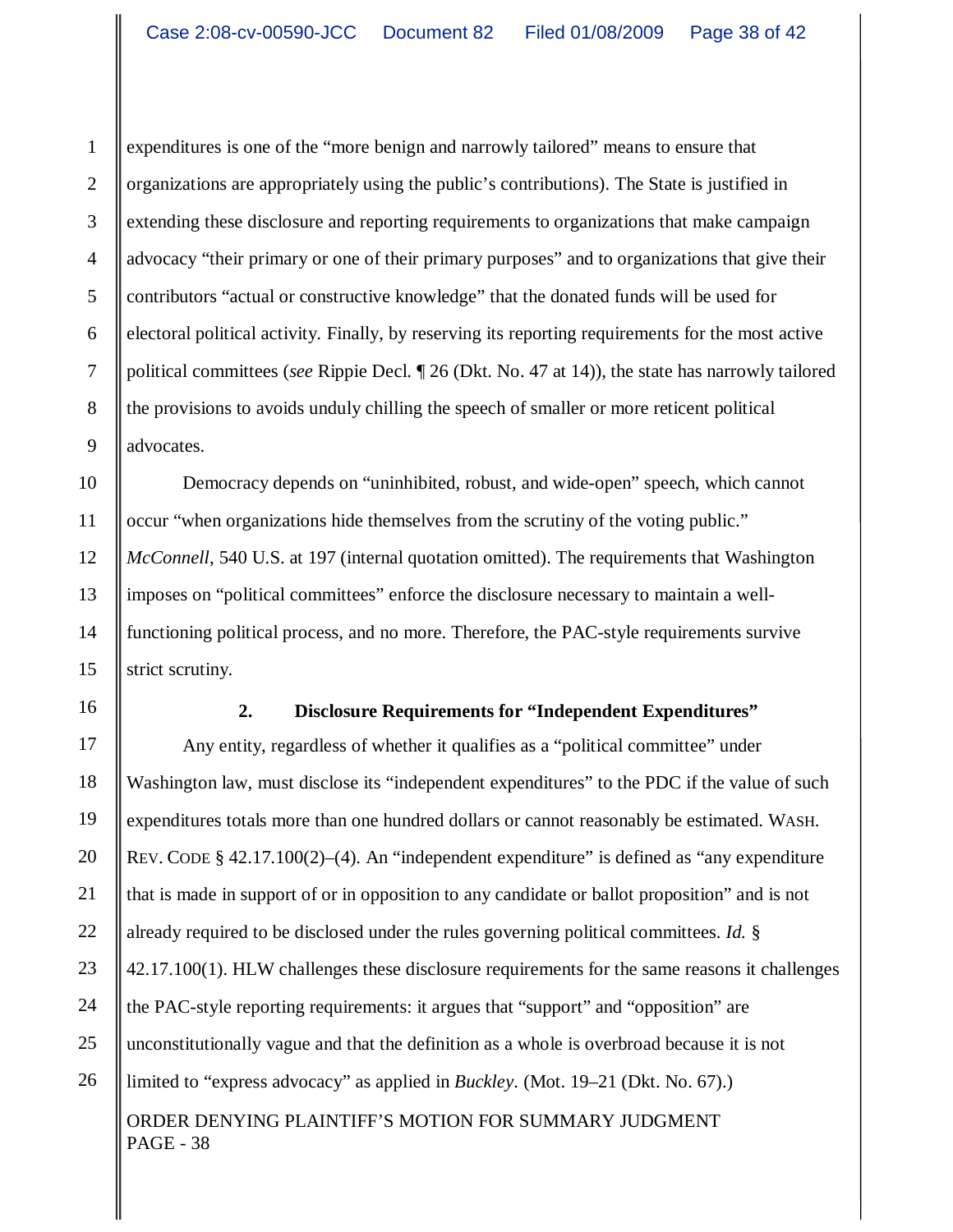The Court has already rejected both of these arguments. Moreover, HLW's challenge is particularly unpersuasive when directed at simple disclosure requirements, which are reviewed under "exacting scrutiny." *See Davis v. FEC*, 128 S. Ct. 2759, 2775 (2008); *Buckley*, 424 U.S. at 64. The Court finds it evident that requiring disclosure of independent expenditures is "substantially related" to Washington's compelling interests; indeed, simple disclosure is one of the least restrictive means of furthering the state's interests. *See McConnell*, 540 U.S. at 201 (noting that disclosure requirements "do not prevent anyone from speaking" (internal quotation omitted)).

1

2

3

4

5

6

7

8

9

17

21

### **3. Disclosure Requirements for "Political Advertising"**

10 11 12 13 14 15 16 Washington also imposes special requirements on "political advertising," and HLW argues that the state's definition of this term is vague and overbroad. (*See* Mot. 21–22 (Dkt. No. 67).) "Political advertising" is defined to include "any advertising displays, newspaper ads, billboards, signs, brochures, articles, tabloids, flyers, letters, radio or television presentations, or other means of mass communication, used for the purpose of appealing, directly or indirectly, for votes or for financial or other support or opposition in any election campaign." WASH. REV. CODE § 42.17.020(38).

18 19 20 First, HLW again claims that the terms "support" and "opposition" are vague and overbroad because they could chill "issue advocacy." (Mot. 21–22 (Dkt. No. 67).) This argument is no more persuasive when applied to the definition of "political advertising" than when applied to the definitions of "political committee" or "independent expenditure."

ORDER DENYING PLAINTIFF'S MOTION FOR SUMMARY JUDGMENT 22 23 24 25 26 Second, HLW argues that the phrase "directly or indirectly" is vague and overbroad. (*Id.* at 21.) In *ARTLC*, however, the Ninth Circuit had "little trouble" upholding a statute that contained this same term. 441 F.3d at 782–83. In that case, the Court considered Alaska's definition of "electioneering communication," which resembled the federal definition except that it applied when a communication "directly or indirectly identifies a candidate" whereas the federal definition required that a candidate be "clearly" identified. *Id.* The Court explained:

PAGE - 39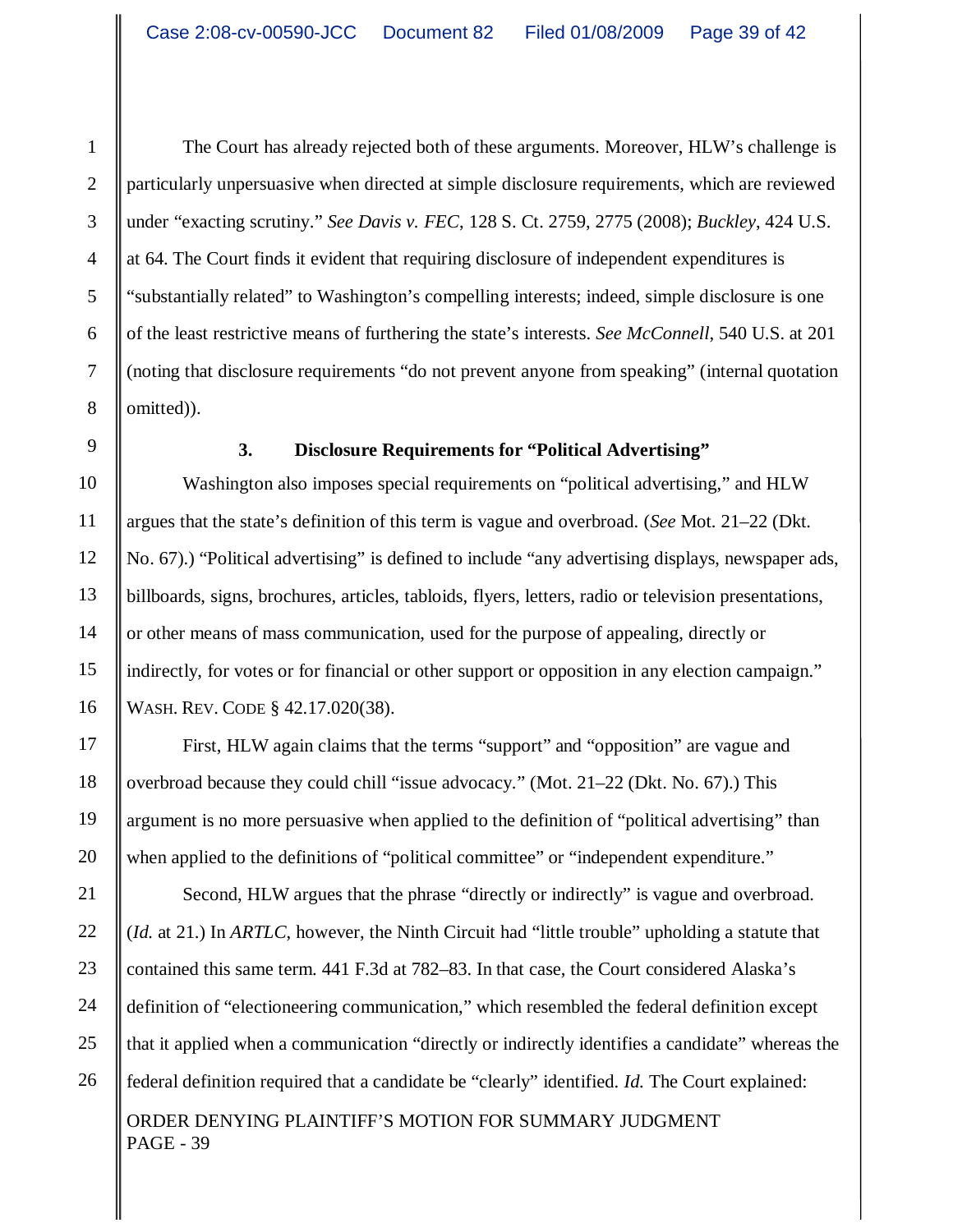The federal definition specifies no method of identification. The Alaska definition specifies that the method may be direct or indirect; however, since the words "direct and indirect" together describe the complete universe of possible methods of identification, the Alaska statute has the actual effect of requiring no specific methods of identification, just like the federal definition.

4 5 6 7 *Id.* at 783. As in *ARTLC*, the phrase "direct and indirect" neither expands nor contracts the scope of Washington's definition of "political advertising"—instead, it simply "describe[s] the complete universe of possible" appeals. *Id.* Because the phrase does not change the definition's meaning, it cannot, by itself, render the definition vague or overbroad.

ORDER DENYING PLAINTIFF'S MOTION FOR SUMMARY JUDGMENT 8 9 10 11 12 13 14 15 16 17 18 19 20 21 22 23 24 25 26 Finally, HLW notes, and the state concedes, that the statute does not define the term "mass communication." (Mot. 22 (Dkt. No. 67); Rippie Decl. ¶ 46 (Dkt. No. 47).) The Court acknowledges that the term contains some ambiguity, but this ambiguity provides insufficient grounds to find the definition of "political advertising" unconstitutional. HLW proposes to solicit fundraising through letters and telephone calls and to issue "radio ads." (Compl. 122– 24 (Dkt. No. 1).) The "political advertising" definition explicitly covers "letters" and "radio and television presentations," so the only relevant question to HLW's as-applied challenge is whether its proposed telemarketing solicitation would be considered "any . . . other means of mass communication." WASH. REV. CODE § 42.17.020(38). The Court finds that telemarketing fits squarely within any reasonable definition of "mass communication," especially now that telephones are increasingly used both for fundraising and direct political advertising. *See, e.g.*, Carol Costello, *Robocalls flood phone lines in battleground states*, CNN, Oct. 23, 2008, *available at* http://www.cnn.com/2008/POLITICS/10/23/robo.calls/. Moreover, HLW cannot bring a facial challenge on overbreadth grounds unless it demonstrates that the ambiguity in the definition will chill "substantial" amounts of protected speech. *See Virginia v. Hicks*, 539 U.S. 113, 119–20 (2003). HLW makes no attempt to prove that *any* speakers would self-censor their protected speech out of fear that their method of communication might impermissibly be deemed an "other means of mass communication," much less than such a chilling effect would be "substantial . . . relative to the scope of the law's plainly legitimate applications." *Id.*

PAGE - 40

1

 $\overline{2}$ 

3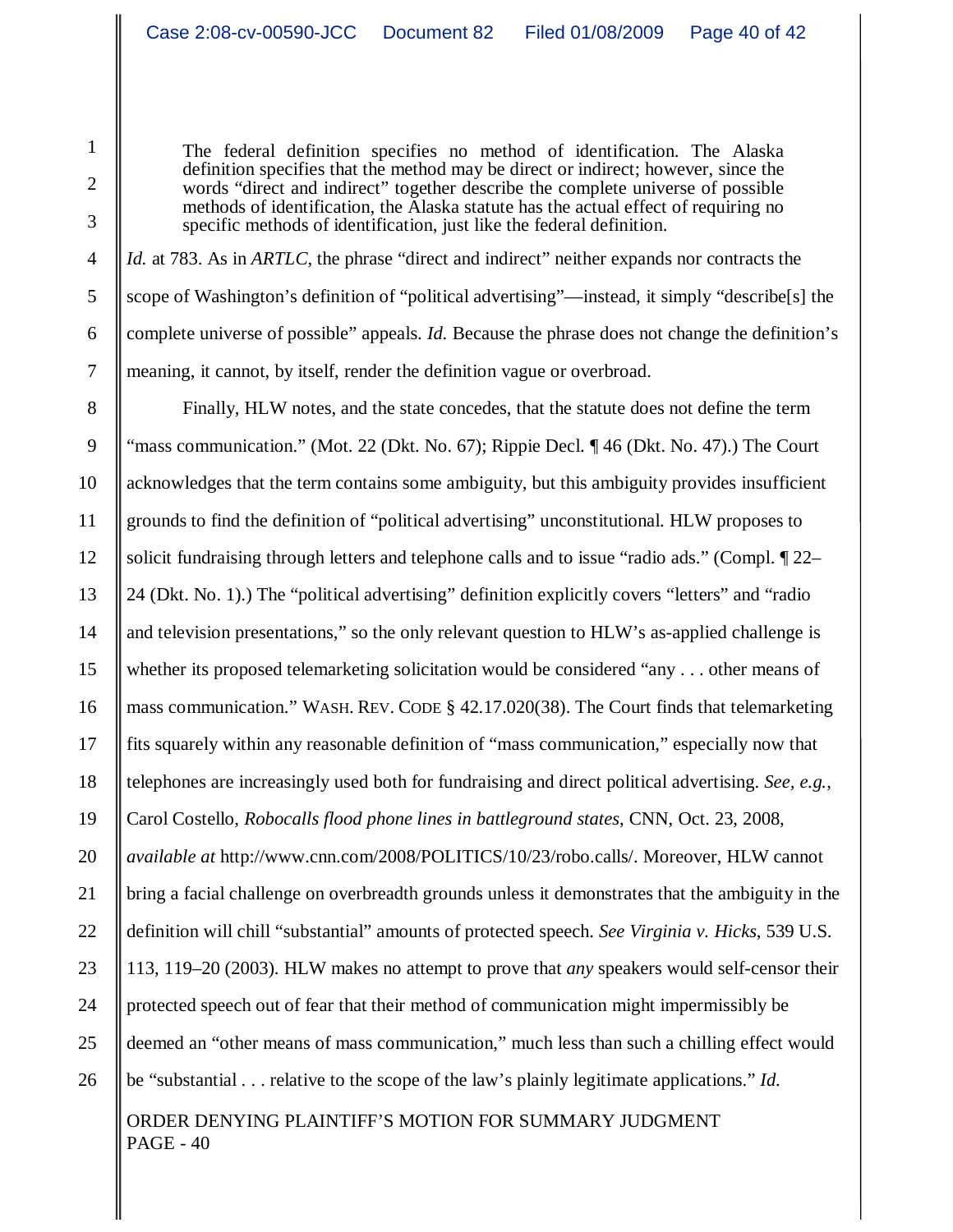ORDER DENYING PLAINTIFF'S MOTION FOR SUMMARY JUDGMENT PAGE - 41 1  $\mathfrak{D}$ 3 4 5 6 7 8 9 10 11 12 13 14 15 16 17 18 19 20 21 22 23 24 25 26 Accordingly, the Court finds that HLW has failed to carry its "heavy burden" of proving that the potentially ambiguous "mass communication" term renders the definition of "political advertising" overbroad. *See McConnell*, 540 U.S. at 207. **4. "Ratings, Evaluations, Endorsements and Recommendations"**  Finally, HLW challenges the treatment of ratings and endorsements under Washington Administrative Code § 390-16-206, which provides: (1) Any person making a measurable expenditure of funds to communicate a rating, evaluation, endorsement or recommendation for or against a candidate or ballot proposition shall report such expenditure including all costs of preparation and distribution in accordance with [Washington Revised Code] chapter 42.17. However, rating, endorsement or recommendation expenditures governed by the following provisions are not reportable: The news media exemptions provided in [Washington Revised Code §]  $42.17.020(15)(b)(iv)$  and  $(21)(c)$ , and [Washington Administrative Code  $\S$ ] 390-16-313(2)(b), and the political advertising exemption in [Washington Administrative Code §] 390-05-290. (2) A candidate or sponsor of a ballot proposition who, or a political committee which, is the subject of the rating, evaluation, endorsement or recommendation shall not be required to report such expenditure as a contribution unless the candidate, sponsor, committee or an agent thereof advises, counsels or otherwise encourages the person to make the expenditure. *Id.* The record makes clear that this provision was not intended to create new reporting requirements, but rather to clarify that certain "ratings, evaluations, endorsements, and recommendations" would *not* need to be disclosed to the PDC or reported as contributions by candidates or initiatives being endorsed. (*See* Rippie Decl. ¶ 50 (Dkt. No. 47 at 26).) In particular, ratings and endorsements made without "a measurable expenditure of funds" or made in the form of a news media item, commentary, editorial, etc., need not be disclosed as expenditures or reported as contributions. (*Id.*) HLW argues that § 390-16-206 is unconstitutional because it "relies on a vague for/against test" and "regulat[es] a vast swath of protected issue advocacy." (Mot. 22–23 (Dkt. No. 67).) Again, the Court notes that "issue advocacy" is not entitled to absolute protection under the First Amendment and can be regulated if the circumstances so justify. Moreover, the